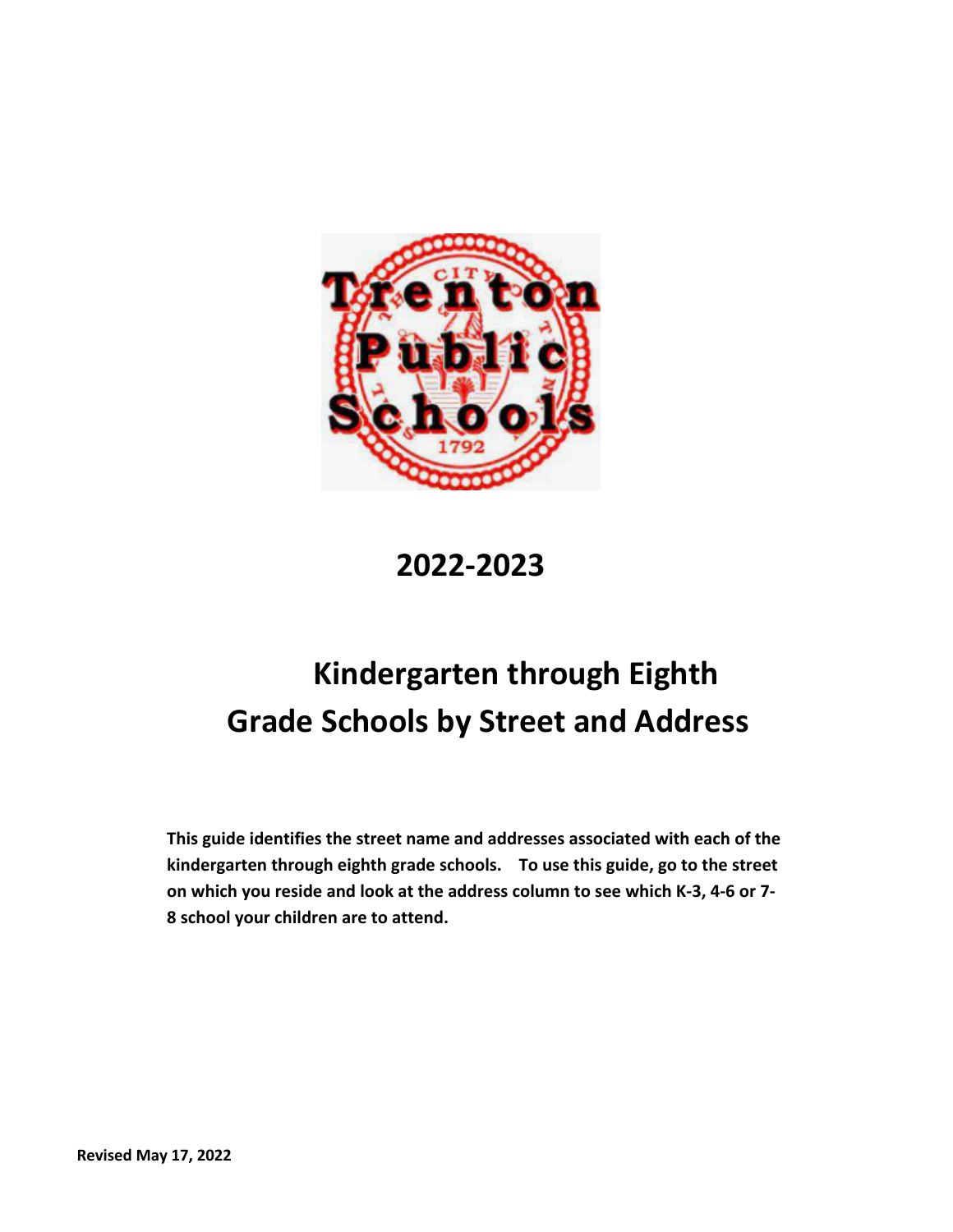| Dir          | <b>Street Name</b> | All | Low            | High | Side |                | <b>Grade Level</b> |              |
|--------------|--------------------|-----|----------------|------|------|----------------|--------------------|--------------|
|              |                    |     |                |      |      | $K-3$          | $4-6$              | $7 - 8$      |
|              | Abernethy Dr       | All |                |      |      | <b>Stokes</b>  | Kilmer             | A.J. Holland |
|              | Academy St         | All |                |      |      | Rivera         | Monument           | A.J. Holland |
|              | Adam Ave           | All |                |      |      | Gregory        | Kilmer             | A.J. Holland |
|              | Adeline St         |     | $\mathbf{1}$   | 744  |      |                | Parker             |              |
|              |                    |     |                |      |      |                |                    |              |
|              | Adeline St         |     | 1              | 247  |      | <b>Robbins</b> |                    |              |
|              | Adeline St         |     | 300            | 654  |      | Harrison       |                    |              |
|              | <b>Adeline St</b>  |     | 700            | 1218 |      | Franklin       |                    |              |
|              | Adeline St         |     | 801            | 1216 |      |                | <b>HP Williams</b> |              |
|              | <b>Adeline St</b>  | All |                |      |      |                |                    | Grace Dunn   |
|              | Afton Ave          | All |                |      |      | <b>Stokes</b>  | Kilmer             | A.J. Holland |
|              | <b>Agnes Ave</b>   | All |                |      |      | Wilson         | Jefferson          | <b>MLK</b>   |
|              | Alden Ave          | All |                |      |      | Gregory        | Jefferson          | A.J. Holland |
|              | Allen Pl           | All |                |      |      | Rivera         | Monument           | A.J. Holland |
|              | Allen St           | All |                |      |      | Rivera         | Monument           | A.J. Holland |
|              | Amtico Sq          | All |                |      |      | Wilson         | Jefferson          | <b>MLK</b>   |
|              | Anchor Ct          | All |                |      |      | Wilson         | Grant              | <b>MLK</b>   |
|              | Anchor St          | All |                |      |      | Columbus       | Jefferson          | <b>MLK</b>   |
| $\mathsf{N}$ | Anderson St        | All |                |      |      | PJ Hill        | Grant              | <b>MLK</b>   |
|              | Anderson St        |     | $\mathbf{1}$   | 200  |      | PJ Hill        |                    | <b>MLK</b>   |
|              | Anderson St        |     | $\overline{2}$ | 598  |      |                | Grant              |              |
|              | Anderson St        |     | 100            | 1214 |      |                |                    | Grace Dunn   |
|              | Anderson St        |     | 201            | 1022 |      | Washington     |                    |              |
|              | Anderson St        |     | 601            | 1298 |      |                | <b>HP Williams</b> |              |
|              | Anderson St        |     | 1100           | 1214 | Even | Franklin       |                    |              |
|              | Anderson St        |     | 1101           | 1209 | Odd  | Harrison       |                    |              |
|              | Anthony Ave        | All |                |      |      | Wilson         | Jefferson          | <b>MLK</b>   |
|              | Arch St            | All |                |      |      | Robbins        | Parker             | Grace Dunn   |
|              | Ardmore Ave        |     | 200            | 217  |      | Wilson         |                    |              |
|              | Ardmore Ave        | All | 200            | 217  |      |                | Grant              |              |
|              | Ardmore Ave        |     | 218            | 426  |      |                | <b>HP Williams</b> |              |
|              | Ardmore Ave        |     | 218            | 426  |      | Robeson        |                    |              |
|              | Ardmore Ave        | All |                |      |      |                |                    | <b>MLK</b>   |
|              | Argyle Dr          | All |                |      |      | <b>Stokes</b>  | Kilmer             | A.J. Holland |
|              | Arlington Ave      | All |                |      |      | Gregory        | Jefferson          | A.J. Holland |
|              | Armory Dr          | All |                |      |      | Rivera         | Kilmer             | A.J. Holland |
|              | Artisan St         | All |                |      |      | Cadwalader     | Kilmer             | A.J. Holland |
|              | Asbury Pl          | All |                |      |      | Rivera         | Parker             | A.J. Holland |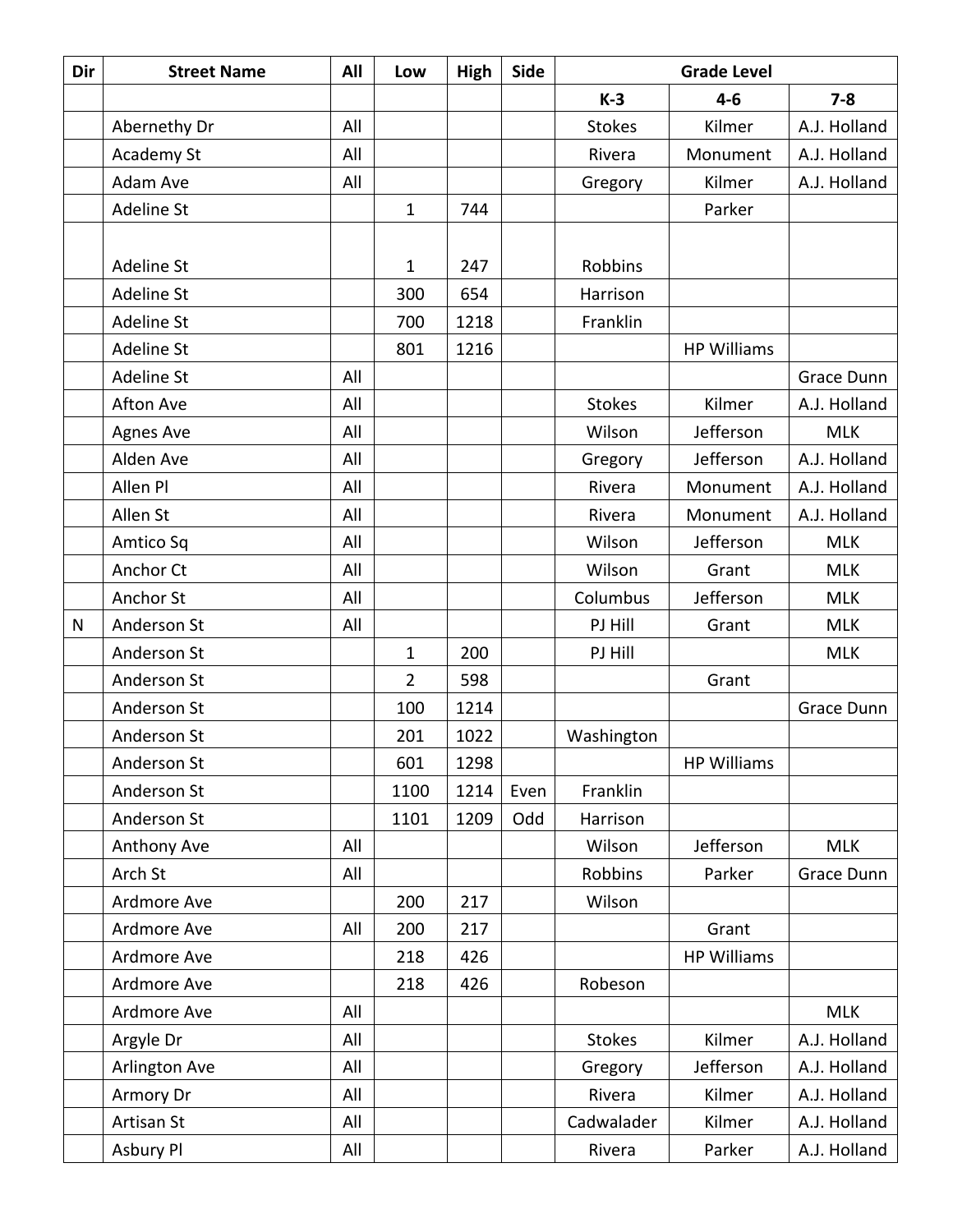| Dir | <b>Street Name</b>    | All | Low            | High | Side        | <b>Grade Level</b> |                    |              |
|-----|-----------------------|-----|----------------|------|-------------|--------------------|--------------------|--------------|
|     |                       |     |                |      |             | $K-3$              | $4 - 6$            | $7 - 8$      |
|     | Asbury St             | All |                |      |             | Rivera             | Parker             | A.J. Holland |
|     | Ashmore Ave           | All |                |      |             | Washington         | Grant              | Grace Dunn   |
|     | <b>Atterbury Ave</b>  | All |                |      |             | Cadwalader         | Kilmer             | A.J. Holland |
|     | Baldasarri Ln         | All |                |      |             | PJ Hill            | Grant              | <b>MLK</b>   |
|     | <b>Bank St</b>        | All |                |      |             | Cadwalader         | Monument           | A.J. Holland |
|     | <b>Barbara St</b>     | All |                |      |             | Gregory            | Monument           | A.J. Holland |
|     | <b>Barnes St</b>      | All |                |      |             | Cadwalader         | <b>HP Williams</b> | A.J. Holland |
|     | <b>Barnt Ave</b>      | All |                |      |             | Franklin           | Parker             | <b>MLK</b>   |
|     | <b>Barrack St</b>     | All |                |      |             | Cadwalader         | Kilmer             | A.J. Holland |
|     | <b>Bayard St</b>      | All |                |      |             | Robbins            | Monument           | <b>MLK</b>   |
|     | <b>Beakes St</b>      | All |                |      |             | Columbus           | Jefferson          | A.J. Holland |
|     | <b>Beatty St</b>      |     | 1              | 425  | Odd         | Robbins            |                    |              |
|     | <b>Beatty St</b>      |     | 1              | 299  |             |                    | Monument           |              |
|     | <b>Beatty St</b>      |     | $\overline{2}$ | 426  | Even        | Harrison           |                    |              |
|     | <b>Beatty St</b>      |     | 301            | 999  |             |                    | Parker             |              |
|     | <b>Beatty St</b>      |     | 500            | 958  | <b>Both</b> | Mott               |                    |              |
|     | <b>Beatty St</b>      | All |                |      |             |                    |                    | Grace Dunn   |
|     | Beaver Ln             | All |                |      |             | Wilson             | Grant              | <b>MLK</b>   |
|     | Beechwood Ave         | All |                |      |             | <b>Stokes</b>      | Kilmer             | A.J. Holland |
|     | <b>Bellevue Ave</b>   |     | $\overline{2}$ | 595  |             | Gregory            |                    |              |
|     | <b>Bellevue Ave</b>   |     | 700            | 932  |             | <b>Stokes</b>      | Kilmer             | A.J. Holland |
|     | <b>Belmont Cir</b>    | All |                |      |             | <b>Stokes</b>      | Kilmer             | A.J. Holland |
|     | <b>Belvidere St</b>   | All |                |      |             | Gregory            | Kilmer             | A.J. Holland |
|     | <b>Benton St</b>      | All |                |      |             | Robbins            | Monument           | <b>MLK</b>   |
|     | <b>Berkeley Ave</b>   | All |                |      |             | <b>Stokes</b>      | Kilmer             | A.J. Holland |
|     | <b>Bernard St</b>     | All |                |      |             | Gregory            | Kilmer             | A.J. Holland |
|     | <b>Bert Ave</b>       | All |                |      |             | Robeson            | <b>HP Williams</b> | Grace Dunn   |
|     | <b>Bismarck Ave</b>   | All |                |      |             | Robeson            | <b>HP Williams</b> | Grace Dunn   |
|     | <b>Bloomfield Ave</b> | All |                |      |             | <b>Stokes</b>      | Kilmer             | A.J. Holland |
|     | <b>Bloomsbury St</b>  | All |                |      |             | <b>Stokes</b>      | Kilmer             | A.J. Holland |
|     | <b>Bond St</b>        | All |                |      |             | Columbus           | Jefferson          | <b>MLK</b>   |
|     | Borden Way            | All |                |      |             | Rivera             | Monument           | A.J. Holland |
|     | <b>Boudinot St</b>    |     | $\overline{2}$ | 99   |             | Cadwalader         |                    |              |
|     | <b>Boudinot St</b>    |     | 101            | 199  |             | <b>Stokes</b>      |                    |              |
|     | <b>Boudinot St</b>    | All |                |      |             |                    | Kilmer             | A.J. Holland |
|     | <b>Breunig Ave</b>    |     | $\mathbf{1}$   | 299  |             |                    |                    |              |
|     | <b>Breunig Ave</b>    | All |                |      |             | Wilson             | Jefferson          | <b>MLK</b>   |
|     | <b>Bridge St</b>      | All |                |      |             | Rivera             | Parker             | A.J. Holland |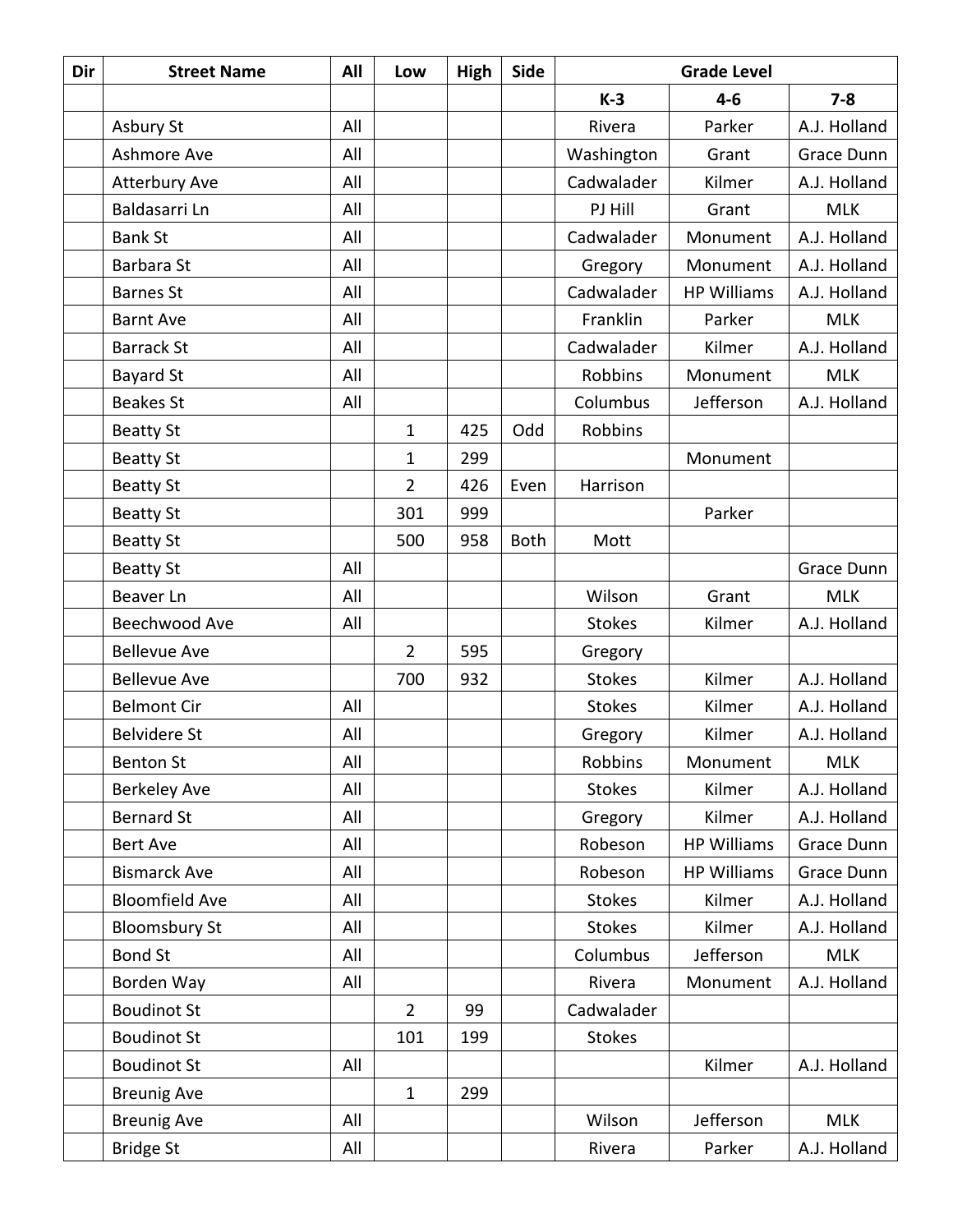| Dir         | <b>Street Name</b>    | All | Low            | High | <b>Side</b> | <b>Grade Level</b><br>$K-3$<br>$4 - 6$<br>$7 - 8$ |                    |              |
|-------------|-----------------------|-----|----------------|------|-------------|---------------------------------------------------|--------------------|--------------|
|             |                       |     |                |      |             |                                                   |                    |              |
|             | <b>Brinton Ave</b>    |     | $\mathbf{1}$   | 335  | Odd         |                                                   | Kilmer             |              |
|             | <b>Brinton Ave</b>    |     | $\overline{2}$ | 336  | Even        |                                                   | Jefferson          |              |
|             | <b>Brinton Ave</b>    | All |                |      |             | <b>Stokes</b>                                     |                    |              |
|             | <b>Brinton Ave</b>    | All |                |      |             |                                                   |                    | A.J. Holland |
| N           | <b>Broad St</b>       |     | $\mathbf{1}$   | 99   |             |                                                   | Kilmer             |              |
| N           | <b>Broad St</b>       | All | 100            | 350  |             |                                                   | Monument           |              |
| N           | <b>Broad St</b>       | All |                |      |             | Rivera                                            |                    |              |
| N           | <b>Broad St</b>       | All |                |      |             |                                                   |                    | A.J. Holland |
| S           | <b>Broad St</b>       |     | $\mathbf{1}$   | 599  |             | Rivera                                            |                    |              |
| $\sf S$     | <b>Broad St</b>       |     | $\mathbf 1$    | 399  |             |                                                   | Kilmer             |              |
| $\sf S$     | <b>Broad St</b>       |     | 1              | 599  |             |                                                   |                    | A.J. Holland |
| $\sf S$     | <b>Broad St</b>       |     | 400            | 599  |             |                                                   | Parker             |              |
| S           | <b>Broad St</b>       |     | 600            | 899  |             | Robbins                                           |                    |              |
| $\sf S$     | <b>Broad St</b>       |     | 600            | 998  | Even        |                                                   | Monument           |              |
| S           | <b>Broad St</b>       |     | 600            | 1599 |             |                                                   |                    | Grace Dunn   |
| $\sf S$     | <b>Broad St</b>       |     | 601            | 1121 | Odd         |                                                   | Parker             |              |
| S           | <b>Broad St</b>       |     | 900            | 1088 | Even        | Harrison                                          |                    |              |
| $\mathsf S$ | <b>Broad St</b>       |     | 901            | 1065 | Odd         | Harrison                                          |                    |              |
| S           | <b>Broad St</b>       |     | 1000           | 1123 | Even        |                                                   | <b>HP Williams</b> |              |
| $\sf S$     | <b>Broad St</b>       |     | 1073           | 1439 | Odd         | Franklin                                          |                    |              |
| $\sf S$     | <b>Broad St</b>       |     | 1100           | 1544 | Even        | Franklin                                          |                    |              |
| S           | <b>Broad St</b>       |     | 1200           | 1544 |             |                                                   | <b>HP Williams</b> |              |
|             | <b>Brook St</b>       | All |                |      |             | Gregory                                           | Jefferson          | A.J. Holland |
|             | <b>Brown St</b>       | All |                |      |             | Franklin                                          | <b>HP Williams</b> | Grace Dunn   |
|             | <b>Bruce Park Dr</b>  | All |                |      |             | <b>Stokes</b>                                     | Kilmer             | A.J. Holland |
|             | <b>Brunswick Ave</b>  |     | 100            | 324  | Even        | Rivera                                            |                    |              |
|             | <b>Brunswick Ave</b>  |     | 100            | 299  |             |                                                   | Monument           |              |
|             | <b>Brunswick Ave</b>  |     | 101            | 193  | Odd         | Gregory                                           |                    |              |
|             | <b>Brunswick Ave</b>  |     | 101            | 299  |             |                                                   |                    | A.J. Holland |
|             | <b>Brunswick Ave</b>  |     | 213            | 225  | Odd         | Columbus                                          |                    |              |
|             | <b>Brunswick Ave</b>  |     | 300            | 1432 |             |                                                   | Jefferson          |              |
|             | <b>Brunswick Ave</b>  |     | 300            | 1432 |             |                                                   |                    | <b>MLK</b>   |
|             | <b>Brunswick Ave</b>  |     | 300            | 1438 | Even        |                                                   |                    | <b>MLK</b>   |
|             | <b>Brunswick Ave</b>  |     | 301            | 939  | Odd         |                                                   |                    | <b>MLK</b>   |
|             | <b>Brunswick Ave</b>  |     | 311            | 1438 |             | Columbus                                          |                    |              |
|             | Bryn Mawr Ave         | All |                |      |             | <b>Stokes</b>                                     | Kilmer             | A.J. Holland |
|             | <b>Buckingham Ave</b> | All |                |      |             | <b>Stokes</b>                                     | Kilmer             | A.J. Holland |
|             | <b>Burton Ave</b>     | All |                |      |             | Columbus                                          | Jefferson          | <b>MLK</b>   |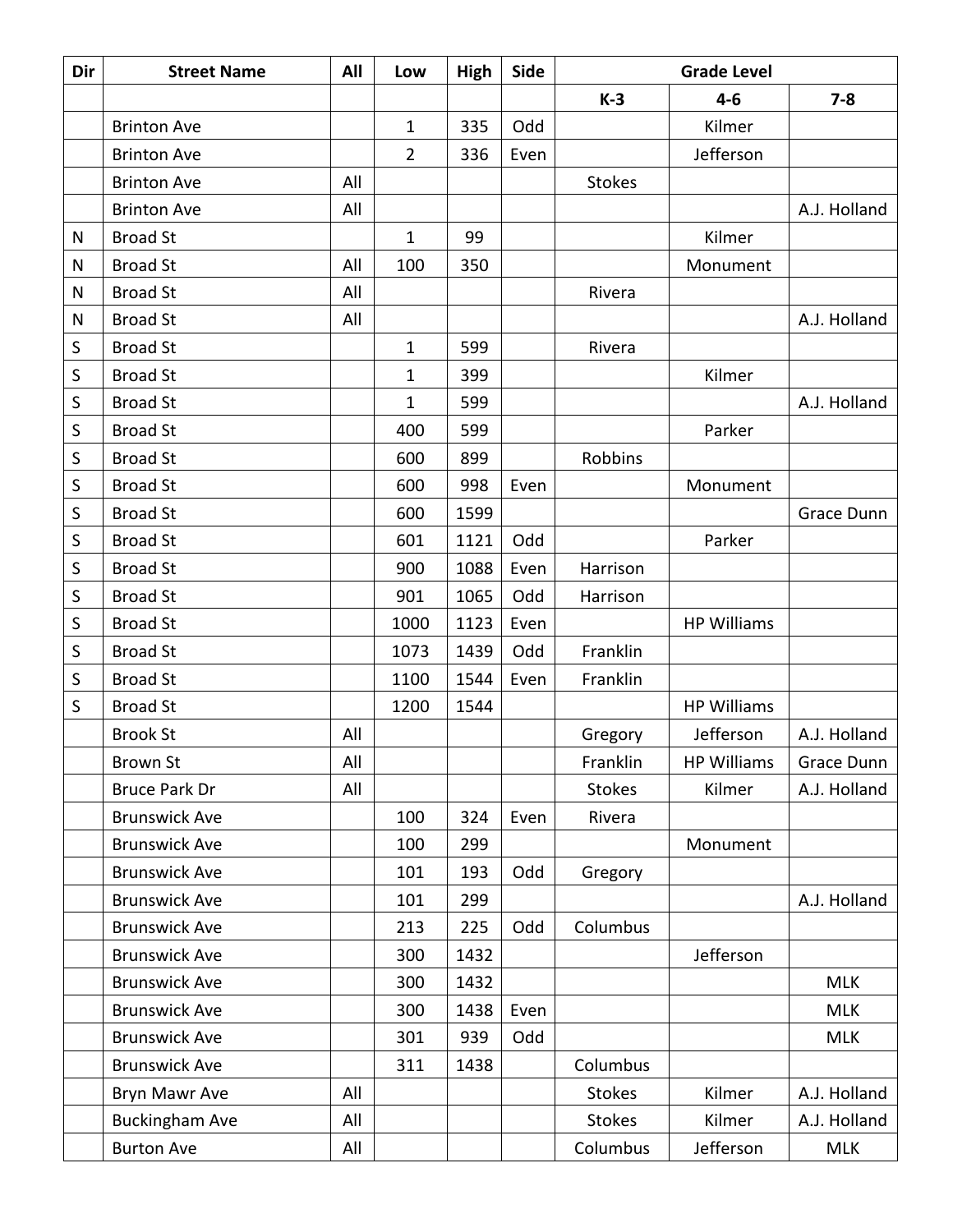| Dir | <b>Street Name</b> | All | Low          | High | Side | <b>Grade Level</b> |                    |              |
|-----|--------------------|-----|--------------|------|------|--------------------|--------------------|--------------|
|     |                    |     |              |      |      | $K-3$              | $4 - 6$            | $7 - 8$      |
|     | <b>Butler St</b>   | All |              |      |      | Robbins            | Monument           | <b>MLK</b>   |
|     | Cadwalader Dr      | All |              |      |      | <b>Stokes</b>      | Kilmer             | A.J. Holland |
|     | Cadwalader Ter     | All |              |      |      | <b>Stokes</b>      | Kilmer             | A.J. Holland |
|     | Cain Ave           | All |              |      |      | Columbus           | Jefferson          | <b>MLK</b>   |
|     | Calhoun St         |     | $\mathbf{1}$ | 460  |      |                    | Kilmer             |              |
|     | Calhoun St         |     | 1            | 875  |      |                    |                    | A.J. Holland |
|     | Calhoun St         |     | 900          | 1600 | Even |                    |                    | A.J. Holland |
|     | Calhoun St         |     | 25           | 311  |      | Cadwalader         |                    |              |
|     | Calhoun St         |     | 316          | 620  |      | Gregory            |                    |              |
|     | Calhoun St         |     | 470          | 699  |      |                    | Monument           |              |
|     | Calhoun St         |     | 900          | 1600 | Even |                    | Jefferson          |              |
|     | Calhoun St         |     | 700          | 875  |      | Columbus           |                    |              |
|     | Calhoun St         |     | 900          | 1600 |      | Columbus           |                    |              |
|     | Calhoun St         |     | 700          | 875  |      |                    | Jefferson          |              |
|     | Camden St          | All |              |      |      | Cadwalader         | Kilmer             | A.J. Holland |
|     | Canal Blvd         | All |              |      |      | Mott               | Parker             | Grace Dunn   |
| E   | Canal St           | All |              |      |      | Robbins            | Monument           | <b>MLK</b>   |
| W   | Canal St           | All |              |      |      | Rivera             | Monument           | A.J. Holland |
|     | Capitol St         | All |              |      |      | Cadwalader         | Kilmer             | A.J. Holland |
|     | Capner St          | All |              |      |      | Franklin           | <b>HP Williams</b> | Grace Dunn   |
| E   | Carroll St         | All |              |      |      | Wilson             | Grant              | <b>MLK</b>   |
|     | Carroll St         | All |              |      |      | Wilson             | Grant              | <b>MLK</b>   |
|     | Carteret Ave       | All |              |      |      | <b>Stokes</b>      | Kilmer             | A.J. Holland |
|     | Carver Ln          | All |              |      |      | Gregory            | Kilmer             | A.J. Holland |
|     | Cass St            |     | 200          | 324  | Even |                    |                    | A.J. Holland |
|     | Cass St            |     | 201          | 425  | Odd  |                    |                    | Grace Dunn   |
|     | Cass St            |     | 202          | 425  |      | Rivera             |                    |              |
|     | Cass St            |     | 600          | 812  | Even | Robbins            |                    |              |
|     | Cass St            |     | 600          | 899  |      |                    |                    | Grace Dunn   |
|     | Cass St            |     | 603          | 717  | Odd  | Mott               |                    |              |
|     | Cass St            |     | 719          | 831  |      | Robbins            |                    |              |
|     | Cass St            | All |              |      |      |                    | Parker             |              |
|     | Cavell St          | All |              |      |      | Gregory            | Monument           | A.J. Holland |
|     | Cedar Ln           | All |              |      |      | Franklin           | <b>HP Williams</b> | Grace Dunn   |
|     | Centennial Ave     | All |              |      |      | Robeson            | <b>HP Williams</b> | Grace Dunn   |
|     | Centre St          |     | $\mathbf{1}$ | 599  |      | Rivera             |                    |              |
|     | Centre St          |     | $\mathbf{1}$ | 499  |      |                    |                    | A.J. Holland |
|     | Centre St          |     | 500          | 875  |      |                    |                    | Grace Dunn   |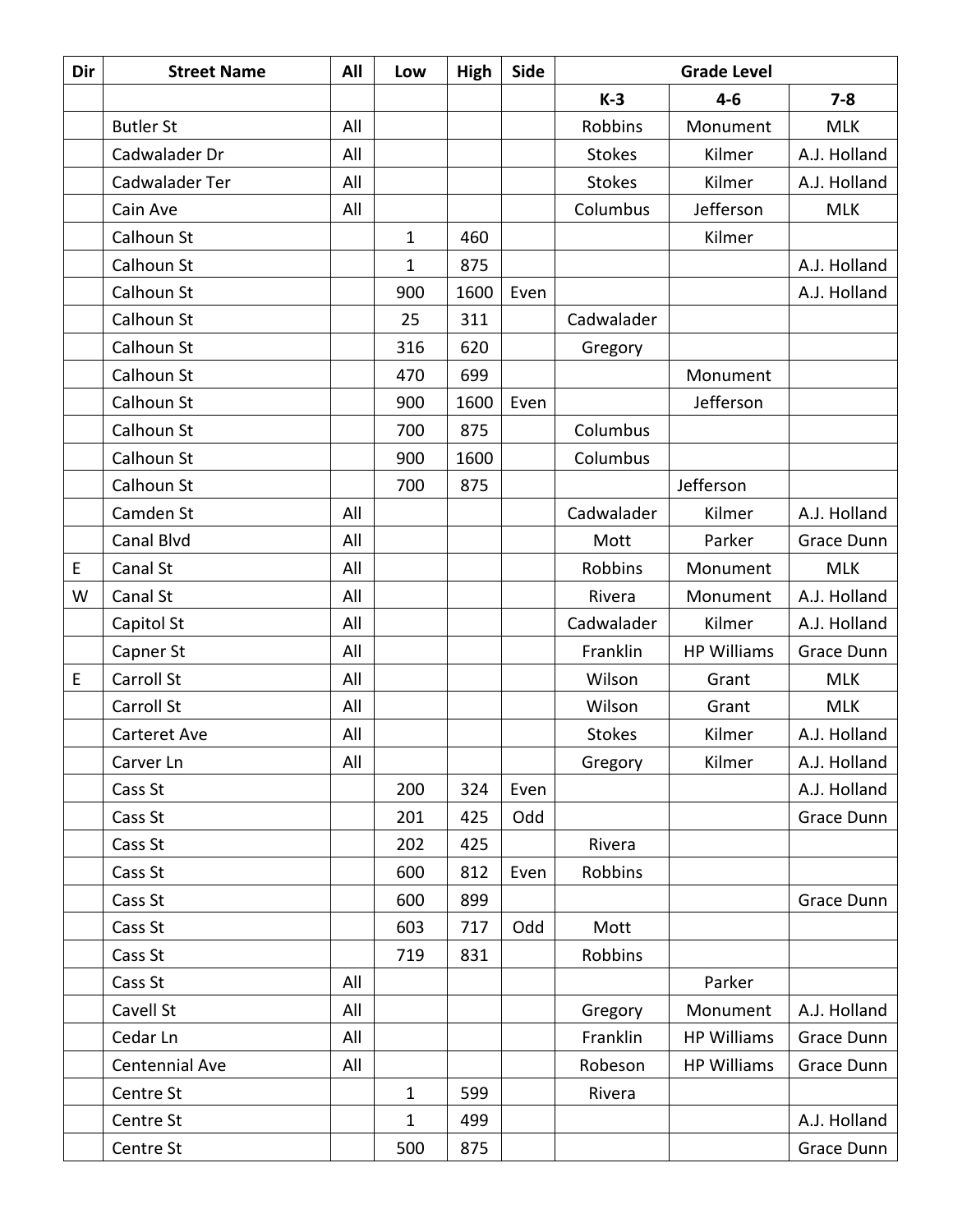| Dir       | <b>Street Name</b> | All | Low            | High | Side        |            | <b>Grade Level</b> |              |
|-----------|--------------------|-----|----------------|------|-------------|------------|--------------------|--------------|
|           |                    |     |                |      |             | $K-3$      | $4 - 6$            | $7 - 8$      |
|           | Centre St          |     | 600            | 870  |             | Mott       |                    |              |
|           | Centre St          |     | 1              | 19   |             |            | Kilmer             |              |
|           | Centre St          |     | 21             | 870  |             |            | Parker             |              |
|           | Chadwick St        | All |                |      |             | Columbus   | Jefferson          | <b>MLK</b>   |
|           | <b>Chambers St</b> | All | $\mathbf{1}$   | 299  | <b>Both</b> |            | Grant              |              |
|           | <b>Chambers St</b> |     | $\mathbf{1}$   | 599  |             | PJ Hill    |                    |              |
|           | <b>Chambers St</b> |     | $\mathbf{1}$   | 599  |             |            |                    | <b>MLK</b>   |
|           | <b>Chambers St</b> | All | 301            | 1029 | Odd         |            | Grant              |              |
|           | <b>Chambers St</b> |     | 400            | 1072 | Even        |            | <b>HP Williams</b> |              |
|           | <b>Chambers St</b> |     | 600            | 1072 | Even        | Robeson    |                    |              |
|           | <b>Chambers St</b> |     | 600            | 748  | Even        |            |                    | Grace Dunn   |
|           | <b>Chambers St</b> |     | 601            | 761  | Odd         |            |                    | <b>MLK</b>   |
|           | <b>Chambers St</b> |     | $\overline{1}$ | 599  |             | PJ Hill    |                    |              |
|           | <b>Chambers St</b> |     | 601            | 845  | Odd         | PJ Hill    |                    |              |
|           | <b>Chambers St</b> |     | 600            | 852  | Even        | Robeson    |                    |              |
|           | <b>Chambers St</b> |     | 760            | 1557 |             |            |                    | Grace Dunn   |
|           | <b>Chambers St</b> |     | $\overline{1}$ | 299  |             |            | Grant              |              |
|           | <b>Chambers St</b> |     | 301            | 1031 | Odd         |            | Grant              |              |
|           | <b>Chambers St</b> |     | 859            | 1031 | Odd         | Washington |                    |              |
|           | <b>Chambers St</b> |     | 300            | 1072 | Even        |            | <b>HP Williams</b> |              |
|           | Chambers St        |     | 1047           | 1557 | Odd         |            | <b>HP Williams</b> |              |
|           | Chambers St        |     | 1125           | 1557 | Odd         | Franklin   | <b>HP Williams</b> |              |
| N         | Chancery Ln        |     | 1              | 98   |             |            | Kilmer             |              |
| ${\sf N}$ | Chancery Ln        |     | 100            | 198  |             |            | Monument           |              |
| N         | Chancery Ln        | All |                |      |             | Cadwalader |                    |              |
| N         | Chancery Ln        | All |                |      |             |            |                    | A.J. Holland |
| S         | Chancery St        | All |                |      |             | Cadwalader | Kilmer             | A.J. Holland |
|           | Chapel St          | All |                |      |             | Gregory    | Monument           | A.J. Holland |
|           | Charles St         | All |                |      |             | PJ Hill    | Grant              | <b>MLK</b>   |
|           | Chase Ct           | All |                |      |             | Columbus   | Jefferson          | <b>MLK</b>   |
|           | Chase St           | All |                |      |             | Columbus   | Jefferson          | <b>MLK</b>   |
|           | Chauncy Ln         | All |                |      |             | Gregory    | Monument           | A.J. Holland |
|           | Cherry St          |     | $\overline{2}$ | 200  |             | Wilson     |                    |              |
|           | Cherry St          |     | 500            | 850  |             | Columbus   |                    |              |
|           | Cherry St          | All |                |      |             |            | Jefferson          |              |
|           | Cherry St          | All |                |      |             |            |                    | <b>MLK</b>   |
|           | Chestnut Ave       |     | $\mathbf 1$    | 593  | Odd         | Robbins    |                    |              |
|           | Chestnut Ave       |     | $\mathbf 1$    | 1311 | Odd         |            | Monument           |              |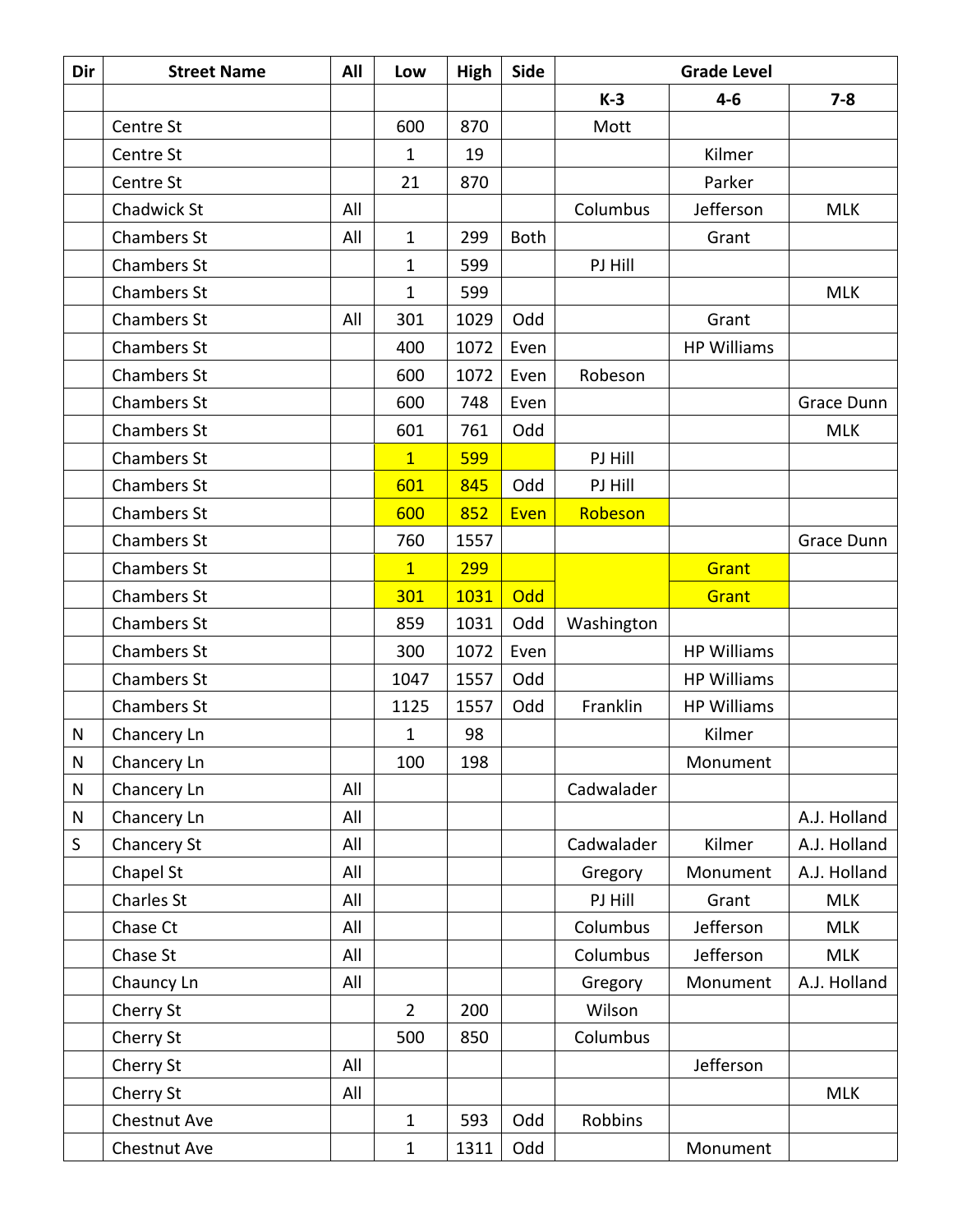| Dir       | <b>Street Name</b>   | All | Low            | High | Side | <b>Grade Level</b> |                    |              |
|-----------|----------------------|-----|----------------|------|------|--------------------|--------------------|--------------|
|           |                      |     |                |      |      | $K-3$              | $4 - 6$            | $7 - 8$      |
|           | Chestnut Ave         |     | $\mathbf{1}$   | 498  |      |                    |                    | <b>MLK</b>   |
|           | Chestnut Ave         |     | $\overline{2}$ | 598  | Even | PJ Hill            |                    |              |
|           | Chestnut Ave         |     | $\overline{2}$ | 898  | Even |                    | Grant              |              |
|           | Chestnut Ave         |     | 500            | 1957 |      |                    |                    | Grace Dunn   |
|           | Chestnut Ave         |     | 600            | 818  | Even | Washington         |                    |              |
|           | Chestnut Ave         |     | 601            | 819  | Odd  | Harrison           |                    |              |
|           | Chestnut Ave         |     | 900            | 1310 | Even |                    | <b>HP Williams</b> |              |
|           | Chestnut Ave         |     | 903            | 1599 |      | Harrison           |                    |              |
|           | Chestnut Ave         |     | 1400           | 1960 |      |                    | Parker             |              |
|           | Chestnut Ave         |     | 1600           | 1957 |      | Franklin           |                    |              |
|           | Christoph Ave        | All |                |      |      | Gregory            | Kilmer             | A.J. Holland |
|           | Church St            | All |                |      |      | Cadwalader         | Kilmer             | A.J. Holland |
|           | Clark St             | All |                |      |      | Robbins            | Monument           | <b>MLK</b>   |
|           | Clay St              | All |                |      |      | Rivera             | Kilmer             | A.J. Holland |
|           | Clearfield Ave       | All |                |      |      | <b>Stokes</b>      | Kilmer             | A.J. Holland |
|           | <b>Cleveland Ave</b> | All | $\mathbf{1}$   | 199  |      |                    | Grant              |              |
|           | Cleveland Ave        | All | 200            | 599  |      |                    | <b>HP Williams</b> |              |
|           | <b>Cleveland Ave</b> | All |                |      |      | Wilson             |                    |              |
|           | <b>Cleveland Ave</b> | All |                |      |      |                    |                    | <b>MLK</b>   |
|           | Cliff St             | All |                |      |      | Mott               | Parker             | Grace Dunn   |
| N         | <b>Clinton Ave</b>   |     | $\mathbf{1}$   | 299  |      |                    | Grant              |              |
| N         | Clinton Ave          | All |                |      |      | Wilson             |                    |              |
| ${\sf N}$ | <b>Clinton Ave</b>   |     | 300            | 777  |      |                    | Jefferson          |              |
| N         | Clinton Ave          | All |                |      |      |                    |                    | <b>MLK</b>   |
| S         | <b>Clinton Ave</b>   |     | $\mathbf{1}$   | 1099 |      |                    | Monument           |              |
| S         | Clinton Ave          |     | $\mathbf{1}$   | 618  |      |                    |                    | <b>MLK</b>   |
| S         | Clinton Ave          |     | 1              | 999  |      | Robbins            |                    |              |
| S         | Clinton Ave          |     | 630            | 1999 |      |                    |                    | Grace Dunn   |
| S         | Clinton Ave          |     | 1001           | 1125 |      | Harrison           |                    |              |
| S         | Clinton Ave          |     | 1101           | 1927 |      |                    | <b>HP Williams</b> |              |
| S         | Clinton Ave          |     | 1205           | 1227 | Odd  | Harrison           |                    |              |
| $\sf S$   | Clinton Ave          |     | 1208           | 1398 | Even | Washington         |                    |              |
| S         | Clinton Ave          |     | 1309           | 1327 | Odd  | Franklin           |                    |              |
| S         | Clinton Ave          |     | 1400           | 1940 |      | Franklin           |                    |              |
|           | Coates St            | All |                |      |      | Rivera             | Parker             | A.J. Holland |
|           | Cole St              | All |                |      |      | Gregory            | Kilmer             | A.J. Holland |
|           | College Ct           | All |                |      |      | PJ Hill            | Grant              | Grace Dunn   |
|           | College St           | All |                |      |      | PJ Hill            | Grant              | Grace Dunn   |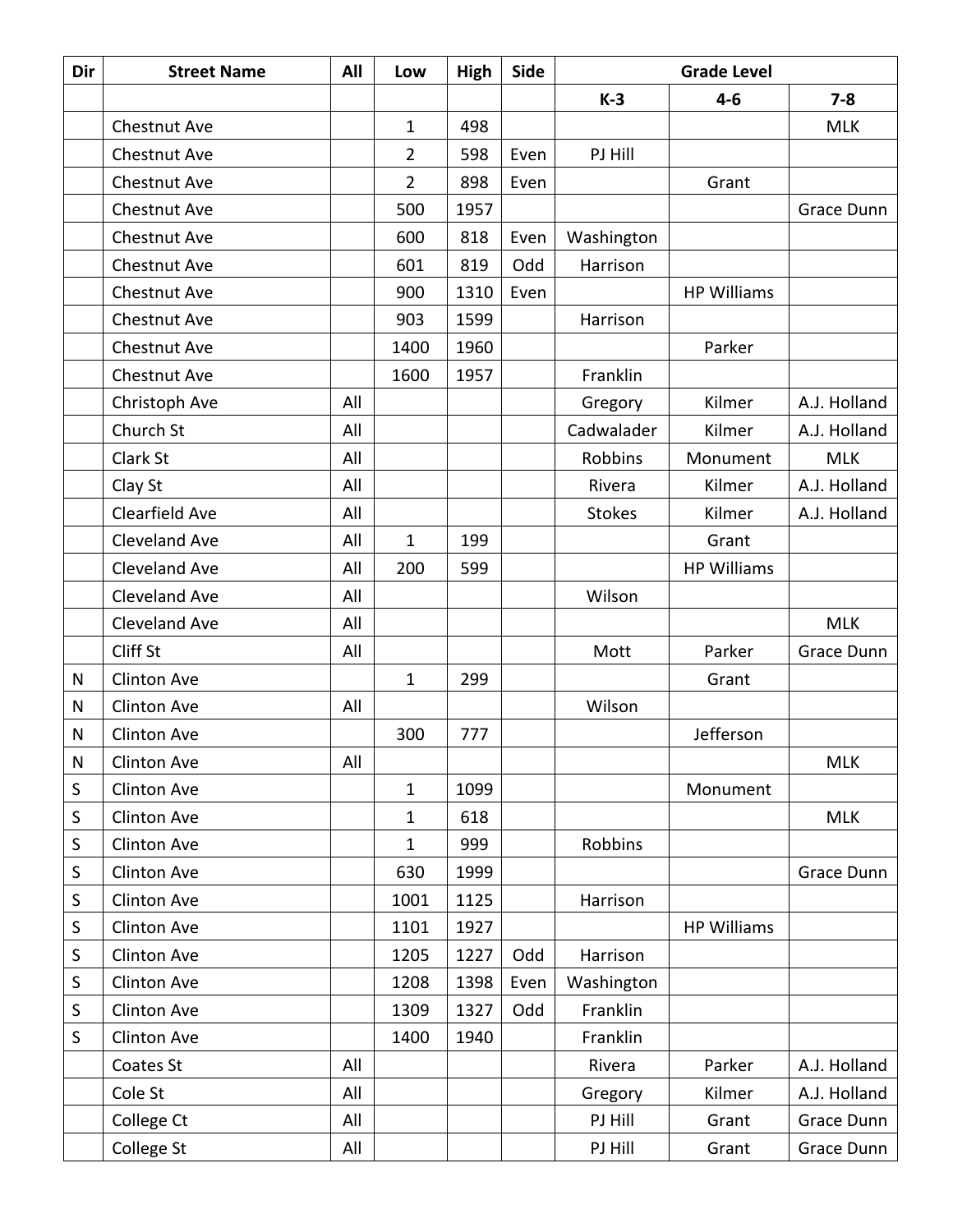| Dir | <b>Street Name</b>    | All | Low            | <b>High</b> | <b>Side</b> | <b>Grade Level</b> |                    |              |
|-----|-----------------------|-----|----------------|-------------|-------------|--------------------|--------------------|--------------|
|     |                       |     |                |             |             | $K-3$              | $4 - 6$            | $7 - 8$      |
|     | <b>Colonial Ave</b>   | All |                |             |             | Cadwalader         | Kilmer             | A.J. Holland |
|     | Columbia Ave          | All |                |             |             | <b>Stokes</b>      | Kilmer             | A.J. Holland |
|     | Columbus Ave          | All |                |             |             | Robeson            | <b>HP Williams</b> | Grace Dunn   |
|     | Commerce St           | All |                |             |             | Rivera             | Monument           | A.J. Holland |
|     | Commonwealth Ave      | All |                |             |             | Robeson            | <b>HP Williams</b> | Grace Dunn   |
|     | Conrad St             | All |                |             |             | PJ Hill            | Grant              | <b>MLK</b>   |
| N   | Cook Ave              |     |                |             |             | PJ Hill            | Grant              | <b>MLK</b>   |
| S   | Cook Ave              |     | $\mathbf{1}$   | 115         | Odd         | PJ Hill            |                    |              |
| S   | Cook Ave              |     | 117            | 199         | Odd         | PJ Hill            |                    |              |
| S   | Cook Ave              |     | $\overline{2}$ | 114         | Even        | PJ Hill            |                    |              |
| S   | Cook Ave              |     | 118            | 198         | Even        | Wilson             |                    |              |
| S   | Cook Ave              |     | 200            | 902         |             | Robeson            |                    |              |
| S   | Cook Ave              |     | 200            | 430         |             |                    | <b>HP Williams</b> |              |
| S   | Cook Ave              |     | $\mathbf{1}$   | 199         |             |                    | Grant              | <b>MLK</b>   |
|     | Cook Pl               | All |                |             |             | PJ Hill            | Grant              | <b>MLK</b>   |
|     | Coolidge Ave          | All |                |             |             | Gregory            | Jefferson          | A.J. Holland |
|     | Cooper St             | All |                |             |             | Rivera             | Kilmer             | A.J. Holland |
|     | <b>Cornwall Ave</b>   | All |                |             |             | <b>Stokes</b>      | Kilmer             | A.J. Holland |
|     | <b>Cortland St</b>    | All |                |             |             | Wilson             | Jefferson          | <b>MLK</b>   |
|     | Cottage Pl            | All |                |             |             | <b>Stokes</b>      | Kilmer             | A.J. Holland |
|     | Court Dr              | All |                |             |             | Rivera             | Monument           | A.J. Holland |
|     | Cove St               | All |                |             |             | Robbins            | Monument           | Grace Dunn   |
|     | Creekview Dr          | All |                |             |             | Wilson             | Grant              | <b>MLK</b>   |
|     | Cross St              | All |                |             |             | Wilson             | Grant              | <b>MLK</b>   |
|     | <b>Culbertson Ave</b> | All |                |             |             | Robeson            | <b>HP Williams</b> | <b>MLK</b>   |
|     | <b>Cumberland Ave</b> | All |                |             |             | <b>Stokes</b>      | Kilmer             | A.J. Holland |
|     | <b>Cummings Ave</b>   |     | $\mathbf{1}$   | 199         |             | Harrison           |                    |              |
|     | <b>Cummings Ave</b>   |     | $\mathbf{1}$   | 98          |             |                    | Monument           |              |
|     | <b>Cummings Ave</b>   |     | 100            | 356         | Even        |                    | Grant              |              |
|     | <b>Cummings Ave</b>   |     | 101            | 429         | Odd         |                    | <b>HP Williams</b> |              |
|     | <b>Cummings Ave</b>   |     | 201            | 427         |             | Washington         |                    |              |
|     | <b>Cummings Ave</b>   | All |                |             |             |                    |                    | Grace Dunn   |
|     | <b>Cummings Pl</b>    | All |                |             |             | Harrison           | Monument           | Grace Dunn   |
|     | <b>Cuyler Ave</b>     |     | $\mathbf{1}$   | 98          |             | PJ Hill            |                    |              |
|     | Cuyler Ave            |     | $\mathbf 1$    | 200         |             |                    | Grant              |              |
|     | <b>Cuyler Ave</b>     |     | 100            | 198         |             | Wilson             |                    |              |
|     | <b>Cuyler Ave</b>     |     | 201            | 442         |             |                    | <b>HP Williams</b> |              |
|     | <b>Cuyler Ave</b>     |     | 200            | 442         |             | Robeson            |                    |              |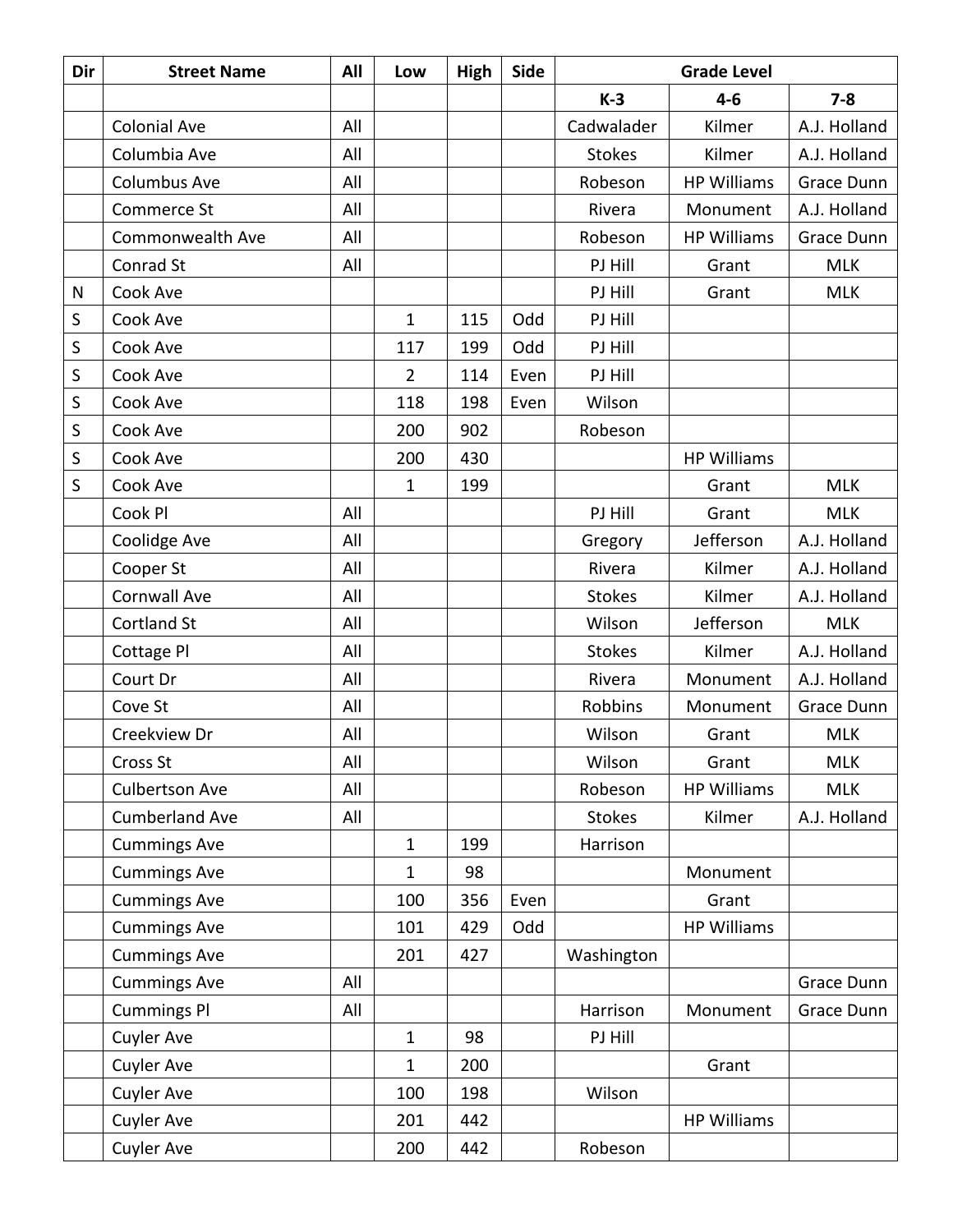| Dir | <b>Street Name</b>  | All | Low            | High | Side        | <b>Grade Level</b> |                    |              |
|-----|---------------------|-----|----------------|------|-------------|--------------------|--------------------|--------------|
|     |                     |     |                |      |             | $K-3$              | $4 - 6$            | $7 - 8$      |
|     | <b>Cuyler Ave</b>   | All |                |      |             |                    |                    | <b>MLK</b>   |
|     | Dale St             | All |                |      |             | Gregory            | Jefferson          | A.J. Holland |
|     | Davis St            | All |                |      |             | Robbins            | Monument           | Grace Dunn   |
|     | Daymond St          | All |                |      |             | Rivera             | Parker             | A.J. Holland |
|     | Dayton St           | All |                |      |             | Franklin           | <b>HP Williams</b> | Grace Dunn   |
| N   | Dean Ave            | All |                |      |             | <b>Stokes</b>      | Kilmer             | A.J. Holland |
| S   | Dean Ave            | All |                |      |             | <b>Stokes</b>      | Kilmer             | A.J. Holland |
|     | Deklyn Ave          |     | $\mathbf{1}$   | 299  |             | Mott               |                    |              |
|     | Deklyn Ave          |     | 1              | 499  |             |                    | Parker             |              |
|     | Deklyn Ave          |     | 300            | 611  |             | Franklin           |                    |              |
|     | Deklyn Ave          |     | 501            | 620  |             |                    | <b>HP Williams</b> |              |
|     | Deklyn Ave          | All |                |      |             |                    |                    | Grace Dunn   |
|     | Delawareview Ave    | All |                |      |             | Cadwalader         | Kilmer             | A.J. Holland |
|     | Delray Ave          | All |                |      |             | Wilson             | Jefferson          | <b>MLK</b>   |
|     | Deptcor Ln          | All |                |      |             | Wilson             | Jefferson          | <b>MLK</b>   |
|     | Dewey Ave           | All |                |      |             | Wilson             | Jefferson          | <b>MLK</b>   |
|     | <b>Dexter St</b>    | All |                |      |             | Columbus           | Jefferson          | <b>MLK</b>   |
|     | Dickinson St        | All |                |      |             | Wilson             | Jefferson          | <b>MLK</b>   |
|     | <b>Division St</b>  |     | $\mathbf{1}$   | 75   |             |                    |                    | <b>MLK</b>   |
|     | <b>Division St</b>  |     | $\overline{2}$ | 598  |             |                    | Grant              |              |
|     | <b>Division St</b>  |     | $\mathbf{1}$   | 199  |             | PJ Hill            |                    |              |
|     | <b>Division St</b>  |     | 100            | 1110 |             |                    |                    | Grace Dunn   |
|     | <b>Division St</b>  |     | 200            | 501  |             | Washington         |                    |              |
|     | <b>Division St</b>  |     | 601            | 999  | Odd         | Harrison           |                    |              |
|     | <b>Division St</b>  |     | 601            | 1125 |             |                    | <b>HP Williams</b> |              |
|     | <b>Division St</b>  |     | 602            | 912  | Even        | Washington         |                    |              |
|     | <b>Division St</b>  |     | 1002           | 1108 | <b>Both</b> | Harrison           |                    |              |
|     | Dix Rd              | All |                |      |             | <b>Stokes</b>      | Kilmer             | A.J. Holland |
|     | Dole Aly            | All |                |      |             |                    |                    | <b>MLK</b>   |
|     | Dresden Ave         | All |                |      |             | Franklin           | <b>HP Williams</b> | Grace Dunn   |
|     | Dunham St           | All |                |      |             | Gregory            | Monument           | A.J. Holland |
|     | Dye St              | All |                |      |             | Robbins            | Monument           | Grace Dunn   |
|     | Eastburn Ave        | All |                |      |             | Wilson             | Jefferson          | <b>MLK</b>   |
| N   | Eastfield Ave       | All |                |      |             | <b>Stokes</b>      | Kilmer             | A.J. Holland |
| S   | Eastfield Ave       | All |                |      |             | <b>Stokes</b>      | Kilmer             | A.J. Holland |
|     | <b>Edgemere Ave</b> | All |                |      |             | Gregory            | Kilmer             | A.J. Holland |
|     | Edgewood Ave        |     | 500            | 659  |             | Cadwalader         |                    |              |
|     | Edgewood Ave        |     | 700            | 1693 |             | <b>Stokes</b>      |                    |              |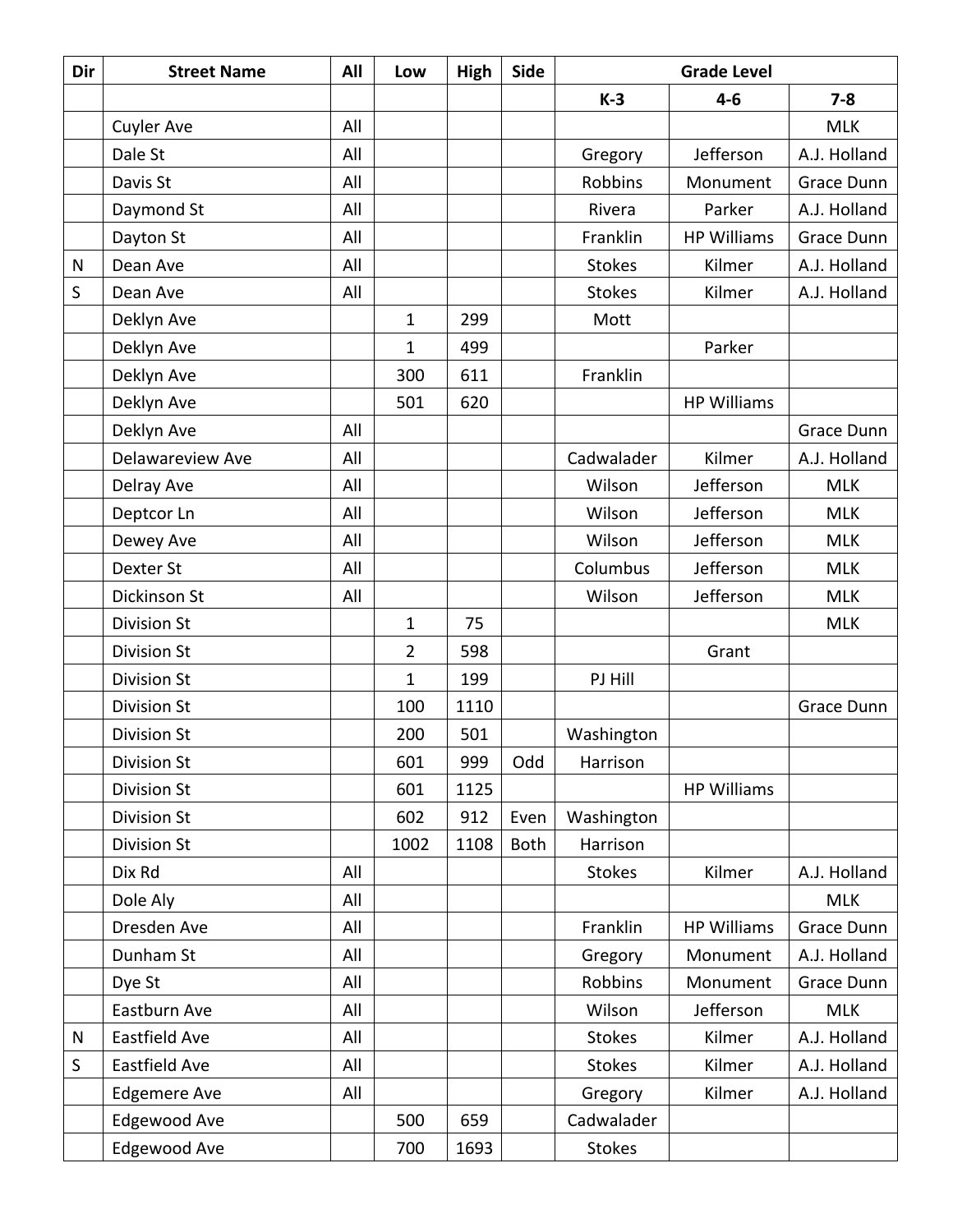| Dir | <b>Street Name</b>    | All | Low            | High | Side | <b>Grade Level</b> |                    |              |
|-----|-----------------------|-----|----------------|------|------|--------------------|--------------------|--------------|
|     |                       |     |                |      |      | $K-3$              | $4-6$              | $7 - 8$      |
|     | Edgewood Ave          | All |                |      |      |                    | Kilmer             |              |
|     | Edgewood Ave          | All |                |      |      |                    |                    | A.J. Holland |
|     | <b>Edwards Plz</b>    | All |                |      |      | <b>Stokes</b>      | Kilmer             | A.J. Holland |
|     | Eisenhower Ave        | All |                |      |      | Gregory            | Jefferson          | A.J. Holland |
|     | <b>Elizabeth Ave</b>  |     |                |      |      | Wilson             | <b>HP Williams</b> | <b>MLK</b>   |
|     | Elizabeth St          | All |                |      |      | Wilson             | Grant              | <b>MLK</b>   |
|     | <b>Ellis Ave</b>      | All |                |      |      | Columbus           | Jefferson          | <b>MLK</b>   |
|     | <b>Ellsworth Ave</b>  | All |                |      |      | Gregory            | Kilmer             | A.J. Holland |
|     | Elm St                |     | $\overline{2}$ | 16   | Even | Mott               |                    |              |
|     | Elm                   |     | 1              | 19   | Odd  | Mott               |                    |              |
|     | Elm St                |     | 30             | 98   | Even | Harrison           |                    |              |
|     | Elm St                |     | 31             | 99   | Odd  | Franklin           |                    |              |
|     | Elm St                |     | 100            | 398  |      | Harrison           |                    |              |
|     | Elm St                | All |                |      |      |                    | Parker             |              |
|     | Elm St                | All |                |      |      |                    |                    | Grace Dunn   |
|     | Elmer St              | All |                |      |      | Robbins            | Monument           | <b>MLK</b>   |
|     | <b>Elmhurst Ave</b>   | All |                |      |      | <b>Stokes</b>      | Kilmer             | A.J. Holland |
|     | <b>Emmett Ave</b>     | All |                |      |      | Robeson            | <b>HP Williams</b> | Grace Dunn   |
|     | <b>Emory Ave</b>      |     | $\mathbf{1}$   | 199  |      | Robbins            |                    |              |
|     | <b>Emory Ave</b>      |     | $\mathbf 1$    | 250  |      |                    | Monument           |              |
|     | <b>Emory Ave</b>      |     | 201            | 299  |      | Harrison           |                    |              |
|     | <b>Emory Ave</b>      |     | 301            | 559  |      | Washington         |                    |              |
|     | <b>Emory Ave</b>      |     | 301            | 560  |      |                    | Grant              |              |
|     | <b>Emory Ave</b>      | All |                |      |      |                    |                    | Grace Dunn   |
|     | <b>Enterprise Ave</b> | All |                |      |      | Wilson             | Jefferson          | <b>MLK</b>   |
|     | Ernie Kovacs Pl       | All |                |      |      | Rivera             | Kilmer             | A.J. Holland |
|     | Escher St             | All |                |      |      | Wilson             | Jefferson          | <b>MLK</b>   |
|     | <b>Euclid Ave</b>     | All |                |      |      | PJ Hill            | Grant              | <b>MLK</b>   |
|     | <b>Evans Ave</b>      | All |                |      |      | Columbus           | Jefferson          | <b>MLK</b>   |
|     | <b>Evergreen Ave</b>  | All |                |      |      | <b>Columbus</b>    | <b>Jefferson</b>   | <b>MLK</b>   |
|     | <b>Ewing St</b>       | All |                |      |      | Wilson             | Grant              | <b>MLK</b>   |
|     | <b>Exton Ave</b>      | All |                |      |      | Gregory            | Kilmer             | A.J. Holland |
|     | <b>Faircrest Ave</b>  | All |                |      |      | PJ Hill            | Grant              | <b>MLK</b>   |
|     | <b>Fairmount Ave</b>  | All |                |      |      | Robeson            | <b>HP Williams</b> | Grace Dunn   |
|     | Fairway Dr            | All |                |      |      | Gregory            | Kilmer             | A.J. Holland |
|     | Farragut Ave          |     | $\mathbf{1}$   | 499  |      | Robeson            |                    |              |
|     | <b>Farragut Ave</b>   |     | 500            | 699  |      | Wilson             |                    |              |
|     | Farragut Ave          | All |                |      |      |                    | <b>HP Williams</b> | <b>MLK</b>   |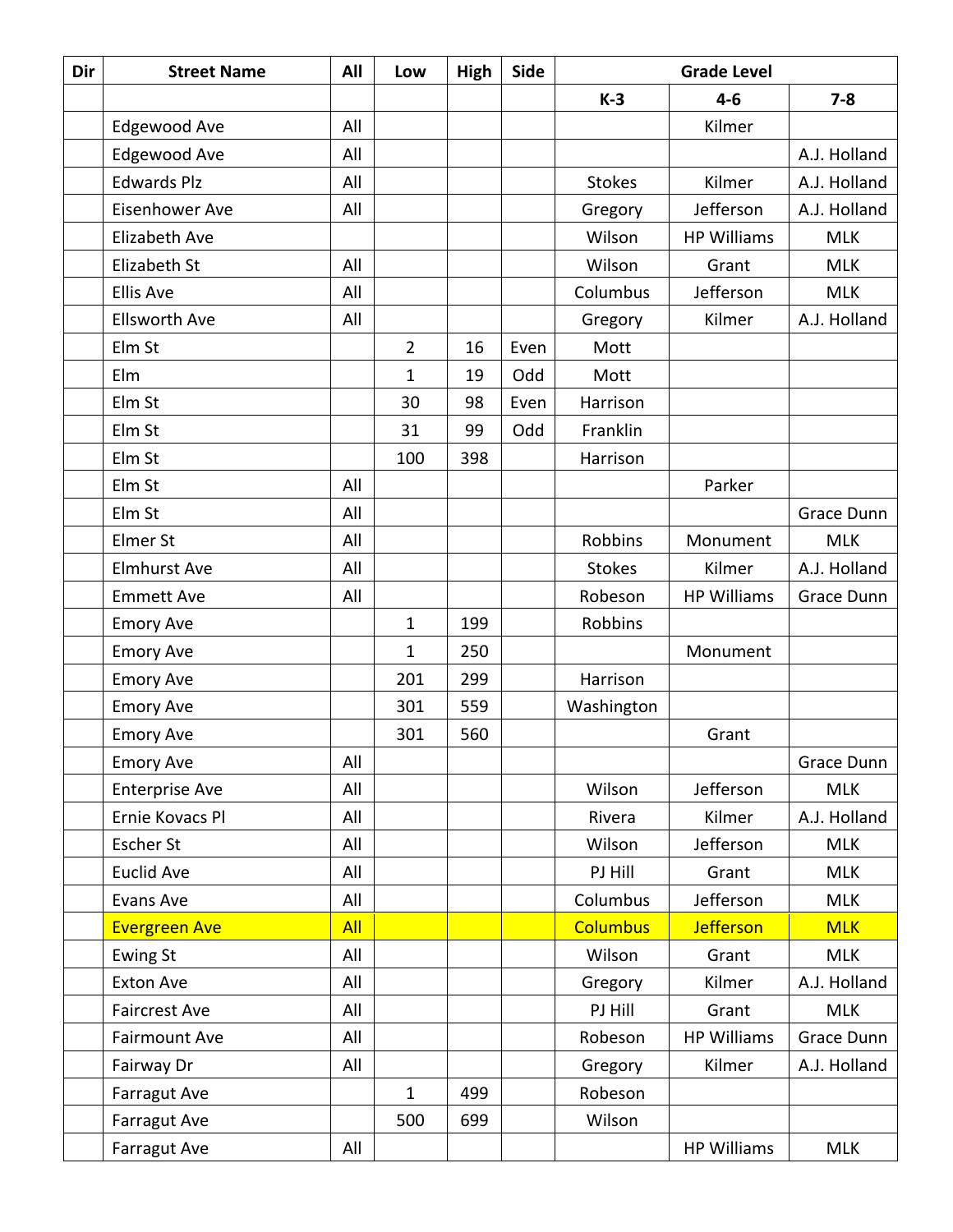| Dir          | <b>Street Name</b>    | All | Low            | High | <b>Side</b> | <b>Grade Level</b> |                    |              |
|--------------|-----------------------|-----|----------------|------|-------------|--------------------|--------------------|--------------|
|              |                       |     |                |      |             | $K-3$              | $4 - 6$            | $7 - 8$      |
|              | Father Armondo Pl     | All |                |      |             | Mott               | Parker             | Grace Dunn   |
|              | <b>Federal St</b>     | All |                |      |             | Rivera             | Parker             | A.J. Holland |
| S            | Feeder St             | All |                |      |             | Rivera             | Monument           | A.J. Holland |
|              | Feeder St             | All |                |      |             | Rivera             | Monument           | A.J. Holland |
|              | Fell St               | All |                |      |             | Columbus           | Grant              | <b>MLK</b>   |
|              | Ferry St              | All |                |      |             | Rivera             | Parker             | A.J. Holland |
|              | Fillmore Ave          | All |                |      |             | Wilson             | Jefferson          | <b>MLK</b>   |
|              | Fire House Rd         | All |                |      |             | <b>Stokes</b>      | Kilmer             | A.J. Holland |
|              | Firth St              | All |                |      |             | Wilson             | Jefferson          | <b>MLK</b>   |
| $\mathsf{N}$ | <b>Fisher Pl</b>      | All |                |      |             | Cadwalader         | Kilmer             | A.J. Holland |
| S            | Fisher Pl             | All |                |      |             | Cadwalader         | Kilmer             | A.J. Holland |
|              | <b>Forrest St</b>     | All |                |      |             | PJ Hill            |                    |              |
|              | <b>Forrest St</b>     | All |                |      |             |                    | Grant              |              |
|              | <b>Forrest St</b>     | All |                |      |             |                    |                    | <b>MLK</b>   |
|              | Forst Rd              | All |                |      |             | <b>Stokes</b>      | Kilmer             | A.J. Holland |
|              | <b>Fountain Ave</b>   |     | $\mathbf{1}$   | 153  | Odd         | Gregory            |                    |              |
|              | <b>Fountain Ave</b>   |     | $\overline{2}$ | 148  | Even        | Columbus           |                    |              |
|              | <b>Fountain Ave</b>   | All |                |      |             |                    | Jefferson          |              |
|              | <b>Fountain Ave</b>   | All |                |      |             |                    |                    | A.J. Holland |
|              | Fowler St             | All |                |      |             | Gregory            | Kilmer             | A.J. Holland |
|              | Franklin St           |     | $\mathbf{1}$   | 675  |             |                    | Grant              |              |
|              | <b>Franklin St</b>    |     | $\mathbf{1}$   | 299  |             | PJ Hill            |                    |              |
|              | Franklin St           |     | 1              | 199  |             |                    |                    | <b>MLK</b>   |
|              | Franklin St           |     | 200            | 1170 |             |                    |                    | Grace Dunn   |
|              | Franklin St           |     | 300            | 677  |             | Washington         |                    |              |
|              | Franklin St           |     | 700            | 1170 |             | Franklin           |                    |              |
|              | Franklin St           |     | 701            | 1170 |             |                    | <b>HP Williams</b> |              |
|              | <b>Frazier Street</b> | All |                |      |             | Gregory            | Jefferson          | A.J. Holland |
|              | Freeman Ln            | All |                |      |             | PJ Hill            | Grant              | <b>MLK</b>   |
| E            | Front St              | All |                |      |             | Rivera             | Kilmer             | A.J. Holland |
| W            | Front St              | All |                |      |             | Cadwalader         | Kilmer             | A.J. Holland |
|              | Fuld St               | All |                |      |             | Columbus           | Jefferson          | <b>MLK</b>   |
|              | <b>Fulton St</b>      | All |                |      |             | Robbins            | Monument           | Grace Dunn   |
|              | Furman St             | All |                |      |             | Rivera             | Parker             | A.J. Holland |
|              | Gardner Ave           | All |                |      |             | <b>Stokes</b>      | Kilmer             | A.J. Holland |
|              | Garfield Ave          |     | $\mathbf{1}$   | 199  |             |                    | Grant              |              |
|              | Garfield Ave          |     | 201            | 482  |             |                    | <b>HP Williams</b> |              |
|              | Garfield Ave          | All |                |      |             | Wilson             |                    |              |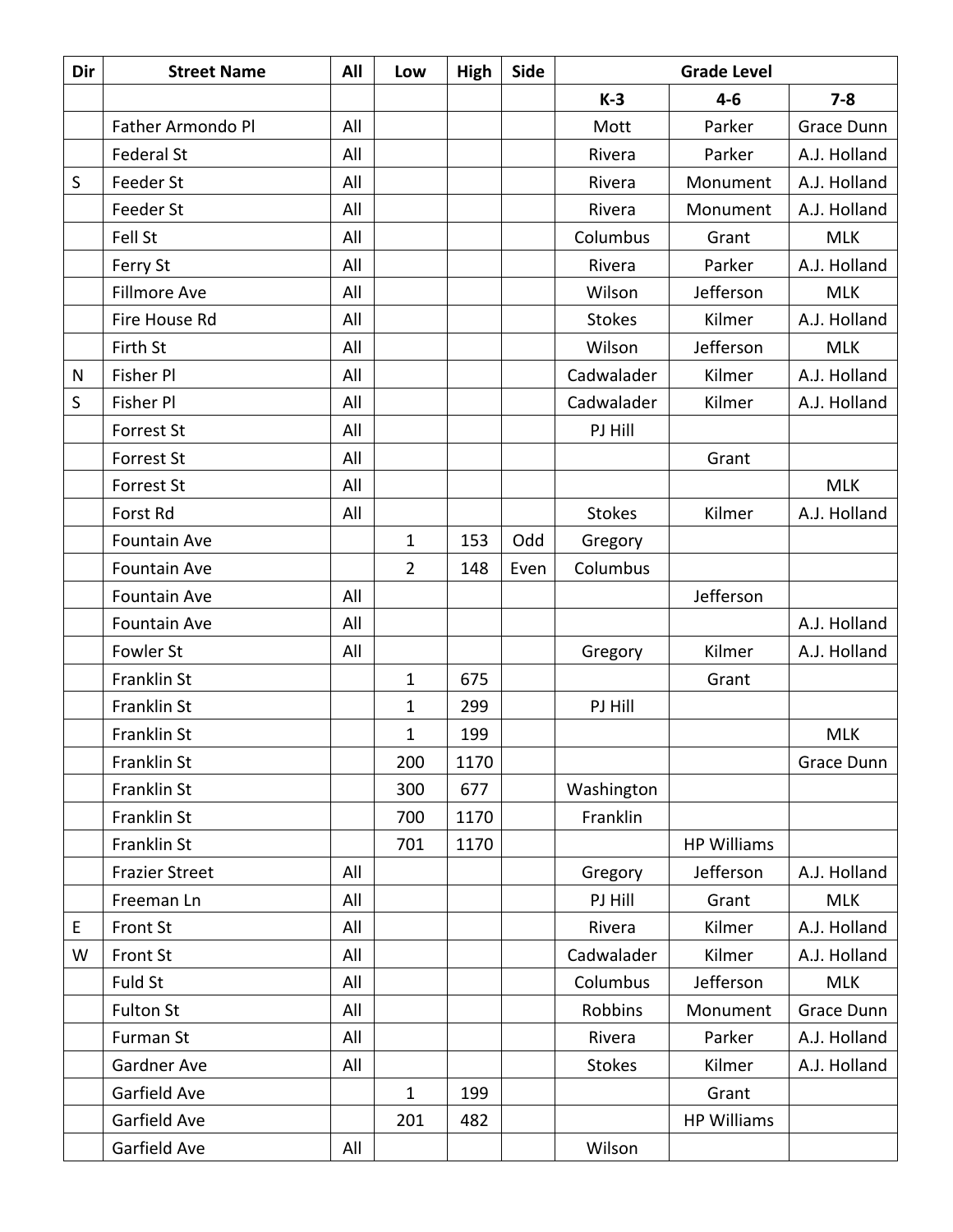| Dir | <b>Street Name</b>        | All | Low          | High | Side        | <b>Grade Level</b> |                    |              |
|-----|---------------------------|-----|--------------|------|-------------|--------------------|--------------------|--------------|
|     |                           |     |              |      |             | $K-3$              | $4 - 6$            | $7 - 8$      |
|     | Garfield Ave              | All |              |      |             |                    |                    | <b>MLK</b>   |
|     | <b>General Greene Ave</b> | All |              |      |             | Cadwalader         | Kilmer             | A.J. Holland |
|     | Genesee St                |     | 100          | 350  |             | Robbins            |                    |              |
|     | Genesee St                |     | 101          | 499  |             |                    | Monument           |              |
|     | Genesee St                |     | 400          | 650  |             | Harrison           |                    |              |
|     | Genesee St                |     | 501          | 1328 |             |                    | <b>HP Williams</b> |              |
|     | Genesee St                |     | 700          | 1350 |             | Franklin           |                    |              |
|     | Genesee St                | All |              |      |             |                    |                    | Grace Dunn   |
|     | George St                 | All |              |      |             | Columbus           | Jefferson          | A.J. Holland |
|     | <b>Girard Ave</b>         | All |              |      |             | Wilson             | Jefferson          | <b>MLK</b>   |
|     | Gladstone Ave             |     | 301          | 399  |             | Robeson            |                    |              |
|     | <b>Gladstone Ave</b>      |     | 400          | 700  |             | Wilson             |                    |              |
|     | Gladstone Ave             | All |              |      |             |                    | <b>HP Williams</b> |              |
|     | Gladstone Ave             | All |              |      |             |                    |                    | <b>MLK</b>   |
|     | Glenwood Ave              | All |              |      |             | <b>Stokes</b>      | Kilmer             | A.J. Holland |
|     | Gordon Ave                | All |              |      |             | Gregory            | Monument           | A.J. Holland |
| N   | Gouverneur Ave            | All |              |      |             | <b>Stokes</b>      | Kilmer             | A.J. Holland |
| S   | Gouverneur Ave            | All |              |      |             | <b>Stokes</b>      | Kilmer             | A.J. Holland |
|     | <b>Grand St</b>           |     | $\mathbf{1}$ | 98   |             | Robbins            |                    |              |
|     | <b>Grand St</b>           |     | $\mathbf{1}$ | 599  |             |                    | Parker             |              |
|     | <b>Grand St</b>           |     | 101          | 350  |             | Harrison           |                    |              |
|     | <b>Grand St</b>           |     | 404          | 498  | Even        | Harrison           |                    |              |
|     | <b>Grand St</b>           |     | 401          | 499  | Odd         | Franklin           |                    |              |
|     | <b>Grand St</b>           |     | 500          | 924  | Even        | Franklin           |                    |              |
|     |                           |     | 501          | 925  | Odd         | Franklin           |                    |              |
|     | Grand St                  |     | 601          | 930  |             |                    | <b>HP Williams</b> |              |
|     | <b>Grand St</b>           | All |              |      |             |                    |                    | Grace Dunn   |
|     | <b>Grant Ave</b>          | All |              |      |             | Wilson             | Grant              | <b>MLK</b>   |
|     | Green Pl                  | All |              |      |             | Cadwalader         | Kilmer             | A.J. Holland |
|     | Greenwood Ave             |     | $\mathbf{1}$ | 240  |             | Rivera             |                    |              |
|     | Greenwood Ave             |     | $\mathbf 1$  | 240  |             |                    |                    | A.J. Holland |
|     | Greenwood Ave             |     | $\mathbf 1$  | 240  |             |                    | Kilmer             |              |
|     | Greenwood Ave             |     | 410          | 547  |             | Robbins            |                    |              |
|     | Greenwood Ave             |     | 300          | 514  |             |                    | Monument           |              |
|     | Greenwood Ave             |     | 300          | 1506 |             |                    |                    | <b>MLK</b>   |
|     | Greenwood Ave             |     | 601          | 999  |             | PJ Hill            |                    |              |
|     | Greenwood Ave             |     | 600          | 799  | <b>Both</b> |                    | Grant              |              |
|     | Greenwood Ave             |     | 800          | 1510 | Even        |                    | Grant              |              |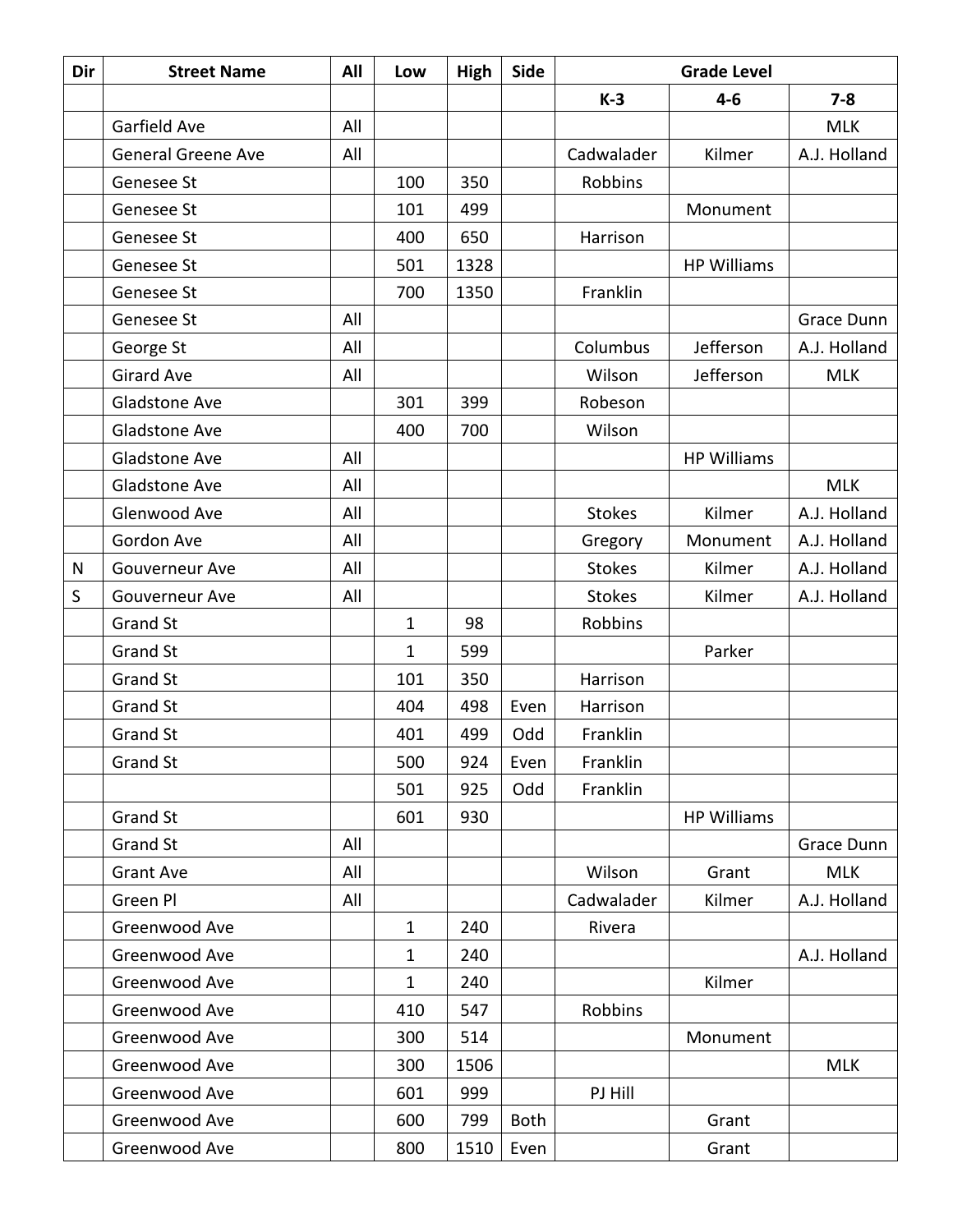| Dir       | <b>Street Name</b>  | All | Low            | <b>High</b> | Side |                | <b>Grade Level</b> |                   |
|-----------|---------------------|-----|----------------|-------------|------|----------------|--------------------|-------------------|
|           |                     |     |                |             |      | $K-3$          | $4 - 6$            | $7 - 8$           |
|           | Greenwood Ave       |     | 801            | 939         | Odd  |                | <b>HP Williams</b> |                   |
|           | Greenwood Ave       |     | 1000           | 1510        |      | Wilson         |                    |                   |
|           | <b>Hamilton Ave</b> |     | 1              | 98          |      | Rivera         | Parker             | Holland           |
|           | <b>Hamilton Ave</b> |     | 100            | 380         |      | <b>Robbins</b> |                    |                   |
|           | <b>Hamilton Ave</b> |     | 100            | 399         |      |                | <b>Monument</b>    |                   |
|           | <b>Hamilton Ave</b> |     | 600            | 1328        | Even |                |                    | <b>MLK</b>        |
|           | <b>Hamilton Ave</b> |     | 101            | 551         |      |                |                    | <b>MLK</b>        |
|           | <b>Hamilton Ave</b> |     | 400            | 551         |      |                | Grant              |                   |
|           | <b>Hamilton Ave</b> |     | 401            | 551         | Odd  | PJ Hill        |                    |                   |
|           | <b>Hamilton Ave</b> |     | 600            | 1200        |      |                | <b>HP Williams</b> |                   |
|           | <b>Hamilton Ave</b> |     | 1201           | 1328        |      |                | <b>HP Williams</b> |                   |
|           | <b>Hamilton Ave</b> |     | 601            | 1199        | Odd  |                |                    | <b>Grace Dunn</b> |
|           | <b>Hamilton Ave</b> |     | 600            | 1200        |      | Robeson        |                    |                   |
|           | <b>Hamiton Ave</b>  |     | 1201           | 1328        |      | <b>Wilson</b>  |                    |                   |
|           | <b>Hampton Ave</b>  | All |                |             |      | PJ Hill        | Grant              | <b>MLK</b>        |
|           | Hancock St          | All |                |             |      | Mott           | Parker             | Grace Dunn        |
|           | Hanford Pl          | All |                |             |      | PJ Hill        | Grant              | <b>MLK</b>        |
| E         | Hanover St          | All |                |             |      | Rivera         | Monument           | A.J. Holland      |
| W         | Hanover St          |     | $\mathbf{1}$   | 60          |      |                | Monument           |                   |
| W         | Hanover St          |     | 100            | 500         |      |                | Kilmer             |                   |
| W         | Hanover St          | All |                |             |      | Cadwalader     |                    |                   |
| W         | Hanover St          | All |                |             |      |                |                    | A.J. Holland      |
|           | <b>Harding St</b>   | All |                |             |      | Franklin       | Parker             | Grace Dunn        |
|           | Harris Ave          | All |                |             |      | Columbus       | Jefferson          | A.J. Holland      |
|           | Hart Ave            | All |                |             |      | Wilson         | Jefferson          | <b>MLK</b>        |
|           | Hayes Ave           | All |                |             |      | Gregory        | Kilmer             | A.J. Holland      |
|           | Heil Ave            | All |                |             |      | Columbus       | Jefferson          | <b>MLK</b>        |
|           | Herman St           | All |                |             |      | Wilson         | Grant              | <b>MLK</b>        |
| N         | Hermitage Ave       |     | $\mathbf{1}$   | 419         | Odd  | <b>Stokes</b>  |                    |                   |
| N         | Hermitage Ave       |     | $\overline{2}$ | 30          | Even | Cadwalader     |                    |                   |
| N         | Hermitage Ave       |     | 404            | 512         | Even | Gregory        |                    |                   |
| ${\sf N}$ | Hermitage Ave       |     | 501            | 519         | Odd  | Gregory        |                    |                   |
| ${\sf N}$ | Hermitage Ave       | All |                |             |      |                | Kilmer             |                   |
| ${\sf N}$ | Hermitage Ave       | All |                |             |      |                |                    | A.J. Holland      |
| $\sf S$   | Hermitage Ave       |     | 37             | 80          | Odd  | Cadwalader     |                    |                   |
| $\sf S$   | Hermitage Ave       |     | 38             | 80          | Even | <b>Stokes</b>  |                    |                   |
| $\sf S$   | Hermitage Ave       | All |                |             |      |                | Kilmer             |                   |
| $\sf S$   | Hermitage Ave       | All |                |             |      |                |                    | A.J. Holland      |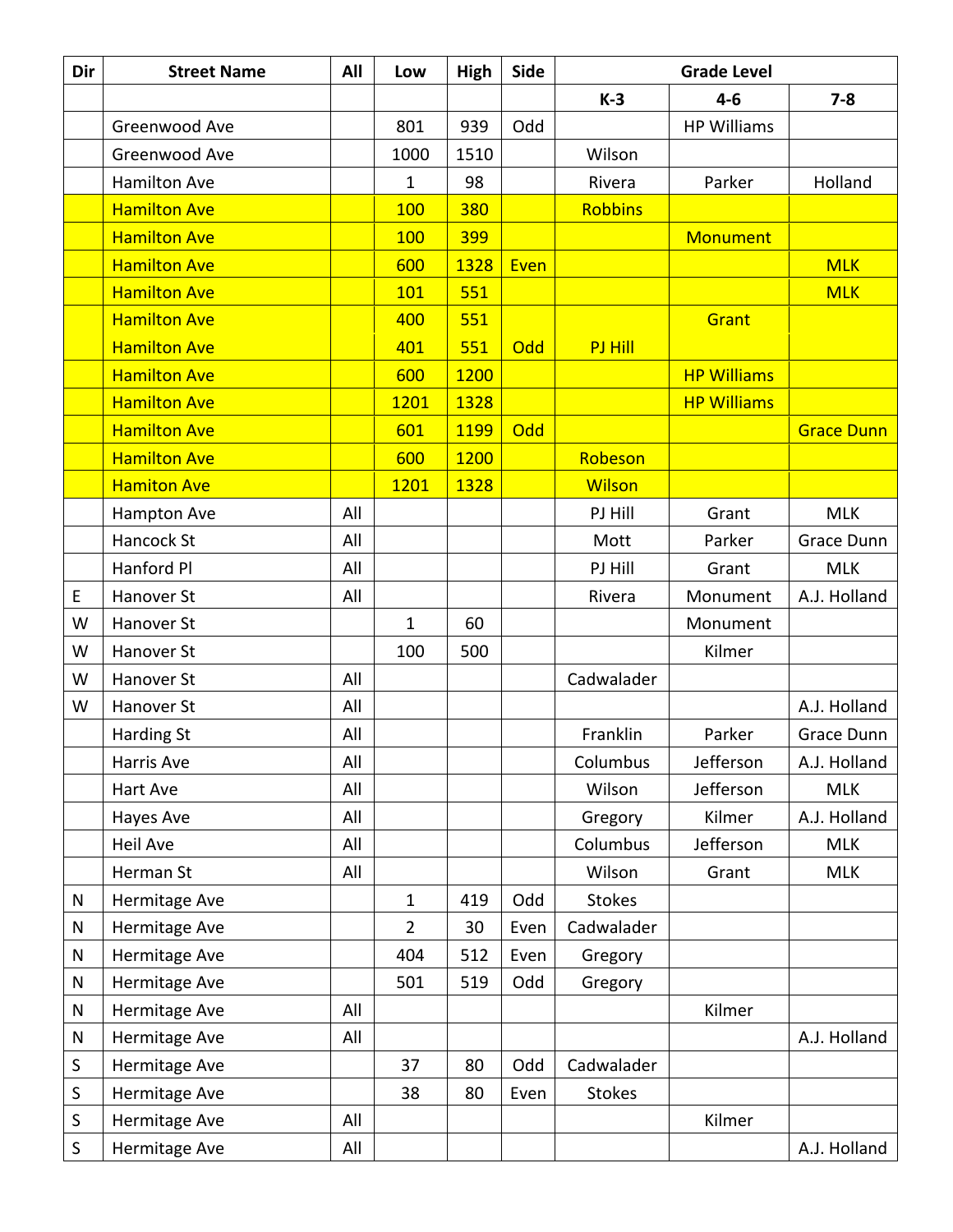| Dir | <b>Street Name</b>   | All | Low            | High | Side | <b>Grade Level</b> |                    |              |
|-----|----------------------|-----|----------------|------|------|--------------------|--------------------|--------------|
|     |                      |     |                |      |      | $K-3$              | $4 - 6$            | $7 - 8$      |
|     | <b>Hewitt St</b>     |     | 1              | 140  |      | Harrison           |                    |              |
|     | <b>Hewitt St</b>     |     | 1              | 36   |      |                    | Monument           |              |
|     | <b>Hewitt St</b>     |     | 101            | 406  |      |                    | <b>HP Williams</b> |              |
|     | <b>Hewitt St</b>     |     | 200            | 410  |      | Washington         |                    |              |
|     | <b>Hewitt St</b>     | All |                |      |      |                    |                    | Grace Dunn   |
|     | High St              | All |                |      |      | Robbins            | Monument           | <b>MLK</b>   |
|     | <b>Highland Ave</b>  | All |                |      |      | <b>Stokes</b>      | Kilmer             | A.J. Holland |
|     | <b>Hillcrest Ave</b> | All |                |      |      |                    | Kilmer             |              |
|     | <b>Hillcrest Ave</b> | A;; |                |      |      |                    |                    | A.J. Holland |
|     | <b>Hillcrest Ave</b> | All |                |      |      | <b>Stokes</b>      |                    |              |
|     | <b>Hillside Ave</b>  | All |                |      |      | Columbus           | Jefferson          | <b>MLK</b>   |
|     | <b>Hilton St</b>     | All |                |      |      | Robeson            | <b>HP Williams</b> | Grace Dunn   |
|     | Hilvista Blvd        | All |                |      |      | <b>Stokes</b>      | Kilmer             | A.J. Holland |
|     | <b>Hobart Ave</b>    | All |                |      |      | Wilson             | <b>HP Williams</b> | <b>MLK</b>   |
|     | <b>Hoffman Ave</b>   |     | $\overline{1}$ | 499  |      |                    | <b>Kilmer</b>      |              |
|     | <b>Hoffman Ave</b>   |     | $\overline{1}$ | 42   |      | <b>Stokes</b>      |                    |              |
|     | <b>Hoffman Ave</b>   |     | 44             | 830  | Even | <b>Stokes</b>      |                    |              |
|     | <b>Hoffman Ave</b>   |     | 43             | 829  | Odd  | Gregory            |                    |              |
|     | <b>Hoffman Ave</b>   |     | 500            | 830  |      |                    | <b>Jefferson</b>   |              |
|     | Hoffman Ave          | All |                |      |      |                    |                    | A.J. Holland |
|     | <b>Holland Ave</b>   | All |                |      |      | Rivera             | Monument           | A.J. Holland |
|     | Hollywood Ave        | All |                |      |      | Robbins            | Monument           | <b>MLK</b>   |
|     | Homan Ave            | All |                |      |      | <b>Stokes</b>      | Kilmer             | A.J. Holland |
|     | Home Ave             |     | 1              | 555  | Odd  | Mott               |                    |              |
|     | Home Ave             |     | $\overline{2}$ | 166  | Even | Mott               |                    |              |
|     | Home Ave             |     | 180            | 284  | Even | Harrison           |                    |              |
|     | Home Ave             |     | 302            | 550  | Even | Franklin           |                    |              |
|     | Home Ave             | All |                |      |      |                    | Parker             |              |
|     | Home Ave             | All |                |      |      |                    |                    | Grace Dunn   |
|     | Hope Ln              | All |                |      |      | Gregory            | Monument           | A.J. Holland |
|     | Horseshoe Ln         | All |                |      |      | <b>Stokes</b>      | Kilmer             | A.J. Holland |
|     | Houghton Ave         | All |                |      |      | Wilson             | Jefferson          | <b>MLK</b>   |
|     | <b>Howard St</b>     | All |                |      |      | Mott               | Parker             | Grace Dunn   |
| E   | <b>Howell St</b>     | All |                |      |      | Franklin           | <b>HP Williams</b> | Grace Dunn   |
|     | Howell St            | All |                |      |      | Franklin           | <b>HP Williams</b> | Grace Dunn   |
|     | Hudson St            |     | $\mathbf{1}$   | 899  |      |                    | Monument           |              |
|     | Hudson St            |     | $\mathbf 1$    | 499  |      |                    |                    | <b>MLK</b>   |
|     | Hudson St            |     | 500            | 554  |      |                    |                    | Grace Dunn   |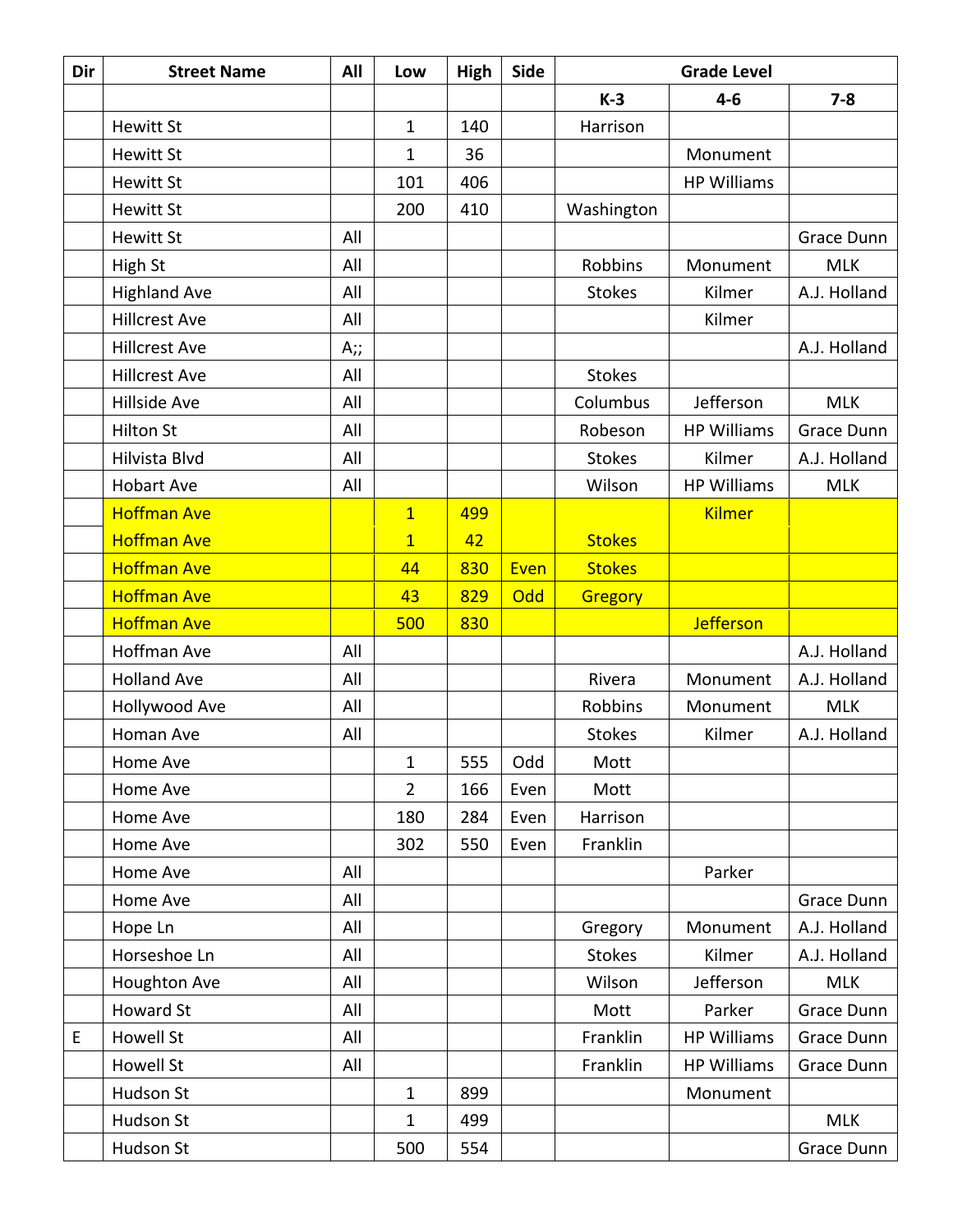| Dir | <b>Street Name</b> | All | Low            | High | <b>Side</b> | <b>Grade Level</b> |                    |              |
|-----|--------------------|-----|----------------|------|-------------|--------------------|--------------------|--------------|
|     |                    |     |                |      |             | $K-3$              | $4 - 6$            | $7 - 8$      |
|     | Hudson St          |     | 900            | 1020 |             |                    | Parker             |              |
|     | Hudson St          |     |                |      |             | <b>Robbins</b>     |                    |              |
|     | <b>Huff Ave</b>    |     | 101            | 241  |             | <b>Stokes</b>      |                    |              |
|     | <b>Huff Ave</b>    |     | 104            | 204  | Even        |                    | Jefferson          |              |
|     | <b>Huff Ave</b>    |     | 201            | 249  | Odd         |                    | Kilmer             |              |
|     | <b>Huff Ave</b>    | All |                |      |             |                    |                    | A.J. Holland |
|     | Humboldt St        | All |                |      |             | Gregory            | Monument           | A.J. Holland |
|     | Huntsinger Dr      | All |                |      |             | <b>Stokes</b>      | Kilmer             | A.J. Holland |
|     | Hurley St          | All |                |      |             | Wilson             | Jefferson          | <b>MLK</b>   |
|     | Imperial Ct        | All |                |      |             | Wilson             | Grant              | <b>MLK</b>   |
|     | Independence Ln    | All |                |      |             | Gregory            |                    |              |
|     | Independence Ln    | All |                |      |             |                    | Jefferson          |              |
|     | Independence Ln    | All |                |      |             |                    | Kilmer             |              |
|     | Independence Ln    | All |                |      |             |                    |                    | A.J. Holland |
|     | Indiana Ave        | All |                |      |             | Columbus           | Jefferson          | <b>MLK</b>   |
| E   | Ingham Ave         | All |                |      |             | Columbus           | Jefferson          | <b>MLK</b>   |
|     | Ingleton St        | All |                |      |             | Rivera             | Parker             | Grace Dunn   |
|     | Iron Works Way     | All |                |      |             | Rivera             | Parker             | A.J. Holland |
|     | Ivy Ct             | All |                |      |             | <b>Stokes</b>      | Kilmer             | A.J. Holland |
|     | Ivy Ln             | All |                |      |             | <b>Stokes</b>      | Kilmer             | A.J. Holland |
|     | Jackson St         | All |                |      |             | Rivera             | Kilmer             | A.J. Holland |
|     | Jarvis Pl          | All |                |      |             | Gregory            | Kilmer             | A.J. Holland |
|     | Jennett St         | All |                |      |             | Columbus           | Jefferson          | A.J. Holland |
|     | Jersey St          | All |                |      |             | Mott               | Parker             | Grace Dunn   |
|     | Kafer St           |     | $\overline{2}$ | 12   |             | Cadwalader         |                    |              |
|     | Kafer St           |     | 15             | 25   |             | Gregory            |                    |              |
|     | Kafer St           | All |                |      |             |                    | Kilmer             | A.J. Holland |
|     | Kearney Ave        | All |                |      |             | Robeson            | <b>HP Williams</b> | Grace Dunn   |
|     | Kelsey Ave         | All |                |      |             | Gregory            | Jefferson          | A.J. Holland |
|     | Kensington Ave     | All |                |      |             | <b>Stokes</b>      | Kilmer             | A.J. Holland |
|     | Kent St            | All |                |      |             | PJ Hill            | Grant              | Grace Dunn   |
|     | Kingsbury Square   | All |                |      |             | Rivera             | Kilmer             | A.J. Holland |
|     | Kirkbride Ave      |     |                |      |             | Columbus           | Jefferson          | A.J. Holland |
|     | Klagg Ave          | All |                |      |             | Wilson             | Jefferson          | <b>MLK</b>   |
|     | Kossuth St         | All |                |      |             | Wilson             | Grant              | <b>MLK</b>   |
|     | Kulp St            | All |                |      |             | Gregory            | Jefferson          | A.J. Holland |
|     | Lab Rd             | All |                |      |             | <b>Stokes</b>      | Kilmer             | A.J. Holland |
|     | Labarre Ave        | All |                |      |             | <b>Stokes</b>      | Kilmer             | A.J. Holland |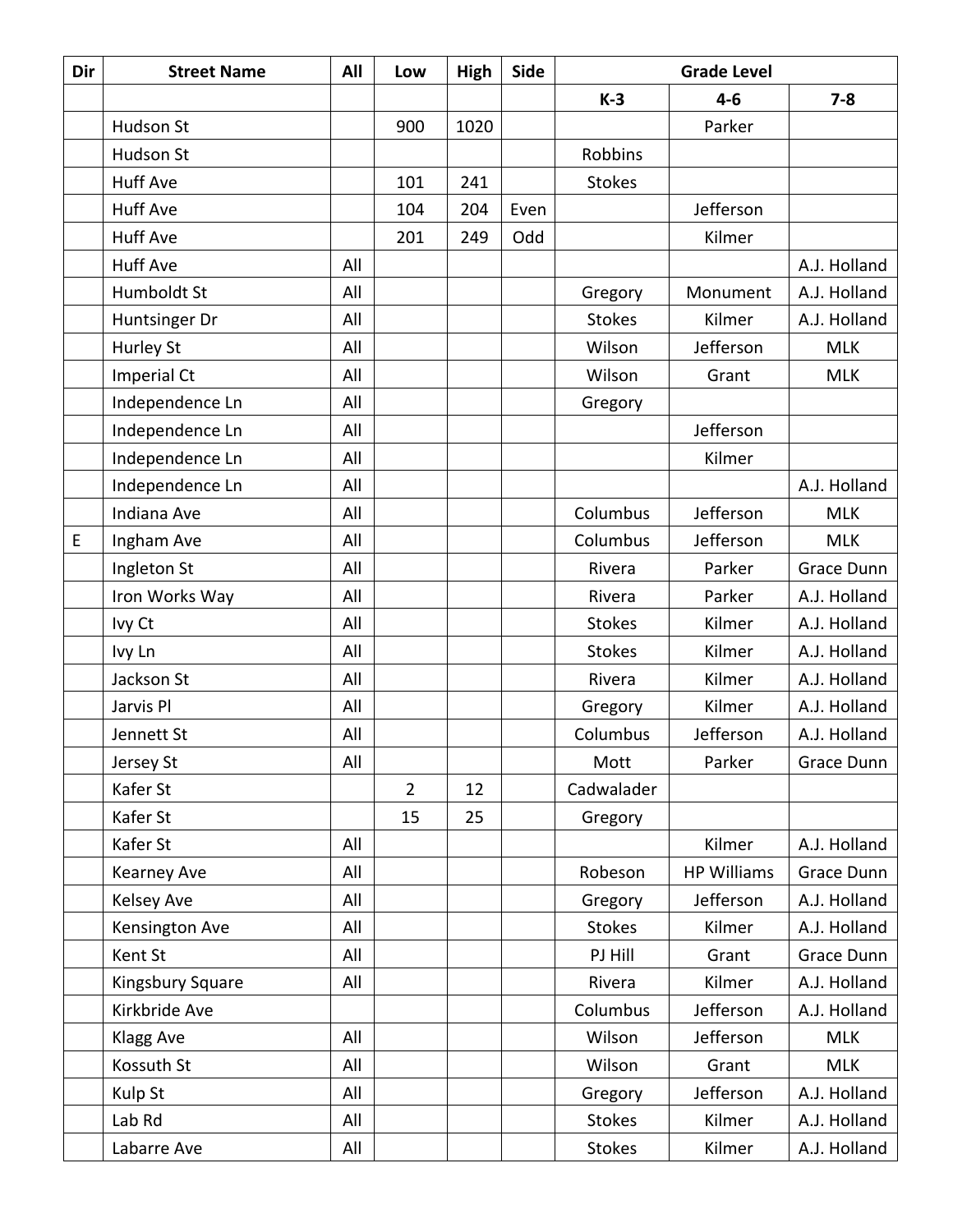| Dir          | <b>Street Name</b> | All | Low            | <b>High</b> | Side | <b>Grade Level</b> |                    |                   |
|--------------|--------------------|-----|----------------|-------------|------|--------------------|--------------------|-------------------|
|              |                    |     |                |             |      | $K-3$              | $4 - 6$            | $7 - 8$           |
|              | Laclede Ave        | All |                |             |      | <b>Stokes</b>      | Kilmer             | A.J. Holland      |
| E            | Lafayette St       | All |                |             |      | Rivera             | Kilmer             | A.J. Holland      |
| W            | Lafayette St       | All |                |             |      | Cadwalader         | Kilmer             | A.J. Holland      |
|              | Lakeside Ave       | All |                |             |      | Franklin           | <b>HP Williams</b> | Grace Dunn        |
|              | Lalor St           |     | 1              | 310         |      | Mott               |                    |                   |
|              | Lalor St           |     | 1              | 310         | Odd  |                    | Parker             |                   |
|              | Lalor St           | All |                |             |      |                    |                    | Grace Dunn        |
|              | Lalor St           |     | 398            | 628         | Even | Mott               |                    |                   |
|              | Lalor St           |     | 398            | 650         | Even |                    | Parker             |                   |
|              | Lalor St           |     | 630            | 1090        | Even | Franklin           |                    |                   |
|              | Lalor St           |     | 700            | 1100        | Even |                    | <b>HP Williams</b> |                   |
|              | Lamberton Rd       | All |                |             |      | Mott               | Parker             | <b>Grace Dunn</b> |
|              | Lamberton St       |     | 237            | 900         |      | Rivera             |                    |                   |
|              | Lamberton St       |     | 237            | 799         |      |                    |                    | A.J. Holland      |
|              | Lamberton St       |     | 802            | 1168        |      |                    |                    | Grace Dunn        |
|              | Lamberton St       |     | 902            | 1172        |      | Mott               |                    |                   |
|              | Lamberton St       | All |                |             |      |                    | Parker             |                   |
|              | Landing St         |     | $\overline{2}$ | 228         |      | Mott               | Parker             | Grace Dunn        |
|              | Lasalle Ave        | All |                |             |      | <b>Stokes</b>      | Kilmer             | A.J. Holland      |
|              | Laurel Ave         | All |                |             |      | <b>Stokes</b>      | Kilmer             | A.J. Holland      |
|              | Laurel Pl          | All |                |             |      | <b>Stokes</b>      | Kilmer             | A.J. Holland      |
|              | Lawrence St        | All |                |             |      | Wilson             | Jefferson          | <b>MLK</b>        |
|              | Lee Ave            | All |                |             |      | <b>Stokes</b>      | Kilmer             | A.J. Holland      |
| N            | Lenape Ave         | All |                |             |      | <b>Stokes</b>      | Kilmer             | A.J. Holland      |
| $\mathsf{S}$ | Lenape Ave         | All |                |             |      | <b>Stokes</b>      | Kilmer             | A.J. Holland      |
|              | Lenox Lane         | All |                |             |      | Mott               | Parker             | Grace Dunn        |
|              | Lexington St       | All |                |             |      | Rivera             | Parker             | A.J. Holland      |
|              | Liberty St         |     | $\mathbf{1}$   | 499         |      | Franklin           |                    |                   |
|              | Liberty St         |     | 1              | 2116        |      |                    |                    | Grace Dunn        |
|              | Liberty St         |     | 1              | 299         | Odd  |                    | <b>HP Williams</b> |                   |
|              | Liberty St         |     | $\overline{2}$ | 212         | Even |                    | Parker             |                   |
|              | Liberty St         |     | 301            | 2116        |      |                    | <b>HP Williams</b> |                   |
|              | <b>Liberty St</b>  |     | 500            | 1100        | Even | <b>Washington</b>  |                    |                   |
|              | <b>Liberty St</b>  |     | 501            | 1047        | Odd  | <b>Franklin</b>    |                    |                   |
|              | Lincoln Ave        | All |                |             |      | Wilson             | Grant              | <b>MLK</b>        |
|              | Linwood St         | All |                |             |      | Gregory            | Kilmer             | A.J. Holland      |
|              | Lipton Ave         | All |                |             |      | <b>Stokes</b>      | Kilmer             | A.J. Holland      |
|              | Livingston St      | All |                |             |      | Rivera             | Kilmer             | A.J. Holland      |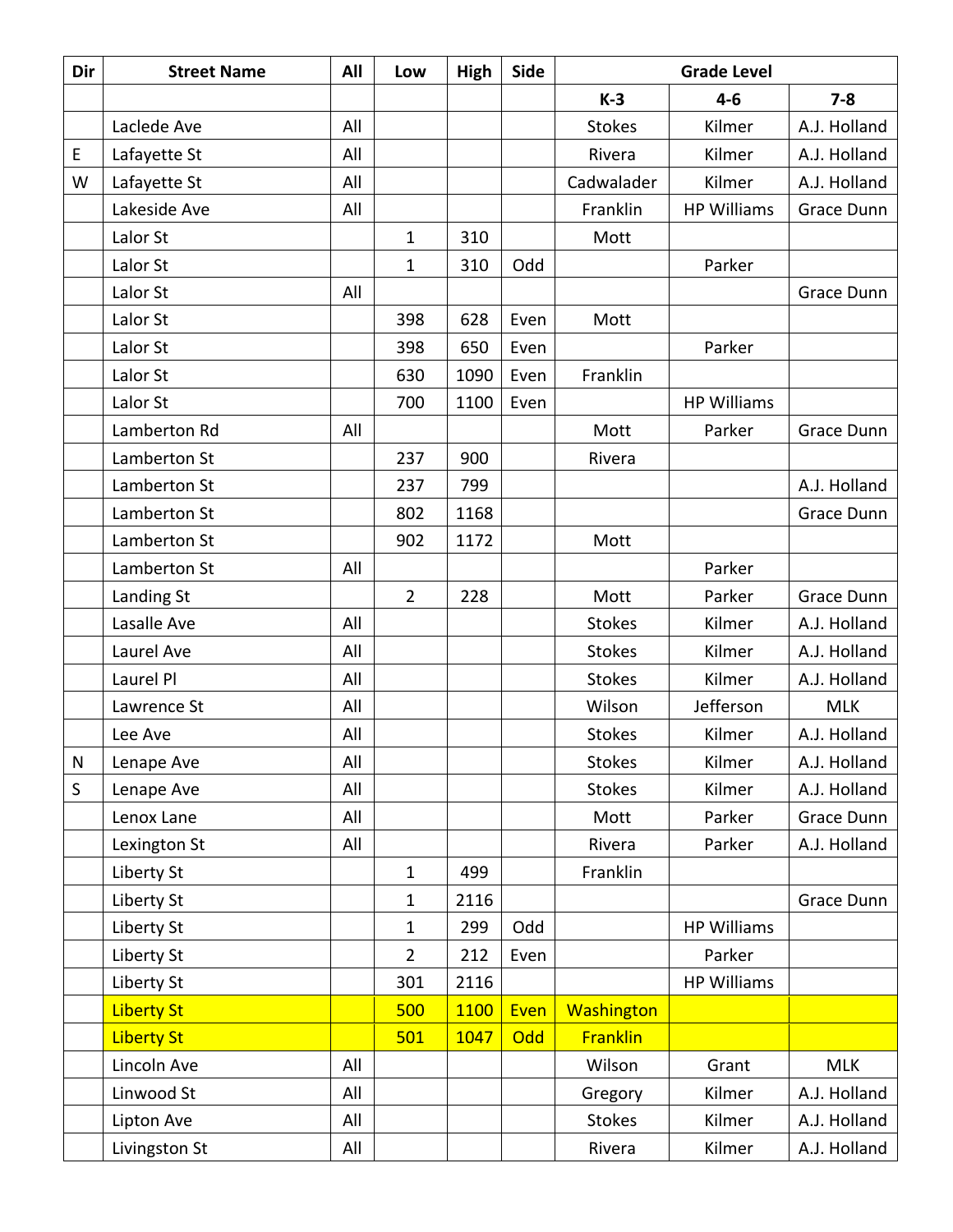| Dir | <b>Street Name</b>         | All | Low            | High | <b>Side</b> | <b>Grade Level</b> |                    |              |
|-----|----------------------------|-----|----------------|------|-------------|--------------------|--------------------|--------------|
|     |                            |     |                |      |             | $K-3$              | $4 - 6$            | $7 - 8$      |
|     | Locust St                  | All |                |      |             | PJ Hill            | Grant              | <b>MLK</b>   |
| N   | Logan Ave                  | All |                |      |             | Wilson             | Grant              | <b>MLK</b>   |
| S   | Logan Ave                  |     | $\mathbf{1}$   | 229  |             |                    | Grant              |              |
| S   | Logan Ave                  |     | 233            | 520  |             |                    | <b>HP Williams</b> |              |
| S   | Logan Ave                  | All |                |      |             | Wilson             |                    |              |
| S   | Logan Ave                  | All |                |      |             |                    |                    | <b>MLK</b>   |
|     | Lougue St                  | All |                |      |             | Rivera             | Parker             | Grace Dunn   |
|     | Louise Ln                  | All |                |      |             | Gregory            | Monument           | A.J. Holland |
|     | Lyndale Ave                | All |                |      |             | Robeson            | <b>HP Williams</b> | Grace Dunn   |
|     | M Montgomery St            | All |                |      |             | Rivera             | Monument           | A.J. Holland |
|     | <b>Madison St</b>          | All |                |      |             | <b>Robbins</b>     | Parker             | Grace Dunn   |
|     | Magowan Ave                | All |                |      |             | <b>Robbins</b>     | Monument           | <b>MLK</b>   |
|     | <b>Malone St</b>           | All |                |      |             | Harrison           | Parker             | Grace Dunn   |
|     | Maple Ave                  | All |                |      |             | <b>Stokes</b>      | Kilmer             | A.J. Holland |
|     | <b>Marion St</b>           | All |                |      |             | Gregory            | Kilmer             | A.J. Holland |
|     | Marquand Cir               | All |                |      |             | <b>Stokes</b>      | Kilmer             | A.J. Holland |
|     | Marquand Rd                | All |                |      |             | <b>Stokes</b>      | Kilmer             | A.J. Holland |
|     | <b>Marshall Ct</b>         | All |                |      |             | Robbins            | Monument           | Grace Dunn   |
|     | Martin Luther King Jr Blvd |     | 400            | 504  |             | Gregory            |                    |              |
|     | Martin Luther King Jr Blvd |     | 400            | 499  |             |                    | Monument           |              |
|     | Martin Luther King Jr Blvd |     | 400            | 532  |             |                    |                    | A.J. Holland |
|     | Martin Luther King Jr Blvd |     | 501            | 1280 |             |                    | Jefferson          |              |
|     | Martin Luther King Jr Blvd |     | 505            | 1260 |             | Columbus           |                    |              |
|     | Martin Luther King Jr Blvd |     | 602            | 1285 |             |                    |                    | <b>MLK</b>   |
|     | Mayer Ct                   | All |                |      |             | Mott               | Parker             | Grace Dunn   |
|     | McCray Dr                  | All |                |      |             | <b>Stokes</b>      | Kilmer             | A.J. Holland |
| E   | McGrae Dr                  | All |                |      |             | <b>Stokes</b>      | Kilmer             | A.J. Holland |
|     | <b>McKinley Ave</b>        |     | $\overline{1}$ | 99   |             | PJ Hill            |                    |              |
|     | <b>McKinley Ave</b>        |     | $\overline{1}$ | 99   |             |                    | Grant              |              |
|     | <b>McKinley Ave</b>        |     | 300            | 398  |             | Robeson            |                    |              |
|     | <b>McKinley Ave</b>        |     | 300            | 398  |             |                    | <b>HP Williams</b> |              |
|     | <b>McKinley Ave</b>        | All |                |      |             |                    |                    | <b>MLK</b>   |
|     | McRae Dr                   | All |                |      |             | <b>Stokes</b>      | Kilmer             | A.J. Holland |
| W   | McRay Dr                   | All |                |      |             | <b>Stokes</b>      | Kilmer             | A.J. Holland |
|     | Meade St                   | All |                |      |             | Wilson             | Jefferson          | <b>MLK</b>   |
|     | <b>Mechanics Ave</b>       | All |                |      |             | Wilson             | Jefferson          | <b>MLK</b>   |
|     | Mellon St                  | All |                |      |             | Gregory            | Jefferson          | A.J. Holland |
|     | Melrose Ave                | All |                |      |             | Robeson            | <b>HP Williams</b> | Grace Dunn   |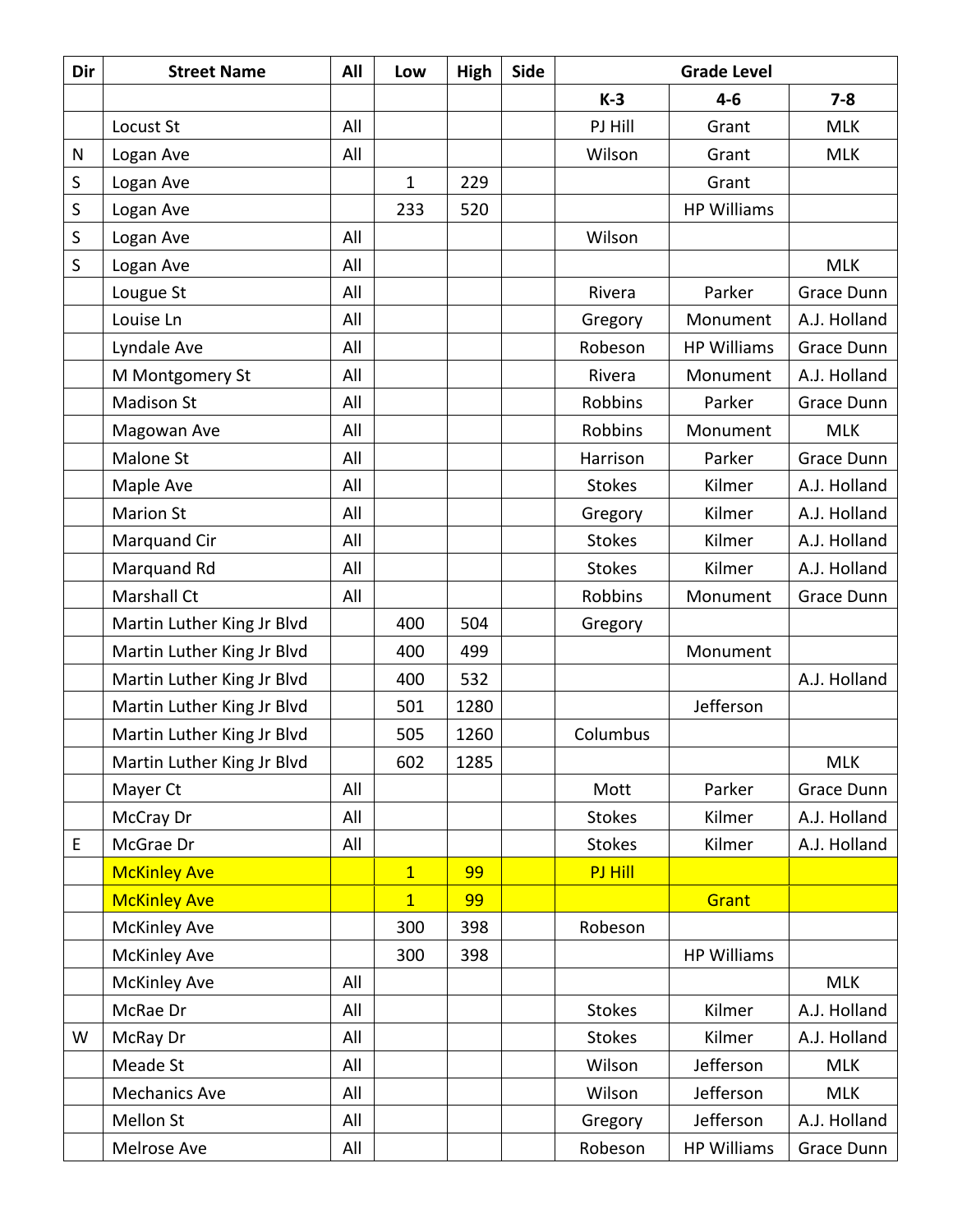| Dir            | <b>Street Name</b>   | All        | Low            | High | Side | <b>Grade Level</b> |                    |              |
|----------------|----------------------|------------|----------------|------|------|--------------------|--------------------|--------------|
|                |                      |            |                |      |      | $K-3$              | $4 - 6$            | $7 - 8$      |
|                | Mercer Ct            | All        |                |      |      | <b>Robbins</b>     | Monument           | <b>MLK</b>   |
|                | Mercer St            | All        |                |      |      | Rivera             | Kilmer             | A.J. Holland |
|                | Merchant St          | All        |                |      |      | Rivera             | Monument           | A.J. Holland |
|                | Meyer St             | All        |                |      |      | Rivera             | Monument           | A.J. Holland |
|                | Michigan Ave         | All        |                |      |      | Columbus           | Jefferson          | <b>MLK</b>   |
|                | Middle Rose St       | All        |                |      |      | Columbus           | Jefferson          | <b>MLK</b>   |
|                | Midwood Ln           | All        |                |      |      | <b>Stokes</b>      | Kilmer             | A.J. Holland |
|                | Mifflin St           |            | $\mathbf{1}$   | 113  |      | PJ Hill            |                    |              |
|                | Mifflin St           |            | $\mathbf 1$    | 99   |      |                    | Grant              |              |
|                | Mifflin St           |            | 201            | 599  |      | Robeson            |                    |              |
|                | Mifflin St           |            | 201            | 599  |      |                    | <b>HP Williams</b> |              |
|                | Mifflin St           | All        |                |      |      |                    |                    | Grace Dunn   |
|                | Mill Rd              | All        |                |      |      | <b>Stokes</b>      | Kilmer             | A.J. Holland |
| W              | Miller St            | All        |                |      |      | Columbus           | Jefferson          | A.J. Holland |
|                | Miller St            | All        |                |      |      | Columbus           | Jefferson          | <b>MLK</b>   |
|                | Model Ave            | All        |                |      |      | Wilson             | Grant              | <b>MLK</b>   |
|                | Monmouth Pl          | All        |                |      |      | Wilson             | Grant              | <b>MLK</b>   |
|                | <b>Monmouth St</b>   |            | $\overline{1}$ | 299  |      | <b>Wilson</b>      |                    |              |
|                | <b>Monmouth St</b>   |            | 300            | 733  |      | <b>PJ Hill</b>     |                    |              |
|                | Monmouth St          | All        |                |      |      |                    | Grant              |              |
|                | Monmouth St          | All        |                |      |      |                    |                    | <b>MLK</b>   |
|                | Monroe St            | All        |                |      |      | Gregory            | Monument           | A.J. Holland |
| N <sub>1</sub> | <b>Montgomery St</b> | <b>All</b> |                |      |      | Rivera             | <b>Monument</b>    | A.J. Holland |
| S              | <b>Montgomery St</b> | All        |                |      |      | Rivera             | <b>Kilmer</b>      | A.J. Holland |
|                | Montgomery Pl        | All        |                |      |      | Cadwalader         | Kilmer             | A.J. Holland |
|                | Monument Pl          | All        |                |      |      | Rivera             | Monument           | A.J. Holland |
|                | Moreland Ave         |            | $\mathbf 1$    | 99   |      |                    | Jefferson          |              |
|                | Moreland Ave         |            | 200            | 229  |      |                    | Kilmer             |              |
|                | Moreland Ave         | All        |                |      |      | <b>Stokes</b>      |                    |              |
|                | Moreland Ave         | All        |                |      |      |                    |                    | A.J. Holland |
|                | Morningside Dr       | All        |                |      |      | <b>Stokes</b>      | Kilmer             | A.J. Holland |
|                | <b>Morris Ave</b>    |            | $\mathbf{1}$   | 39   |      | <b>Harrison</b>    | <b>Monument</b>    |              |
|                | Morris Ave           |            | 100            | 529  |      |                    | Grant              |              |
|                | Morris Ave           |            | 450            | 500  |      |                    | <b>HP Williams</b> |              |
|                | Morris Ave           |            | 600            | 999  |      | Robeson            |                    |              |
|                | Morris Ave           | All        |                |      |      |                    |                    | Grace Dunn   |
|                | Morris Ave           |            | 101            | 529  |      | Washington         |                    |              |
|                | Morris Cir           | All        |                |      |      | <b>Stokes</b>      | Kilmer             | A.J. Holland |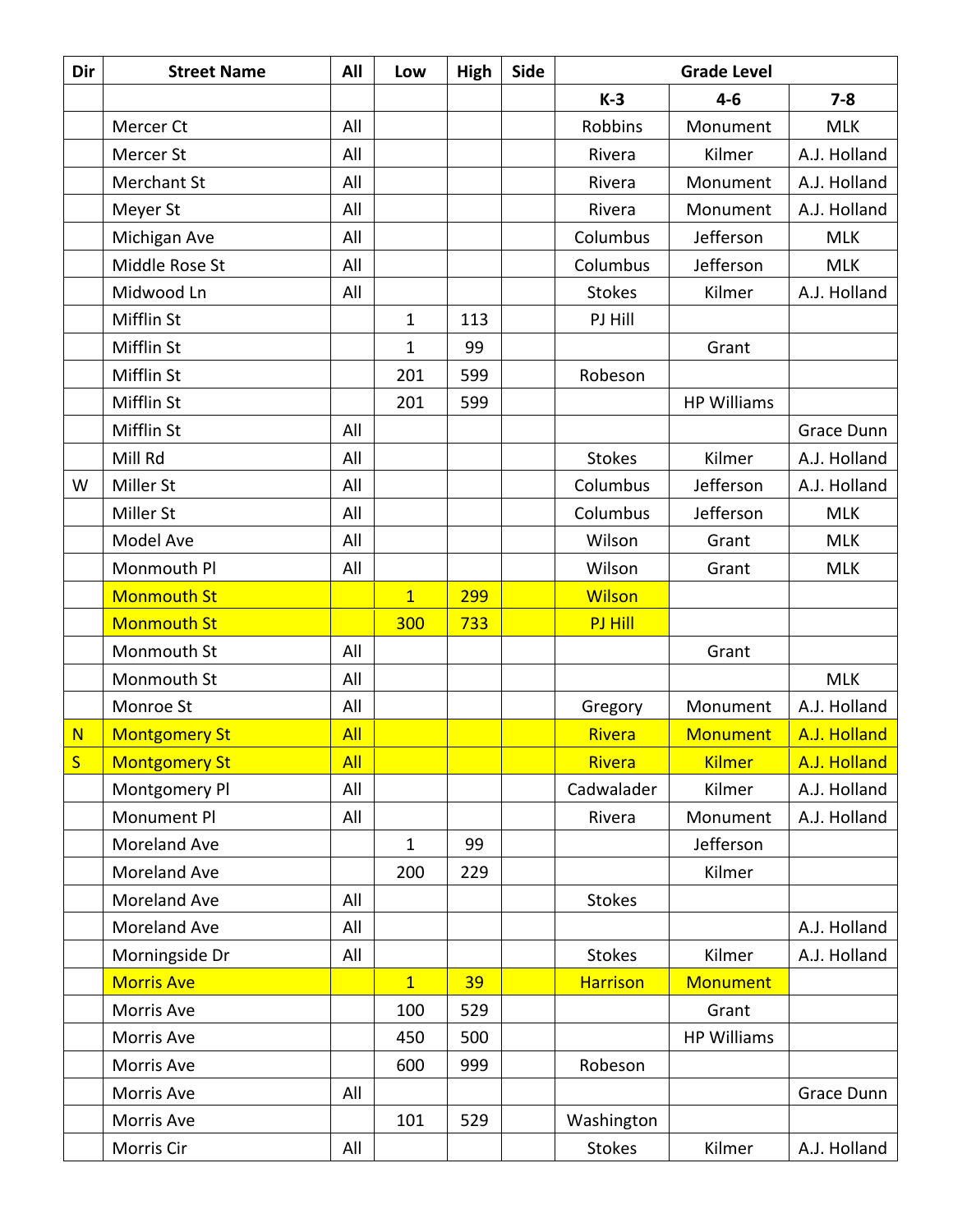| Dir | <b>Street Name</b> | All        | Low            | High | Side | <b>Grade Level</b> |                    |              |
|-----|--------------------|------------|----------------|------|------|--------------------|--------------------|--------------|
|     |                    |            |                |      |      | $K-3$              | $4 - 6$            | $7 - 8$      |
|     | Mott Pl            | All        |                |      |      | Mott               | Parker             | Grace Dunn   |
|     | Mott St            | All        | $\mathbf{1}$   | 239  |      |                    |                    | Grace Dunn   |
|     | Mott St            | All        | $\overline{2}$ | 240  |      |                    |                    | <b>MLK</b>   |
|     | Mott St            | All        |                |      |      | Robbins            | Monument           |              |
|     | Mount Vernon Ave   | All        |                |      |      | <b>Stokes</b>      | Kilmer             | A.J. Holland |
|     | Msgr Cardelia Ln   | All        |                |      |      | <b>Robbins</b>     | Monument           | <b>MLK</b>   |
|     | Muirhead Ave       | All        |                |      |      | Wilson             | Jefferson          | <b>MLK</b>   |
|     | Mulberry St        |            | 1              | 350  |      | Wilson             |                    |              |
|     | Mulberry St        |            | 450            | 816  |      | Columbus           |                    |              |
|     | Mulberry St        | All        |                |      |      |                    | Jefferson          |              |
|     | Mulberry St        | <b>ALL</b> |                |      |      |                    |                    | <b>MLK</b>   |
|     | Murray St          | All        |                |      |      | Cadwalader         | Kilmer             | A.J. Holland |
|     | Napton St          | All        |                |      |      | Robbins            | Monument           | <b>MLK</b>   |
|     | Nassau St          | All        |                |      |      | Columbus           | Jefferson          | <b>MLK</b>   |
|     | Nelson St          | All        |                |      |      | Gregory            | Kilmer             | A.J. Holland |
|     | New Jersey Ave     | All        |                |      |      | Robeson            | <b>HP Williams</b> | Grace Dunn   |
|     | <b>New Rose</b>    | All        |                |      |      | Columbus           | Jefferson          | A.J. Holland |
|     | New Warren St      | All        |                |      |      | Rivera             | Kilmer             | A.J. Holland |
|     | New Willow St      |            |                |      |      | Columbus           | Jefferson          | A.J. Holland |
|     | New York Ave       |            |                |      |      | Columbus           | Jefferson          | <b>MLK</b>   |
|     | <b>Newell Ave</b>  | All        |                |      |      | <b>Stokes</b>      | Kilmer             | A.J. Holland |
|     | Nordacs Pl         | All        |                |      |      | <b>Stokes</b>      | Jefferson          | A.J. Holland |
|     | Normal St          | All        |                |      |      | Wilson             | Grant              | <b>MLK</b>   |
|     | Norman Ave         | All        |                |      |      | Gregory            | Jefferson          | A.J. Holland |
|     | Nottingham Way     | All        |                |      |      | Wilson             | Jefferson          | <b>MLK</b>   |
|     | Oak Ln             | All        |                |      |      | <b>Stokes</b>      | Kilmer             | Grace Dunn   |
|     | Oak St             | All        |                |      |      | Wilson             | Jefferson          | <b>MLK</b>   |
|     | Oakland St         |            | $\mathbf{1}$   | 198  |      | Gregory            |                    |              |
|     | Oakland St         |            | $\mathbf 1$    | 299  |      |                    | Jefferson          |              |
|     | Oakland St         |            | 200            | 372  |      | <b>Stokes</b>      |                    |              |
|     | Oakland St         |            | 301            | 399  |      |                    | Kilmer             |              |
|     | Oakland St         | All        |                |      |      |                    |                    | A.J. Holland |
|     | Ogden St           | All        |                |      |      | Wilson             | Grant              | <b>MLK</b>   |
|     | Ohio Ave           | All        |                |      |      | Columbus           | Jefferson          | <b>MLK</b>   |
|     | Old Rose St        | All        |                |      |      | Rivera             | Monument           | <b>MLK</b>   |
|     | Old Stock Ln       | All        |                |      |      | Mott               | Parker             | Grace Dunn   |
| N   | Olden Ave          |            | $\mathbf{1}$   | 99   |      |                    | Grant              |              |
| N   | <b>Olden Ave</b>   |            | $\overline{1}$ | 51   | Odd  | PJ Hill            |                    |              |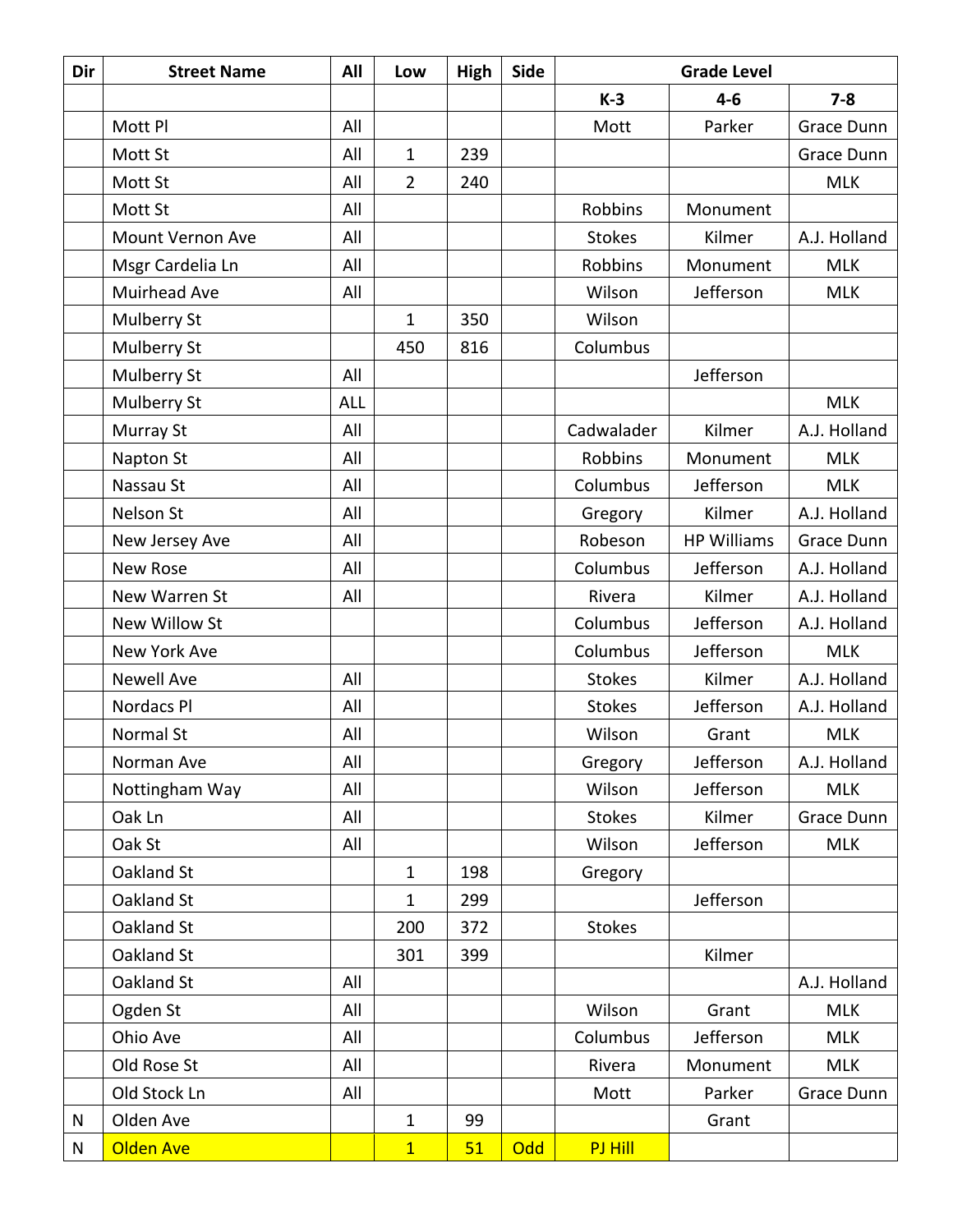| Dir         | <b>Street Name</b> | All | Low            | High | <b>Side</b> | <b>Grade Level</b> |                    |              |
|-------------|--------------------|-----|----------------|------|-------------|--------------------|--------------------|--------------|
|             |                    |     |                |      |             | $K-3$              | $4 - 6$            | $7 - 8$      |
| N           | <b>Olden Ave</b>   |     | $\overline{2}$ | 74   | Even        | <b>Wilson</b>      |                    |              |
| N           | Olden Ave          |     | 101            | 1340 |             |                    | Jefferson          |              |
| N           | <b>Olden Ave</b>   |     | 102            | 698  |             | <b>Wilson</b>      |                    |              |
| N           | <b>Olden Ave</b>   |     | 699            | 1340 |             | <b>Columbus</b>    |                    |              |
| N           | Olden Ave          | All |                |      |             | <b>Stokes</b>      | Kilmer             | <b>MLK</b>   |
| S           | Olden Ave          |     | $\mathbf{1}$   | 225  |             |                    | Grant              |              |
| S           | Olden Ave          |     | $\mathbf{1}$   | 506  |             |                    |                    | <b>MLK</b>   |
| $\sf S$     | Olden Ave          |     | $\mathbf{1}$   | 59   | Odd         | PJ Hill            |                    |              |
| S           | Olden Ave          |     | 228            | 506  | Even        | Wilson             |                    |              |
| $\sf S$     | Olden Ave          |     | 100            | 225  |             | Wilson             |                    |              |
| S           | Olden Ave          |     | 2              | 98   |             |                    |                    |              |
| $\sf S$     | Olden Ave          |     | 201            | 506  | <b>Both</b> |                    | <b>HP Williams</b> |              |
| S           | Olden Ave          |     | 237            | 505  | Odd         | Robeson            |                    |              |
| S           | Olden Ave          |     | 521            | 715  | Odd         |                    | <b>HP Williams</b> |              |
| S           | Olden Ave          |     | 521            | 715  | Odd         |                    |                    | Grace Dunn   |
|             | Olive St           | All |                |      |             | Rivera             | Monument           | A.J. Holland |
|             | Oliver Ave         |     | $\mathbf{1}$   | 99   |             | Gregory            |                    |              |
|             | Oliver Ave         |     | $\mathbf{1}$   | 199  |             |                    | Jefferson          |              |
|             | Oliver Ave         |     | 100            | 250  |             | <b>Stokes</b>      |                    |              |
|             | Oliver Ave         |     | 200            | 299  |             |                    | Kilmer             |              |
|             | Oliver Ave         | All |                |      |             |                    |                    | A.J. Holland |
|             | Orange St          | All |                |      |             | Mott               | Parker             | Grace Dunn   |
|             | Ott St             | All |                |      |             | Wilson             | Jefferson          | <b>MLK</b>   |
| $\mathsf S$ | Overbrook Ave      | All |                |      |             | <b>Stokes</b>      | Kilmer             | A.J. Holland |
|             | Oxford St          | All |                |      |             | Columbus           | Jefferson          | <b>MLK</b>   |
|             | Park Ave           | All |                |      |             | Robeson            | <b>HP Williams</b> | Grace Dunn   |
|             | Parker Ave         | All |                |      |             | Wilson             | Grant              | <b>MLK</b>   |
| S           | Parkside Ave       | All |                |      |             | <b>Stokes</b>      | Kilmer             | A.J. Holland |
|             | Parkside Ave       | All |                |      |             | <b>Stokes</b>      | Kilmer             | A.J. Holland |
|             | Parkway Ave        |     | 101            | 399  | Odd         |                    | Jefferson          |              |
|             | Parkway Ave        |     | $\mathbf 1$    | 299  | Odd         | Gregory            |                    |              |
|             | Parkway Ave        |     | 301            | 539  | Odd         | <b>Stokes</b>      |                    |              |
|             | Parkway Ave        |     | 401            | 539  | Odd         |                    | Kilmer             | A.J. Holland |
|             | Parkway Ave        | All |                |      |             |                    |                    | A.J. Holland |
|             | Pashley Ave        | All |                |      |             | Gregory            | Monument           | A.J. Holland |
|             | Passaic St         | All |                |      |             | Cadwalader         | Kilmer             | A.J. Holland |
|             | Paton Ln           | All |                |      |             | <b>Stokes</b>      | Kilmer             | A.J. Holland |
| E           | Paul Ave           | All |                |      |             | Columbus           | Jefferson          | <b>MLK</b>   |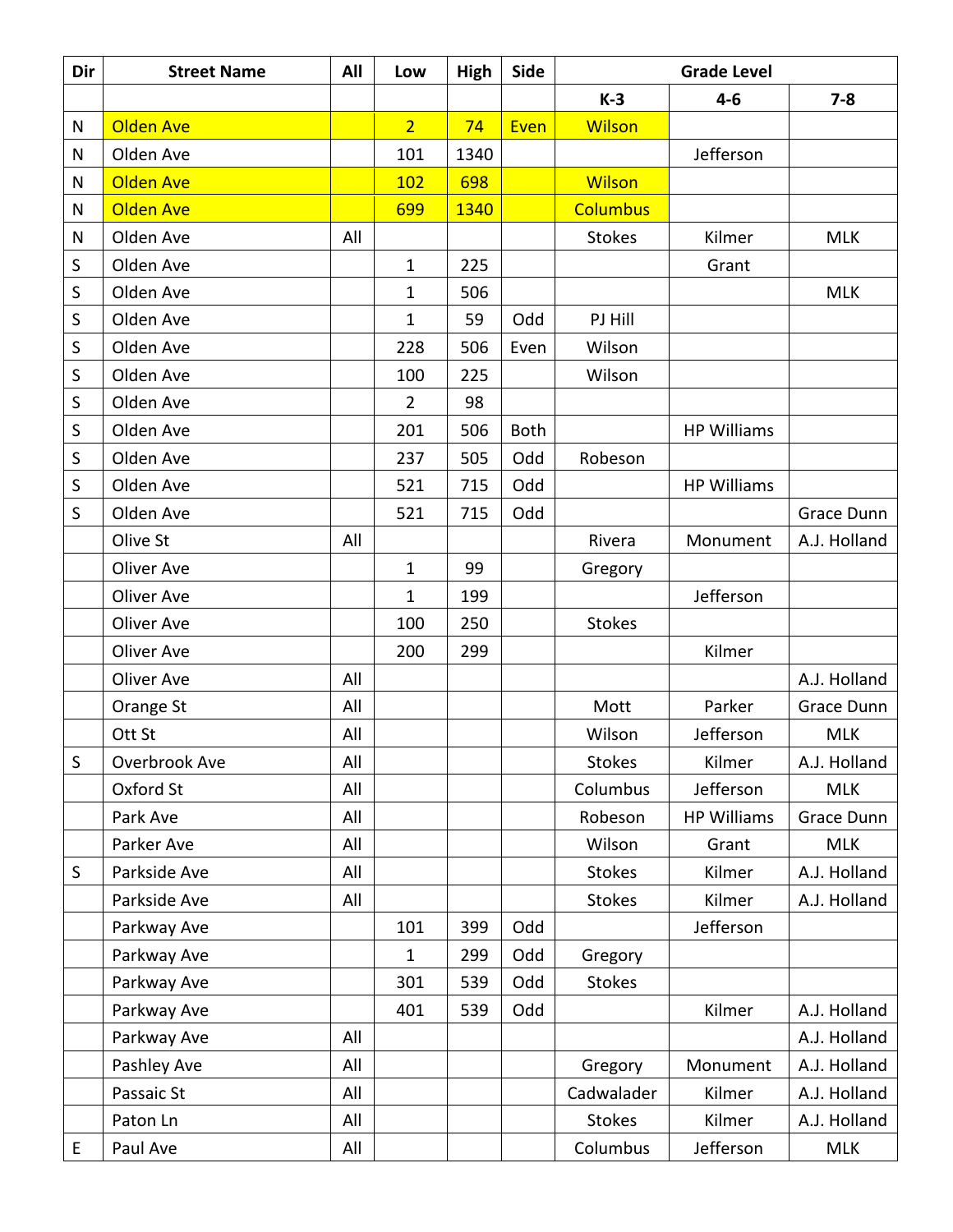| Dir       | <b>Street Name</b> | All | Low          | High | Side | <b>Grade Level</b> |                    |              |
|-----------|--------------------|-----|--------------|------|------|--------------------|--------------------|--------------|
|           |                    |     |              |      |      | $K-3$              | $4-6$              | $7 - 8$      |
| W         | Paul Ave           | All |              |      |      | Columbus           | Jefferson          | A.J. Holland |
| ${\sf N}$ | Paul Rd            | All |              |      |      | Gregory            | Kilmer             | A.J. Holland |
|           | Peace St           | All |              |      |      | Cadwalader         | Kilmer             | A.J. Holland |
|           | Pear St            | All |              |      |      | Columbus           | Jefferson          | <b>MLK</b>   |
|           | Pearl St           | All |              |      |      | <b>Robbins</b>     | Monument           | <b>MLK</b>   |
|           | Pennington Ave     |     | 1            | 299  |      |                    | Monument           |              |
|           | Pennington Ave     |     | 300          | 999  |      |                    | Jefferson          |              |
|           | Pennington Ave     | All |              |      |      | Gregory            |                    |              |
|           | Pennington Ave     | All |              |      |      |                    |                    | A.J. Holland |
|           | Pennsylvania Ave   | All |              |      |      | Columbus           | Jefferson          | <b>MLK</b>   |
|           | Peoples Pl         | All |              |      |      | Mott               | Parker             | Grace Dunn   |
|           | Perdicaris Pl      | All |              |      |      | Cadwalader         | Kilmer             | A.J. Holland |
|           | Perrine Ave        | All |              |      |      | Wilson             | Jefferson          | <b>MLK</b>   |
|           | Perry St           |     | $\mathbf{1}$ | 399  |      | Rivera             |                    |              |
|           | Perry St           |     | $\mathbf 1$  | 499  |      |                    | Monument           |              |
|           | Perry St           |     | 1            | 399  |      |                    |                    | A.J. Holland |
|           | Perry St           |     | 500          | 600  |      | Wilson             |                    |              |
|           | Perry St           |     | 500          | 600  |      |                    | Grant              |              |
|           | Perry St           |     | 500          | 600  |      |                    |                    | <b>MLK</b>   |
|           | Phillip Ct         | All |              |      |      | Gregory            | Kilmer             | A.J. Holland |
|           | Phillips Ave       | All |              |      |      | Columbus           | Jefferson          | <b>MLK</b>   |
|           | Pierce Ave         | All |              |      |      | Robeson            | <b>HP Williams</b> | Grace Dunn   |
|           | Pin Oak Dr         | All |              |      |      | Columbus           | Jefferson          | <b>MLK</b>   |
|           | Pine St            |     |              |      |      | Columbus           | Jefferson          | <b>MLK</b>   |
|           | Plum St            | All |              |      |      | Columbus           | Jefferson          | <b>MLK</b>   |
|           | Poplar St          | All |              |      |      | Wilson             | Jefferson          | <b>MLK</b>   |
|           | Power House Ln     | All |              |      |      | <b>Stokes</b>      | Kilmer             | A.J. Holland |
|           | Power St           | All |              |      |      | Rivera             | Parker             | A.J. Holland |
|           | Prichard St        | All |              |      |      | Columbus           | Jefferson          | A.J. Holland |
|           | Prince St          | All |              |      |      | Wilson             | Jefferson          | <b>MLK</b>   |
|           | Princeton Ave      |     | 1302         | 1570 |      |                    |                    | <b>MLK</b>   |
|           | Princeton Ave      | All |              |      |      | Columbus           | Jefferson          |              |
|           | Proctor Ave        | All |              |      |      | Columbus           | Jefferson          | <b>MLK</b>   |
|           | Prospect           | All |              |      |      |                    |                    | A.J. Holland |
|           | Prospect St        |     | $\mathbf 1$  | 27   |      | Cadwalader         |                    |              |
|           | Prospect St        |     | 1            | 300  |      |                    | Kilmer             |              |
|           | Prospect St        |     | 1            | 942  |      |                    |                    | A.J. Holland |
|           | Prospect St        |     | 29           | 940  |      | Gregory            |                    |              |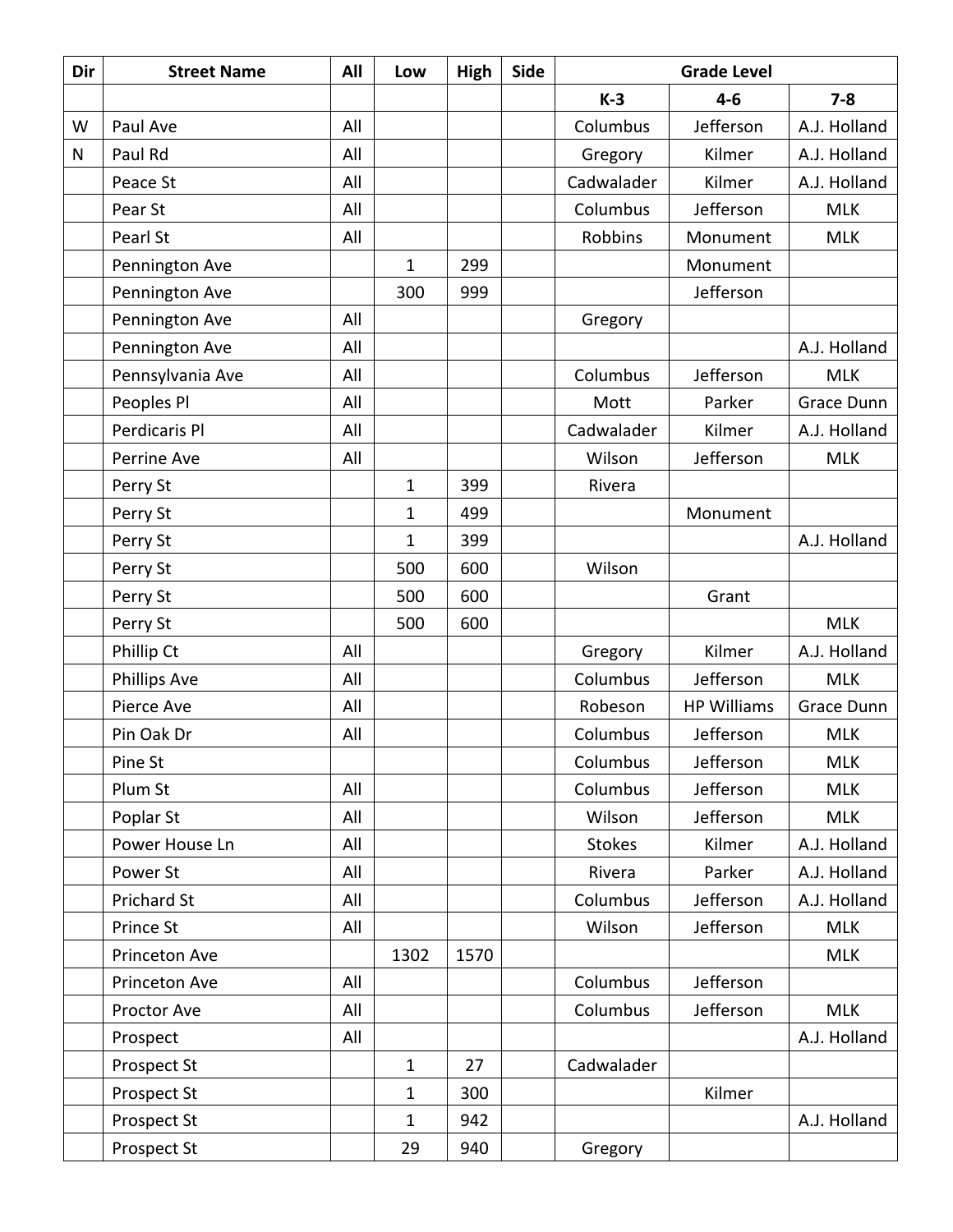| Dir | <b>Street Name</b>      | All        | Low            | High | Side |               | <b>Grade Level</b><br>$4-6$<br>$7 - 8$ |              |
|-----|-------------------------|------------|----------------|------|------|---------------|----------------------------------------|--------------|
|     |                         |            |                |      |      | $K-3$         |                                        |              |
|     | Prospect St             |            |                | 351  | 999  |               | Jefferson                              |              |
|     | <b>Prospect Village</b> | All        |                |      |      | Gregory       | Jefferson                              | A.J. Holland |
|     | <b>Quinton Ave</b>      | All        |                |      |      | Robeson       | <b>HP Williams</b>                     | Grace Dunn   |
|     | <b>Quinton Ave</b>      | All        |                |      |      |               |                                        |              |
|     | <b>Quinton Ave</b>      | All        |                |      |      |               |                                        |              |
|     | Race St                 | All        |                |      |      | Columbus      | Jefferson                              | <b>MLK</b>   |
|     | Raoul Wallenberg Ave    | All        |                |      |      | Robbins       | Monument                               | <b>MLK</b>   |
|     | <b>Reading Ave</b>      | All        |                |      |      | <b>Stokes</b> | Kilmer                                 | A.J. Holland |
|     | Remsen Ave              | All        |                |      |      | Franklin      | <b>HP Williams</b>                     | Grace Dunn   |
|     | <b>Renfrew Ave</b>      | All        |                |      |      | <b>Stokes</b> | Kilmer                                 | A.J. Holland |
|     | <b>Reservoir St</b>     |            | 200            | 420  | Even |               | Jefferson                              |              |
|     | Reservoir St            |            | 370            | 368  |      |               | Jefferson                              |              |
|     | Reservoir St            |            | 191            | 361  | Odd  |               | Monument                               |              |
|     | Reservoir St            | All        |                |      |      | Gregory       |                                        |              |
|     | Reservoir St            | All        |                |      |      | Robeson       | <b>HP Williams</b>                     | A.J. Holland |
|     | <b>Revere Ave</b>       | All        |                |      |      | Robeson       | <b>HP Williams</b>                     | Grace Dunn   |
|     | <b>Richey Pl</b>        | All        |                |      |      | Cadwalader    | Kilmer                                 | A.J. Holland |
|     | <b>Rider Ave</b>        | All        |                |      |      | Wilson        | Grant                                  | <b>MLK</b>   |
|     | <b>Ringold St</b>       | All        |                |      |      | Gregory       | Monument                               | A.J. Holland |
|     | <b>River Dr</b>         | All        |                |      |      | <b>Stokes</b> | Kilmer                                 | A.J. Holland |
|     | Riverside Ave           |            | 460            | 1314 |      |               |                                        | A.J. Holland |
|     | Riverside Ave           |            | 462            | 620  |      | Cadwalader    |                                        |              |
|     | Riverside Ave           |            |                |      |      |               | Kilmer                                 |              |
|     | <b>Riverside Dr</b>     | <b>All</b> |                |      |      | <b>Stokes</b> | <b>Kilmer</b>                          | A.J. Holland |
|     | <b>Riverview Plz</b>    | All        |                |      |      | Rivera        | Parker                                 | A.J. Holland |
|     | Roebling Ave            |            | 1              | 599  |      |               | Monument                               |              |
|     | Roebling Ave            |            | $\overline{2}$ | 498  |      | Robbins       |                                        |              |
|     | Roebling Ave            |            | 500            | 598  | Even | Robbins       |                                        |              |
|     | <b>Roebling Ave</b>     |            | 501            | 599  | Odd  | Harrison      |                                        |              |
|     | Roebling Ave            |            | 600            | 999  |      |               | Grant                                  |              |
|     | Roebling Ave            |            | 600            | 898  | Even | PJ Hill       |                                        |              |
|     | Roebling Ave            |            | 601            | 899  | Odd  | Washington    |                                        |              |
|     | <b>Roebling Ave</b>     |            | 1000           | 1199 |      |               | <b>HP Williams</b>                     |              |
|     | Roebling Ave            |            | 700            | 998  |      | Robeson       |                                        |              |
|     | Roebling Ave            | All        |                |      |      |               |                                        | Grace Dunn   |
|     | Roff St                 | All        |                |      |      | Wilson        | Jefferson                              | <b>MLK</b>   |
|     | Rogers Ave              | All        |                |      |      | <b>Stokes</b> | Kilmer                                 | A.J. Holland |
|     | Rolling Dr              | All        |                |      |      | Gregory       | Monument                               | A.J. Holland |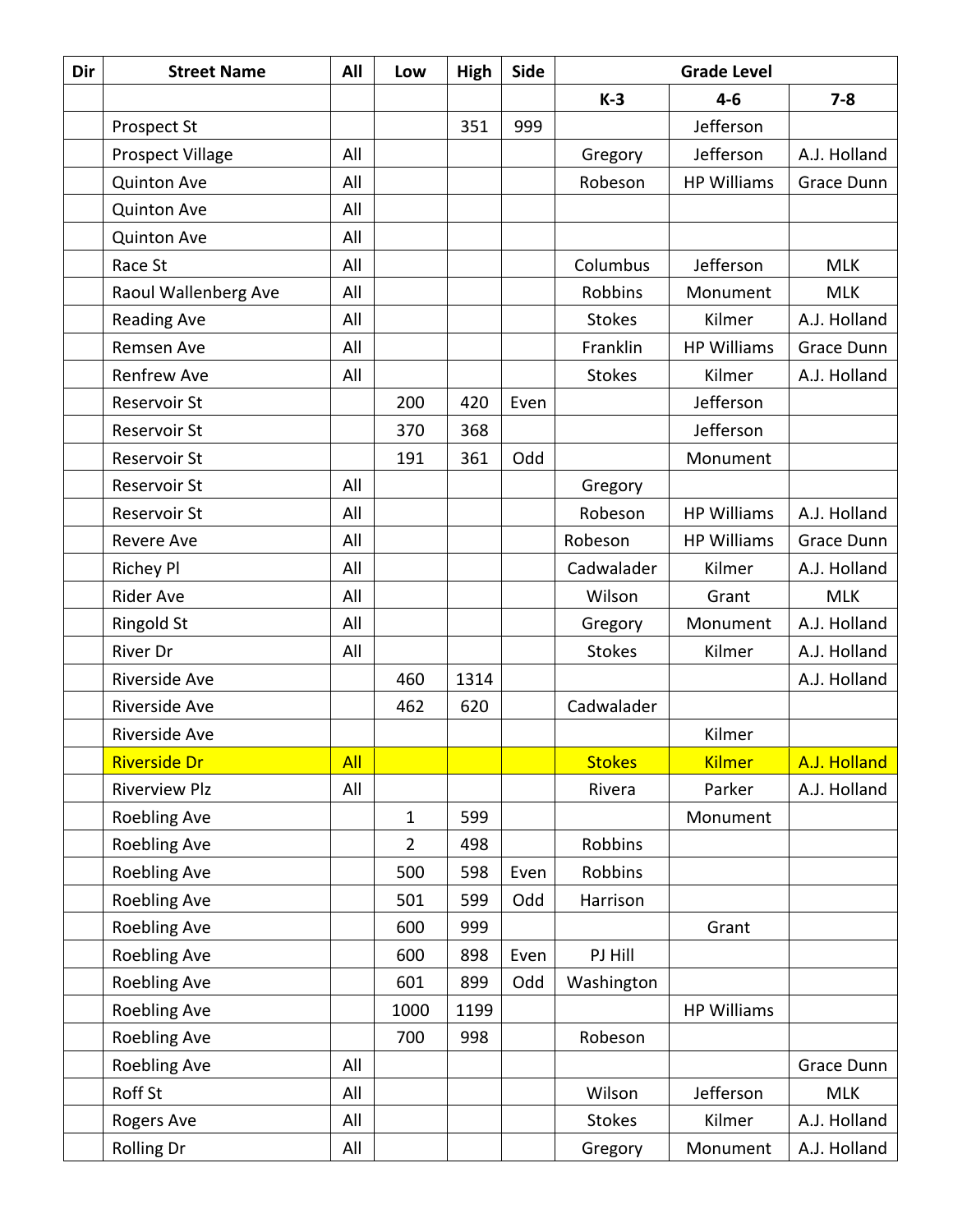| Dir | <b>Street Name</b>    | All | Low            | High | Side | <b>Grade Level</b> |                    |              |
|-----|-----------------------|-----|----------------|------|------|--------------------|--------------------|--------------|
|     |                       |     |                |      |      | $K-3$              | $4-6$              | $7 - 8$      |
|     | Roosevelt St          | All |                |      |      | Columbus           | Jefferson          | A.J. Holland |
|     | <b>Rosemont Ave</b>   | All |                |      |      | <b>Stokes</b>      | Kilmer             | A.J. Holland |
|     | Rossell Ave           | All |                |      |      | Columbus           | Jefferson          | A.J. Holland |
|     | <b>Rusling St</b>     |     | $\mathbf{1}$   | 99   |      |                    | Monument           |              |
|     | <b>Rusling St</b>     |     | 2              | 138  |      | Harrison           |                    |              |
|     | <b>Rusling St</b>     |     | 101            | 399  |      |                    | <b>HP Williams</b> |              |
|     | <b>Rusling St</b>     |     | 200            | 375  |      | Washington         |                    |              |
|     | <b>Rusling St</b>     | All |                |      |      |                    |                    | Grace Dunn   |
|     | <b>Rutgers Pl</b>     | All |                |      |      | Cadwalader         | Kilmer             | A.J. Holland |
|     | <b>Rutherford Ave</b> |     | 270            | 610  |      | Gregory            |                    |              |
|     | <b>Rutherford Ave</b> |     | 640            | 700  |      | <b>Stokes</b>      |                    |              |
|     | <b>Rutherford Ave</b> | All |                |      |      |                    | Kilmer             |              |
|     | <b>Rutherford Ave</b> | All |                |      |      |                    |                    | A.J. Holland |
|     | Sanford St            |     | $\mathbf{1}$   | 99   | Odd  | Gregory            |                    |              |
|     | Sanford St            |     | $\overline{2}$ | 98   | Even | Columbus           |                    |              |
|     | Sanford St            | All |                |      |      |                    | Jefferson          |              |
|     | Sanford St            | All |                |      |      |                    |                    | A.J. Holland |
|     | Sanhican Dr           | All |                |      |      | <b>Stokes</b>      | Kilmer             | A.J. Holland |
|     | <b>Schenck St</b>     | All |                |      |      | Rivera             | Parker             | Grace Dunn   |
|     | School Ln             | All |                |      |      | <b>Stokes</b>      | Kilmer             | A.J. Holland |
|     | Second St             |     | $\mathbf{1}$   | 599  |      | Rivera             |                    |              |
|     | Second St             |     | $\mathbf{1}$   | 419  |      |                    |                    | A.J. Holland |
|     | Second St             |     | 1              | 299  |      | Rivera             |                    |              |
|     | Second St             |     | 201            | 400  |      |                    |                    | Grace Dunn   |
|     | Second St             |     | 301            | 396  |      | Mott               |                    |              |
|     | Second St             |     | 502            | 895  |      |                    |                    | Grace Dunn   |
|     | Second St             |     | 601            | 895  |      | Mott               |                    |              |
|     | Second St             | All |                |      |      |                    | Parker             |              |
|     | Second St             | All |                |      |      |                    | Parker             |              |
|     | Second St             | All |                |      |      |                    |                    | A.J. Holland |
|     | Seward Ave            | All |                |      |      | Wilson             | Grant              | <b>MLK</b>   |
|     | Shelbourne Ave        | All |                |      |      | <b>Stokes</b>      | Kilmer             | A.J. Holland |
|     | Sheridan Ave          | All |                |      |      | Wilson             | Grant              | <b>MLK</b>   |
|     | Sherman Ave           | All |                |      |      | Wilson             | Jefferson          | <b>MLK</b>   |
|     | Short St              | All |                |      |      | Gregory            | Jefferson          | A.J. Holland |
|     | Siegel Ave            | All |                |      |      | Columbus           | Jefferson          | <b>MLK</b>   |
|     | Skillman Ave          | All |                |      |      | Columbus           | Jefferson          | <b>MLK</b>   |
|     | Smith St              |     | 100            | 599  |      | Mott               |                    |              |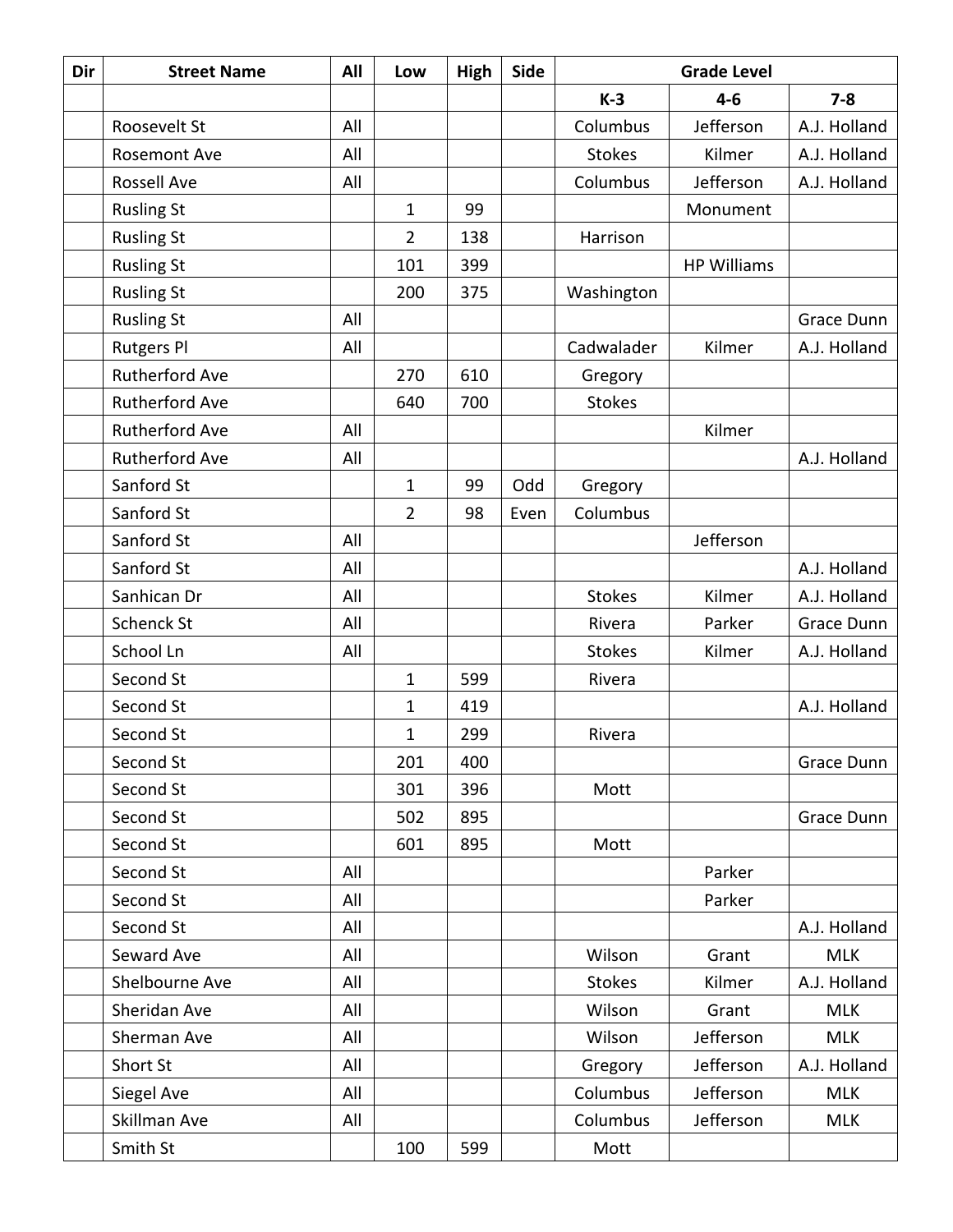| Dir | <b>Street Name</b>    | All | Low            | High        | Side |                 | <b>Grade Level</b> |              |
|-----|-----------------------|-----|----------------|-------------|------|-----------------|--------------------|--------------|
|     |                       |     |                |             |      | $K-3$           | $4 - 6$            | $7 - 8$      |
|     | Smith St              |     | 100            | 899         |      |                 | Parker             |              |
|     | Smith St              |     | 600            | 999         |      | Franklin        |                    |              |
|     | Smith St              |     | 901            | 999         |      |                 | <b>HP Williams</b> |              |
|     | Smith St              | All |                |             |      |                 |                    | Grace Dunn   |
|     | <b>Southard St</b>    |     | $\overline{1}$ | 400         |      |                 | Grant              |              |
|     | <b>Southard St</b>    |     | $\overline{1}$ | 326         |      | <b>Wilson</b>   |                    |              |
|     | <b>Southard St</b>    |     | $\overline{1}$ | 799         |      |                 |                    | <b>MLK</b>   |
|     | <b>Southard St</b>    |     | 401            | 999         |      | <b>Columbus</b> |                    |              |
|     | <b>Southard St</b>    |     | 401            | 999         |      |                 | <b>Jefferson</b>   |              |
|     | <b>Southard St</b>    |     | 800            | 999         |      |                 |                    | A.J. Holland |
|     | Spring St             |     | 1              | 140         |      | Gregory         |                    |              |
|     | Spring St             |     | 200            | 349         |      | Cadwalader      |                    |              |
|     | Spring St             | All |                |             |      |                 | Kilmer             |              |
|     | Spring St             | All |                |             |      |                 |                    | A.J. Holland |
|     | Spruce St             |     | 500            | 824         | Even |                 | Jefferson          |              |
|     | Spruce St             |     | 500            | 824         | Even |                 |                    | <b>MLK</b>   |
|     | Spruce St             |     | 501            | 921         | Odd  |                 | Jefferson          |              |
|     | Spruce St             |     | 501            | 921         | Odd  |                 |                    | <b>MLK</b>   |
|     | Spruce St             |     | 500            | 824         | Even | Columbus        |                    |              |
|     | Spruce St             |     | 501            | 921         | Odd  | Columbus        |                    |              |
|     | <b>St Francis Ave</b> | All |                |             |      | Robeson         | <b>HP Williams</b> | Grace Dunn   |
|     | St Joes Ave           | All |                |             |      | Wilson          | Jefferson          | <b>MLK</b>   |
|     | <b>Stacey Ave</b>     | All |                |             |      | <b>Stokes</b>   | Kilmer             | A.J. Holland |
|     | <b>Stanley Ave</b>    | All |                |             |      | <b>Stokes</b>   | Kilmer             | A.J. Holland |
|     | <b>Stanton St</b>     | All |                |             |      | Franklin        | <b>HP Williams</b> | Grace Dunn   |
| E   | <b>State St</b>       |     | $\mathbf{1}$   | 338         |      | Rivera          |                    |              |
| E   | State St              |     | 1              | 319         | Odd  |                 | Kilmer             |              |
| E   | State St              |     | $\mathbf 1$    | 399         |      |                 |                    | A.J. Holland |
| E   | State St              |     | $\overline{2}$ | 144         | Even |                 | Kilmer             |              |
| E   | State St              |     | 200            | 350         | Even |                 | Monument           |              |
| E   | State St              |     | 400            | 598         | Even |                 | Grant              |              |
| E   | State St              |     | 400            | 1320        |      |                 |                    | <b>MLK</b>   |
| E   | <b>State St</b>       |     | 401            | 549         | Odd  | <b>Robbins</b>  |                    |              |
| E   | State St              |     | 401            | 559         | Odd  |                 | Monument           |              |
| E   | <b>State St</b>       |     | 402            | 598         | Even | <b>Wilson</b>   |                    |              |
|     | E State St            |     | 1200           | 1301        |      | Wilson          |                    |              |
| E   | State St              |     | 600            | 1320        | Both |                 | Grant              |              |
| E   | <b>State St</b>       |     | 601            | <b>1199</b> |      | PJ Hill         |                    |              |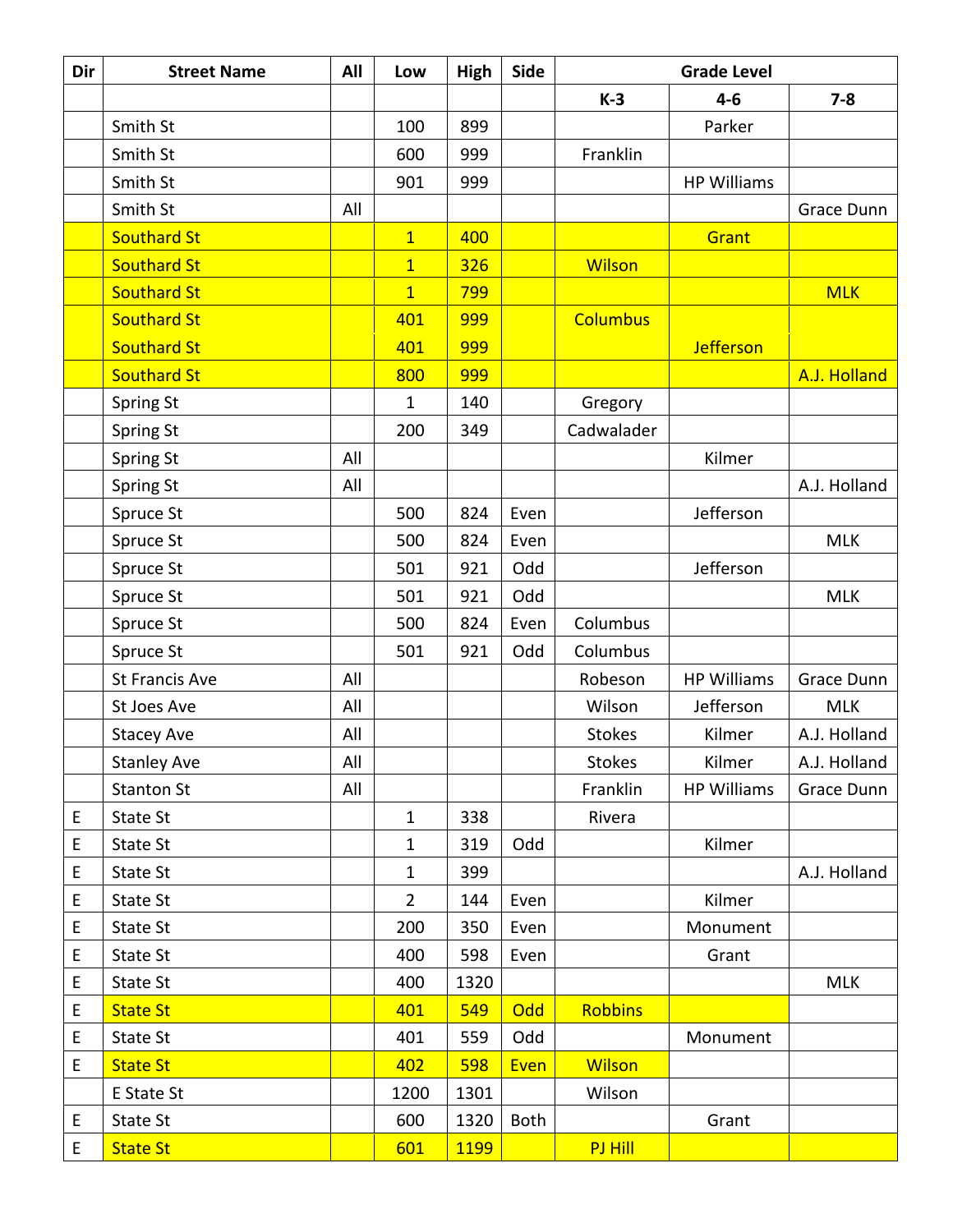| Dir       | <b>Street Name</b>    | All | Low          | High | <b>Side</b> | <b>Grade Level</b> |           |              |
|-----------|-----------------------|-----|--------------|------|-------------|--------------------|-----------|--------------|
|           |                       |     |              |      |             | $K-3$              | $4 - 6$   | $7 - 8$      |
| W         | State St              |     | $\mathbf 1$  | 699  |             | Cadwalader         |           |              |
| W         | State St              |     | 701          | 1482 |             | <b>Stokes</b>      |           |              |
| W         | State St              | All |              |      |             |                    | Kilmer    |              |
| W         | <b>State St</b>       | All |              |      |             |                    |           | A.J. Holland |
|           | Steamboat St          | All |              |      |             | Rivera             | Parker    | A.J. Holland |
|           | <b>Steel St</b>       | All |              |      |             | Rivera             | Parker    | A.J. Holland |
| ${\sf N}$ | Stockton St           | All |              |      |             | Rivera             | Monument  | A.J. Holland |
| $\sf S$   | <b>Stockton St</b>    | All |              |      |             | Rivera             | Kilmer    | A.J. Holland |
| S         | Stockton St           | All |              |      |             |                    |           |              |
| S         | Stockton St           | All |              |      |             |                    |           |              |
|           | <b>Stokely Ave</b>    | All |              |      |             | Mott               | Parker    | Grace Dunn   |
|           | <b>Stratton Cir</b>   | All |              |      |             | <b>Stokes</b>      | Kilmer    | A.J. Holland |
|           | <b>Stratton Dr</b>    | All |              |      |             | <b>Stokes</b>      | Kilmer    | A.J. Holland |
|           | <b>Strawberry St</b>  | All |              |      |             | Columbus           | Jefferson | <b>MLK</b>   |
| E         | Stuyvesant Ave        | All |              |      |             | Gregory            | Kilmer    | A.J. Holland |
|           | Stuyvesant Ave        |     | 395          | 792  |             | Gregory            |           |              |
|           | Stuyvesant Ave        |     | 800          | 1680 |             | <b>Stokes</b>      |           |              |
|           | <b>Stuyvesant Ave</b> | All |              |      |             |                    | Kilmer    |              |
|           | Stuyvesant Ave        | All |              |      |             |                    |           | A.J. Holland |
|           | Sullivan Way          | All |              |      |             | <b>Stokes</b>      | Kilmer    | A.J. Holland |
|           | Summer St             | All |              |      |             | Gregory            | Kilmer    | A.J. Holland |
|           | Summit Ave            | All |              |      |             | Gregory            | Jefferson | A.J. Holland |
|           | Swan St               | All |              |      |             | Robbins            | Monument  | Grace Dunn   |
|           | <b>Sweets Ave</b>     | All |              |      |             | Gregory            | Monument  | A.J. Holland |
|           | Sylvester St          | All |              |      |             | Columbus           | Jefferson | <b>MLK</b>   |
|           | <b>Taylor Ave</b>     | All |              |      |             | Wilson             | Jefferson | <b>MLK</b>   |
|           | Taylor Pl             | All |              |      |             | Cadwalader         | Kilmer    | A.J. Holland |
|           | Taylor St             | All |              |      |             | Wilson             | Jefferson | <b>MLK</b>   |
|           | Temple St             | All |              |      |             | Rivera             | Parker    | Grace Dunn   |
|           | Third St              | All | $\mathbf{1}$ | 299  |             | Rivera             |           |              |
|           | Third St              |     | 301          | 396  |             | Mott               |           |              |
|           | Third St              | All |              |      |             |                    | Parker    | A.J. Holland |
|           | Thompson St           | All |              |      |             | PJ Hill            | Grant     | <b>MLK</b>   |
|           | Thunder Rd            | All |              |      |             | Mott               | Parker    | Grace Dunn   |
|           | Tioga St              | All |              |      |             | PJ Hill            | Grant     | <b>MLK</b>   |
|           | <b>Titus Ave</b>      | All |              |      |             | Gregory            | Monument  | A.J. Holland |
|           | Towne Ln              | All |              |      |             | Gregory            | Monument  | A.J. Holland |
|           | <b>Tremont St</b>     | All |              |      |             | Mott               | Parker    | Grace Dunn   |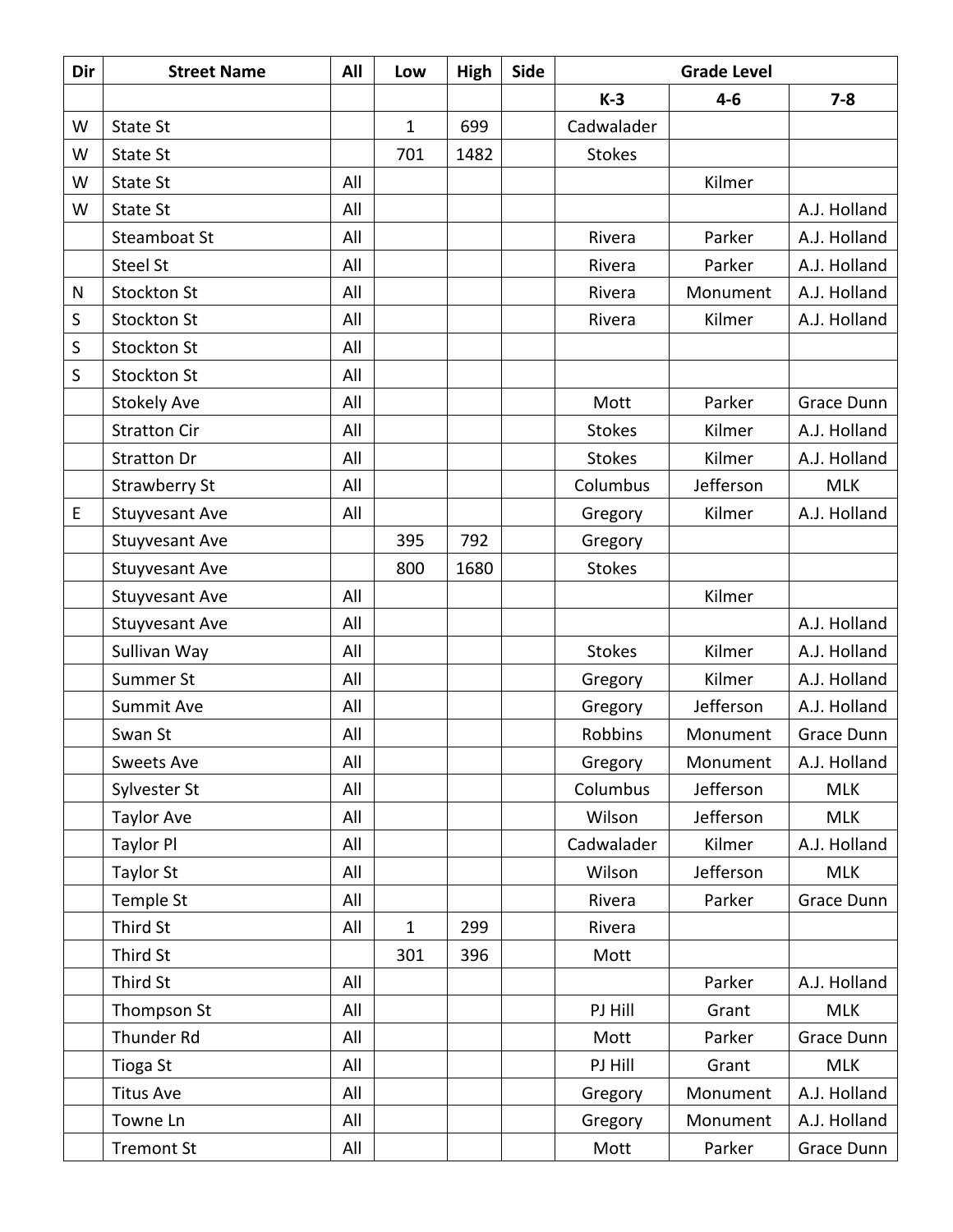| Dir | <b>Street Name</b>    | All | Low            | High | Side | <b>Grade Level</b> |                    |              |
|-----|-----------------------|-----|----------------|------|------|--------------------|--------------------|--------------|
|     |                       |     |                |      |      | $K-3$              | $4 - 6$            | $7 - 8$      |
|     | <b>Trent Ave</b>      | All |                |      |      | Columbus           | Jefferson          | <b>MLK</b>   |
| E   | <b>Trenton Ave</b>    | All |                |      |      | Wilson             | Jefferson          | <b>MLK</b>   |
|     | <b>Tucker St</b>      | All |                |      |      | Gregory            | Monument           | A.J. Holland |
|     | <b>Turpin St</b>      | All |                |      |      | Rivera             | Parker             | A.J. Holland |
|     | <b>Tyler St</b>       |     | 1              | 304  |      |                    | Monument           |              |
|     | <b>Tyler St</b>       |     | $\overline{2}$ | 304  |      | <b>Robbins</b>     |                    |              |
|     | <b>Tyler St</b>       |     | 310            | 550  |      |                    | Grant              |              |
|     | Tyler St              |     | 306            | 543  |      | PJ Hill            |                    |              |
|     | <b>Tyler St</b>       |     | 800            | 898  |      |                    | <b>HP Williams</b> |              |
|     | <b>Tyler St</b>       |     |                |      |      | Robeson            |                    |              |
|     | <b>Tyler St</b>       | All |                |      |      |                    |                    | <b>MLK</b>   |
|     | <b>Tyrell Ave</b>     | All |                |      |      | Wilson             | Jefferson          | <b>MLK</b>   |
|     | Union Pl              | All |                |      |      | Gregory            | Monument           | A.J. Holland |
|     | <b>Union St</b>       | All |                |      |      | Rivera             | Parker             | A.J. Holland |
|     | Vine St               | All |                |      |      | Columbus           | Jefferson          | <b>MLK</b>   |
|     | Violet St             | All |                |      |      | Rivera             | Monument           | A.J. Holland |
|     | Virginia Ave          | All | $\mathbf{1}$   | 199  |      |                    | Parker             |              |
|     | Virginia Ave          | All | 201            | 499  |      |                    | <b>HP Williams</b> |              |
|     | Virginia Ave          | All |                |      |      | Franklin           |                    |              |
|     | Virginia Ave          | All |                |      |      |                    |                    | Grace Dunn   |
|     | Volk St               | All |                |      |      | <b>Stokes</b>      | Kilmer             | A.J. Holland |
| E   | Vroom St              | All |                |      |      | Franklin           | <b>HP Williams</b> | Grace Dunn   |
|     | Vroom St              | All |                |      |      | Franklin           | <b>HP Williams</b> | Grace Dunn   |
|     | Wahlenberg Blvd       | All |                |      |      | Robbins            |                    |              |
|     | Wahlenberg Blvd       | All |                |      |      |                    | Monument           |              |
|     | Wahlenberg Blvd       | All |                |      |      |                    | Parker             |              |
|     | Wahlenberg Blvd       | All |                |      |      |                    |                    | <b>MLK</b>   |
|     | Wahlenberg Blvd       | All |                |      |      |                    |                    | A.J. Holland |
|     | <b>Wainwright Ave</b> | All |                |      |      | Columbus           | Jefferson          | A.J. Holland |
|     | Wall St               | All |                |      |      | Wilson             | Grant              | <b>MLK</b>   |
|     | <b>Walnut Ave</b>     |     | 2 <sup>1</sup> | 499  |      | PJ Hill            |                    |              |
|     | <b>Walnut Ave</b>     |     | 37             | 1100 |      |                    | Grant              |              |
|     | <b>Walnut Ave</b>     |     | 37             | 1100 |      |                    |                    | <b>MLK</b>   |
|     | <b>Walnut Ave</b>     |     | 501            | 699  | Odd  | PJ Hill            |                    |              |
|     | <b>Walnut Ave</b>     |     | 600            | 698  | Even | <b>Wilson</b>      |                    |              |
|     | <b>Walnut Ave</b>     |     | 700            | 999  |      | <b>Wilson</b>      |                    |              |
|     | Walnut Ave Exd        | All |                |      |      | Robbins            | Monument           | <b>MLK</b>   |
| N   | <b>Walter Ave</b>     | All |                |      |      | PJ Hill            | Grant              | <b>MLK</b>   |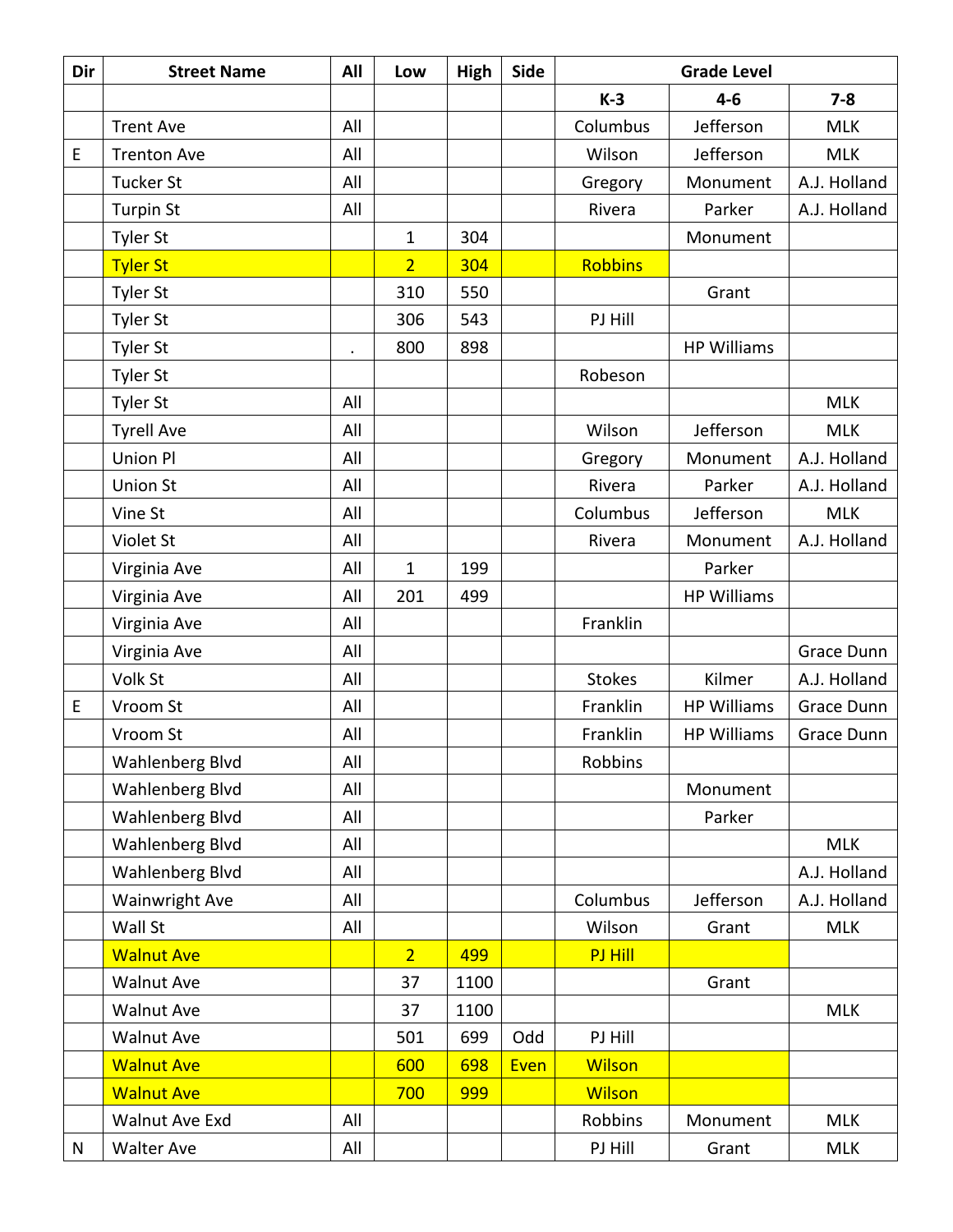| Dir | <b>Street Name</b>   | All | Low            | High | <b>Side</b> | <b>Grade Level</b> |                    |              |
|-----|----------------------|-----|----------------|------|-------------|--------------------|--------------------|--------------|
|     |                      |     |                |      |             | $K-3$              | $4-6$              | $7 - 8$      |
| S   | <b>Walter Ave</b>    |     | $\mathbf{1}$   | 99   |             | PJ Hill            |                    |              |
| S   | <b>Walter Ave</b>    |     | $\mathbf{1}$   | 225  |             |                    | Grant              |              |
| S   | <b>Walter Ave</b>    |     | 101            | 199  |             | Wilson             |                    |              |
| S   | <b>Walter Ave</b>    |     | 201            | 275  |             | Robeson            |                    |              |
| S   | <b>Walter Ave</b>    |     | 225            | 262  |             |                    | <b>HP Williams</b> |              |
| S   | <b>Walter Ave</b>    | All |                |      |             |                    |                    | <b>MLK</b>   |
|     | Ward Ave             | All |                |      |             | Wilson             | Grant              | <b>MLK</b>   |
| N   | Warren St            |     | $\mathbf{1}$   | 149  | Odd         | Cadwalader         |                    |              |
| N   | Warren St            |     | $\overline{2}$ | 350  | Even        | Rivera             |                    |              |
| N   | Warren St            |     | 201            | 499  | Odd         | Gregory            |                    |              |
| N   | Warren St            | All |                |      |             |                    | Monument           |              |
| N   | Warren St            | All |                |      |             |                    |                    | A.J. Holland |
| S   | Warren St            |     | $\mathbf{1}$   | 299  | Odd         | Cadwalader         |                    |              |
| S   | Warren St            |     | 2              | 298  | Even        | Rivera             |                    |              |
| S   | Warren St            |     | 300            | 369  | Odd         | Rivera             |                    |              |
|     |                      |     | No/Rt          |      |             |                    |                    |              |
| S   | Warren St            |     | $\mathbf{1}$   |      |             |                    | Kilmer             |              |
| S   | Warren St            |     | So/Rt 1        |      |             |                    | Parker             |              |
| S   | Warren St            | All |                |      |             |                    |                    | A.J. Holland |
|     | <b>Washington St</b> |     | $\mathbf 1$    | 678  |             |                    | Grant              |              |
|     | <b>Washington St</b> |     | 150            | 1010 |             |                    |                    | Grace Dunn   |
|     | <b>Washington St</b> |     | $\overline{2}$ | 222  |             | PJ Hill            |                    |              |
|     | Washington St        |     | $\overline{2}$ | 140  |             |                    |                    | <b>MLK</b>   |
|     | <b>Washington St</b> |     | 125            | 695  |             |                    |                    | Grace Dunn   |
|     | <b>Washington St</b> |     | 230            | 698  |             | Washington         |                    |              |
|     | Washington St        |     | 693            | 695  |             |                    | <b>HP Williams</b> |              |
|     | <b>Watson St</b>     | All |                |      |             | Robbins            | Parker             | Grace Dunn   |
|     | Wayne Ave            | All |                |      |             | Columbus           | Jefferson          | <b>MLK</b>   |
|     | Webster St           | All |                |      |             | Wilson             | Jefferson          | <b>MLK</b>   |
|     | Weinberg Pl          | All |                |      |             | Columbus           | Jefferson          | <b>MLK</b>   |
|     | West End Ave         | All |                |      |             | Cadwalader         | Kilmer             | A.J. Holland |
| W   | Ingham Ave           |     | $\overline{2}$ | 154  |             | Columbus           |                    |              |
| W   | Ingham Ave           |     | $\mathbf{1}$   | 653  | Odd         |                    | Jefferson          |              |
| W   | Ingham Ave           |     | $\overline{2}$ | 154  | Even        |                    | Jefferson          |              |
| W   | Ingham Ave           |     | $\mathbf{1}$   | 533  | Odd         | Columbus           |                    |              |
| W   |                      |     |                |      |             |                    |                    |              |
| L   | Ingham Ave           |     | 525            | 653  | Odd         | Gregory            |                    |              |
| W   | Ingham Ave           | All |                |      |             |                    |                    | A.J. Holland |
|     | West St              | All |                |      |             | Washington         | Grant              | Grace Dunn   |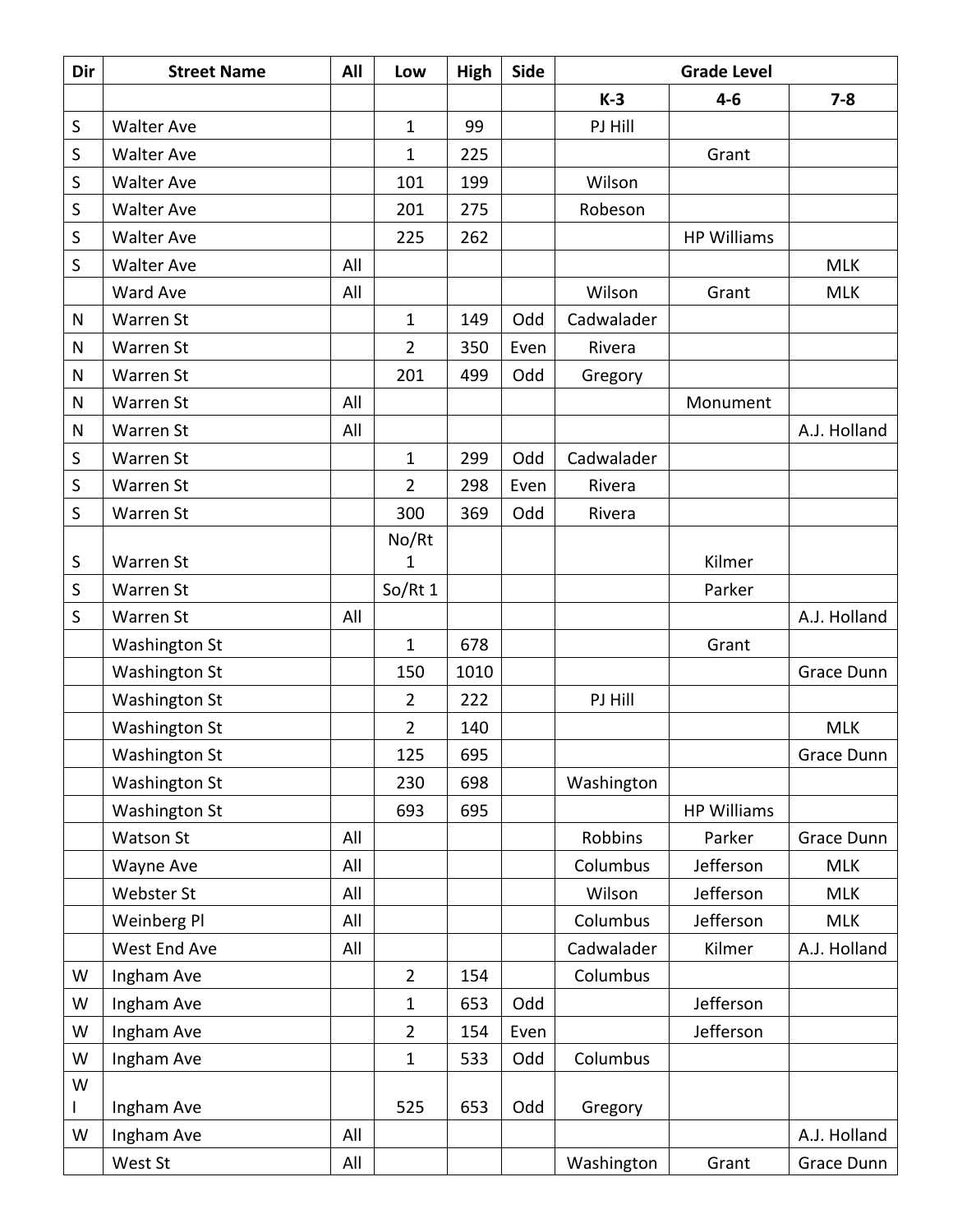| Dir          | <b>Street Name</b>      | All | Low            | High | Side | <b>Grade Level</b> |                    |              |
|--------------|-------------------------|-----|----------------|------|------|--------------------|--------------------|--------------|
|              |                         |     |                |      |      | $K-3$              | $4 - 6$            | $7 - 8$      |
| N            | <b>Westfield Ave</b>    | All |                |      |      | <b>Stokes</b>      | Kilmer             | A.J. Holland |
| S            | <b>Westfield Ave</b>    | All |                |      |      | <b>Stokes</b>      | Kilmer             | A.J. Holland |
|              | <b>Westminister Ave</b> | All |                |      |      | <b>Stokes</b>      | Kilmer             | A.J. Holland |
|              | White St                | All |                |      |      | Cadwalader         | Kilmer             | A.J. Holland |
|              | <b>Whittaker Ave</b>    |     | 1              | 463  |      | Robbins            |                    |              |
|              | <b>Whittaker Ave</b>    | All | 1              | 399  |      |                    |                    | <b>MLK</b>   |
|              | <b>Whittaker Ave</b>    |     | 400            | 731  |      |                    |                    | Grace Dunn   |
|              | <b>Whittaker Ave</b>    |     | 502            | 634  | Even | Harrison           |                    |              |
|              | <b>Whittaker Ave</b>    |     | 501            | 629  | Odd  | Robbins            |                    |              |
|              | <b>Whittaker Ave</b>    |     | 632            | 731  |      | Harrison           |                    |              |
|              | <b>Whittaker Ave</b>    |     |                |      |      |                    | Monument           |              |
|              | <b>Whittier Ave</b>     | All |                |      |      | <b>Stokes</b>      | Kilmer             | A.J. Holland |
|              | <b>Whittlesey Rd</b>    | All |                |      |      | <b>Stokes</b>      | Kilmer             | A.J. Holland |
|              | <b>Wiley Ave</b>        | All |                |      |      | Columbus           | Jefferson          | A.J. Holland |
|              | Wilkinson Pl            | All |                |      |      | Cadwalader         | Kilmer             | A.J. Holland |
|              | William St              |     | $\mathbf{1}$   | 135  |      | Franklin           |                    |              |
|              | William St              |     | $\mathbf 1$    | 743  |      |                    | <b>HP Williams</b> |              |
|              | William St              |     | 201            | 741  |      | Washington         |                    |              |
|              | William St              | All |                |      |      |                    |                    | Grace Dunn   |
| $\mathsf{N}$ | <b>Willow St</b>        |     | $\mathbf{1}$   | 139  |      | Cadwalader         |                    |              |
| N            | <b>Willow St</b>        |     | 1              | 239  | Odd  |                    | Kilmer             |              |
| N            | Willow St               |     | $\overline{2}$ | 20   | Even |                    | Kilmer             |              |
| $\mathsf{N}$ | <b>Willow St</b>        |     | 100            | 420  | Even |                    | Monument           |              |
| N            | <b>Willow St</b>        |     | 141            | 420  |      | Gregory            |                    |              |
| N            | <b>Willow St</b>        |     | 279            | 419  | Odd  |                    | Monument           |              |
| $\mathsf{N}$ | Willow St               |     | 500            | 1501 |      |                    |                    | A.J. Holland |
|              | Wilson St               | All |                |      |      | Gregory            | Monument           | A.J. Holland |
|              | Winder Ave              | All |                |      |      | Wilson             | Grant              | <b>MLK</b>   |
|              | Winter St               | All |                |      |      | Gregory            | Kilmer             | A.J. Holland |
|              | Winthrop Ct             | All |                |      |      | Gregory            | Jefferson          | A.J. Holland |
|              | <b>Wolverton St</b>     | All |                |      |      | Mott               | Parker             | Grace Dunn   |
| E            | <b>Woodland St</b>      | All |                |      |      | Franklin           | <b>HP Williams</b> | Grace Dunn   |
|              | <b>Woodland St</b>      |     | $\mathbf 1$    | 32   |      | Harrison           |                    |              |
|              | <b>Woodland St</b>      |     | 101            | 246  |      | Washington         |                    |              |
|              | <b>Woodland St</b>      |     | 302            | 727  |      | Franklin           |                    |              |
|              | <b>Woodland St</b>      | All |                |      |      |                    | <b>HP Williams</b> |              |
|              | <b>Woodland St</b>      | All |                |      |      |                    |                    | Grace Dunn   |
|              | Woods St                | All |                |      |      | Rivera             | Monument           | A.J. Holland |